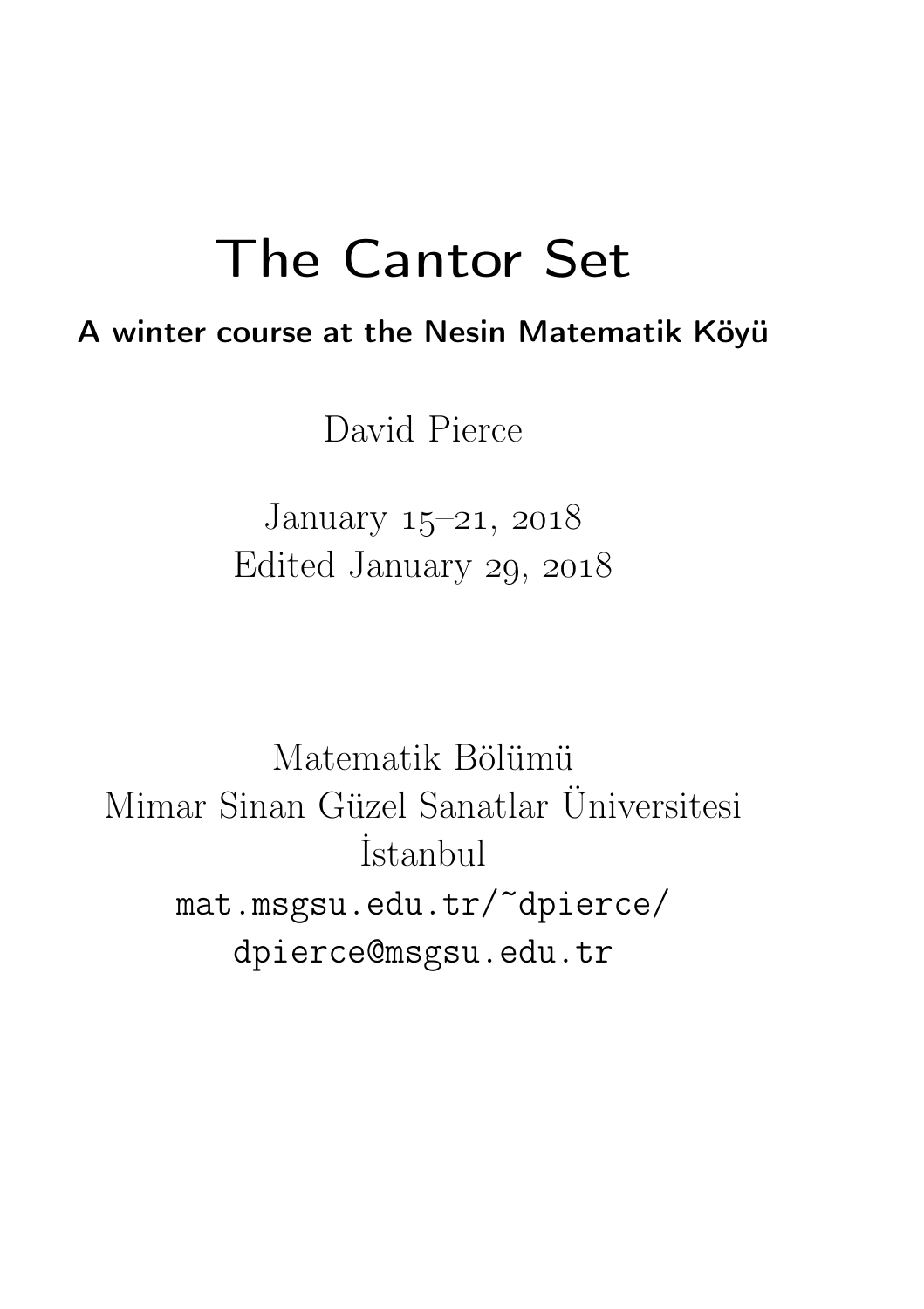#### Abstract

We show how the Cantor set, with the order topology induced from R, is homeomorphic to the power set of the natural numbers, as equipped with the Tychonoff topology. We obtain an analogy between the Heine–Borel Theorem and the Tychonoff Theorem—and with the Compactness Theorem of model theory.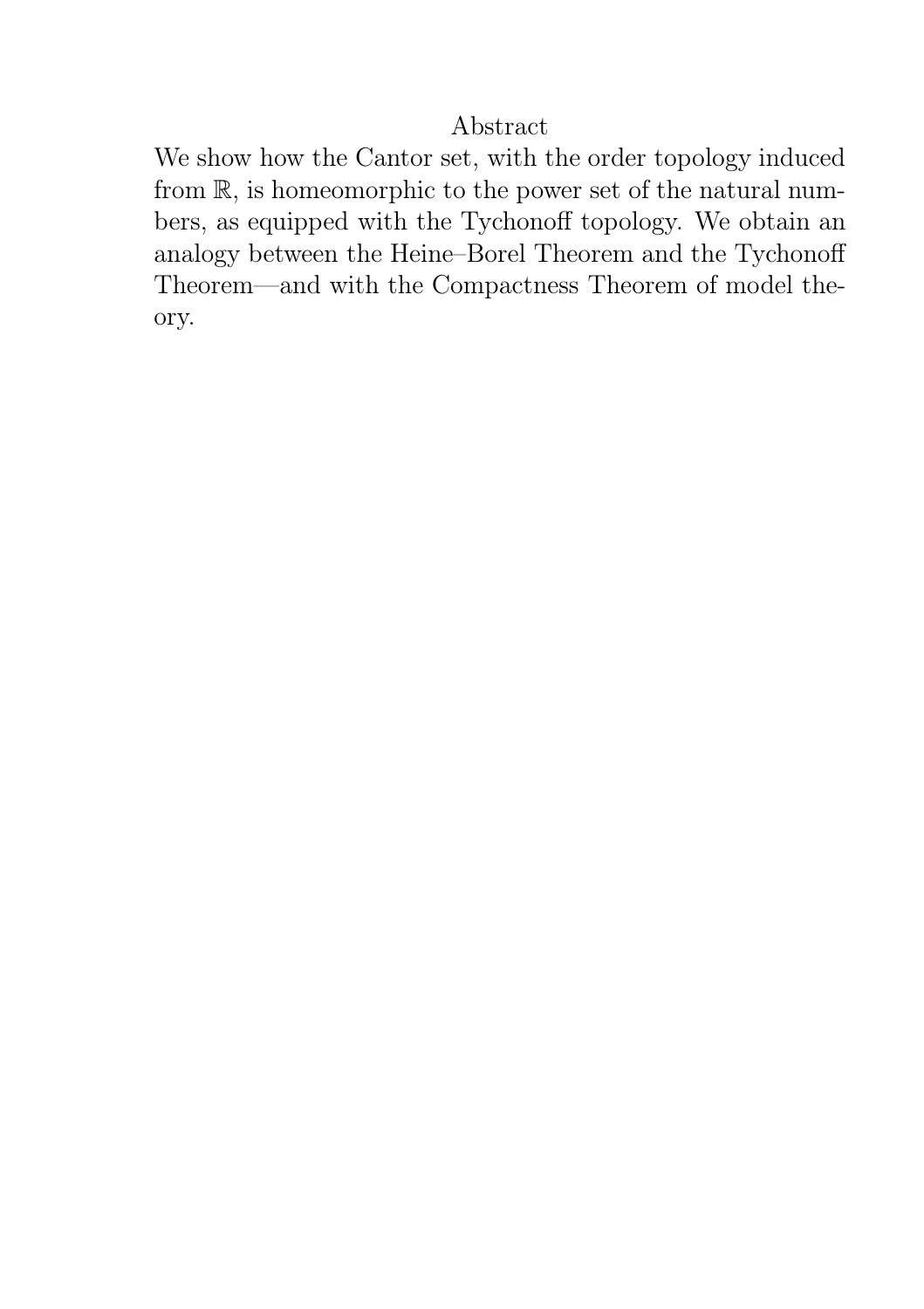## Preface

These notes are based on a course of seven lectures,  $2 \times 50$ minutes each. I have thoroughly revised the notes from a similar course in January 2017. Those notes were divided by day; the present notes are divided by topic and may differ more from what actually happened in class. The Summary on page lists the numbered theorems of these notes (other results are called lemmas and have their own numbering); what I did day by day is roughly as follows.

Monday Theorem 1.

Tuesday Theorem , Cantor's Theorem, Russell Paradox.

Wednesday Schröder–Bernstein, Cantor Intersection.

**Thursday** Theorems  $7, 8$ , and  $9$ .

Friday Theorem 10, Heine-Borel.

Saturday König's Lemma, Tychonoff Theorem.

Sunday Compactness Theorem, Stone Representation.

The section on topological rings is an afterthought that connects the course to the following week's course, on finite fields. Two students attended at least parts of both courses. For the Cantor set course, I had thirty or forty students the first day; down to about fifteen on Thursday, six on Friday, and four on Sunday.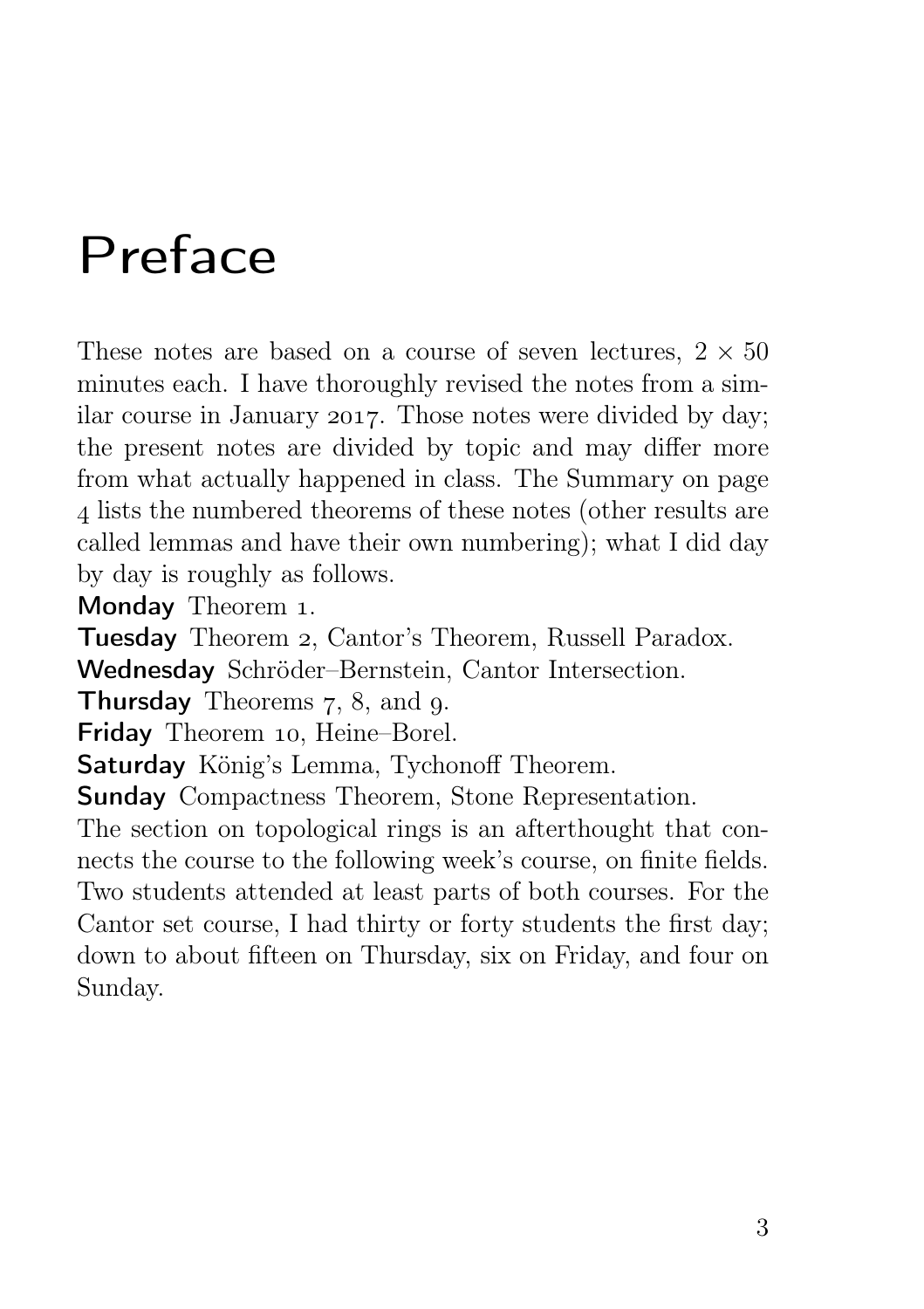## Summary

The Cantor Set is the intersection C of an infinite family of sets, as in  $(1.5)$ . The family forms a decreasing chain, as in  $(1.1)$ . Each set in the family is a union, as in  $(2.5)$ , of finitely many sets, which closed intervals of  $\mathbb{R}$ , as in (2.6).

- . C is the set of points in [0, 1] that can be written in base 3 without the digit 1 (page  $14$ ).
- 2. C is equipollent with the set  $\mathscr{P}(\omega)$  of subsets of the set  $\omega$  of natural numbers (page 16).
- 3.  $\mathscr{P}(\omega)$  is uncountable, By Cantor's Theorem (page 17).
- 4. The proof is as for the Russell Paradox (page 19).
- 5.  $\mathscr{P}(\omega)$  and R are equipollent, by the Cantor–Schröder– Bernstein Theorem (page  $23$ ).
- . As the intersection of a decreasing chain of nonempty bounded closed sets, C is nonempty, by the Cantor Intersection Theorem (page  $26$ ).
- . R is a topological space with open intervals as a basis  $(page 27).$
- 8. C is closed in this topology (page  $28$ ).
- . R has only itself and the empty set as clopen subsets  $(page 29)$ .
- . C has many clopen subsets, namely its intersection with the intervals mentioned above (page 30).
- 11. C is compact by the Heine–Borel Theorem (page  $32$ ), so every clopen subset is a finite union of the clopen subsets just mentioned.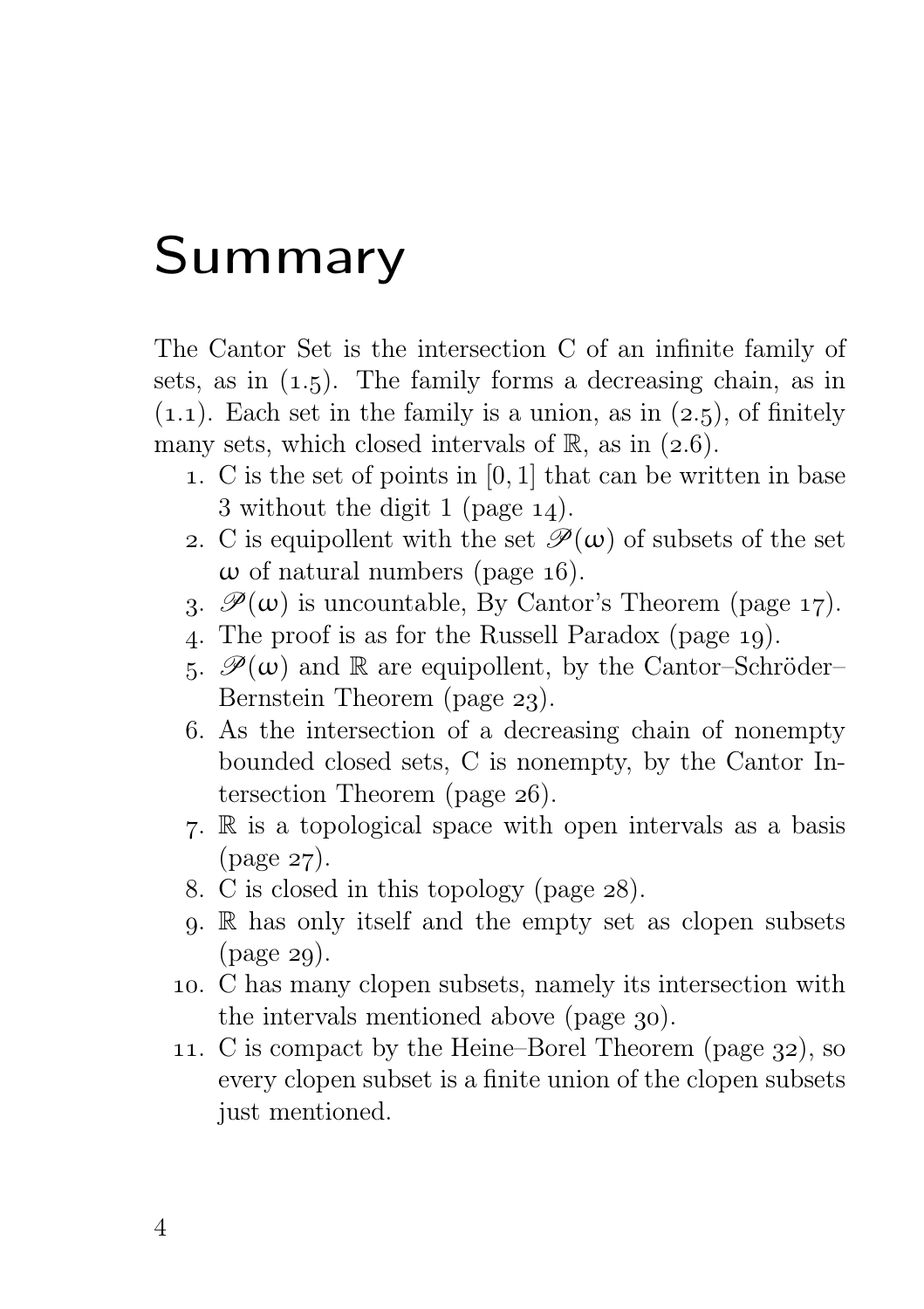- . Our proof of the Heine–Borel Theorem is analous to that of König's Lemma (page  $36$ ).
- 13. —Also to that of the Tychonoff Theorem (page  $39$ ).
- . —And of the Compactness Theorem for propositional logic (page  $46$ ).
- . This Compactness Theorem is a special case of the Stone Representation Theorem (page  $52$ ), though the Compactness Theorem of first-order logic is not.

With the topology induced from  $\mathbb{R}$ , the Cantor set is a topological ring in two different ways, as (isomorphic to) the Boolean ring  $\mathscr{P}(\omega)$  and the ring  $\mathbb{Z}_{(2)}$  of dyadic integers.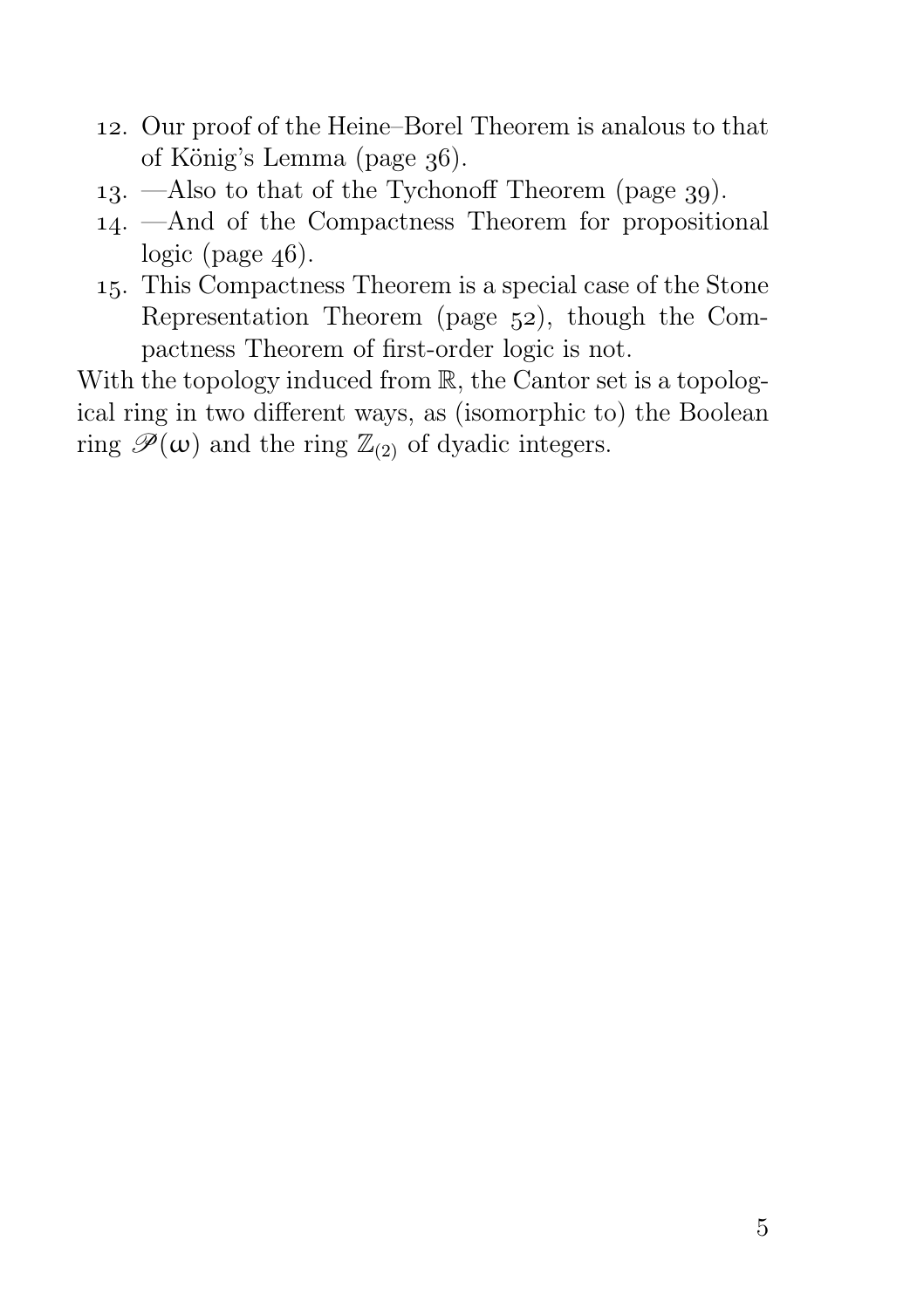## **Contents**

| $\mathbf{1}$   |                  | Cardinality                                                          | 8  |
|----------------|------------------|----------------------------------------------------------------------|----|
|                | 1.1              | The Cantor Set $\dots \dots \dots \dots \dots \dots \dots$ 8         |    |
|                | 1.2 <sub>1</sub> | Natural numbers 10                                                   |    |
|                |                  | 1.3 Comparison of sets                                               | 17 |
| $\overline{2}$ |                  | <b>Topology</b>                                                      | 25 |
|                | 2.1              | Open and closed sets $\dots \dots \dots \dots \dots \dots \dots$ 25  |    |
|                | 2.2              | Clopen sets $\ldots \ldots \ldots \ldots \ldots \ldots \ldots 28$    |    |
|                |                  |                                                                      | 31 |
|                |                  |                                                                      | 33 |
|                | 2.5              |                                                                      | 34 |
|                | 2.6              | Tychonoff topology $\dots \dots \dots \dots \dots \dots \dots$ 37    |    |
| Algebra<br>3   |                  |                                                                      | 40 |
|                | 3.1              |                                                                      |    |
|                | 3.2              | Boolean algebras                                                     | 47 |
|                | $3.3 -$          | Stone spaces $\ldots \ldots \ldots \ldots \ldots \ldots \ldots 51$   |    |
|                |                  | 3.4 Topological rings $\ldots \ldots \ldots \ldots \ldots \ldots 54$ |    |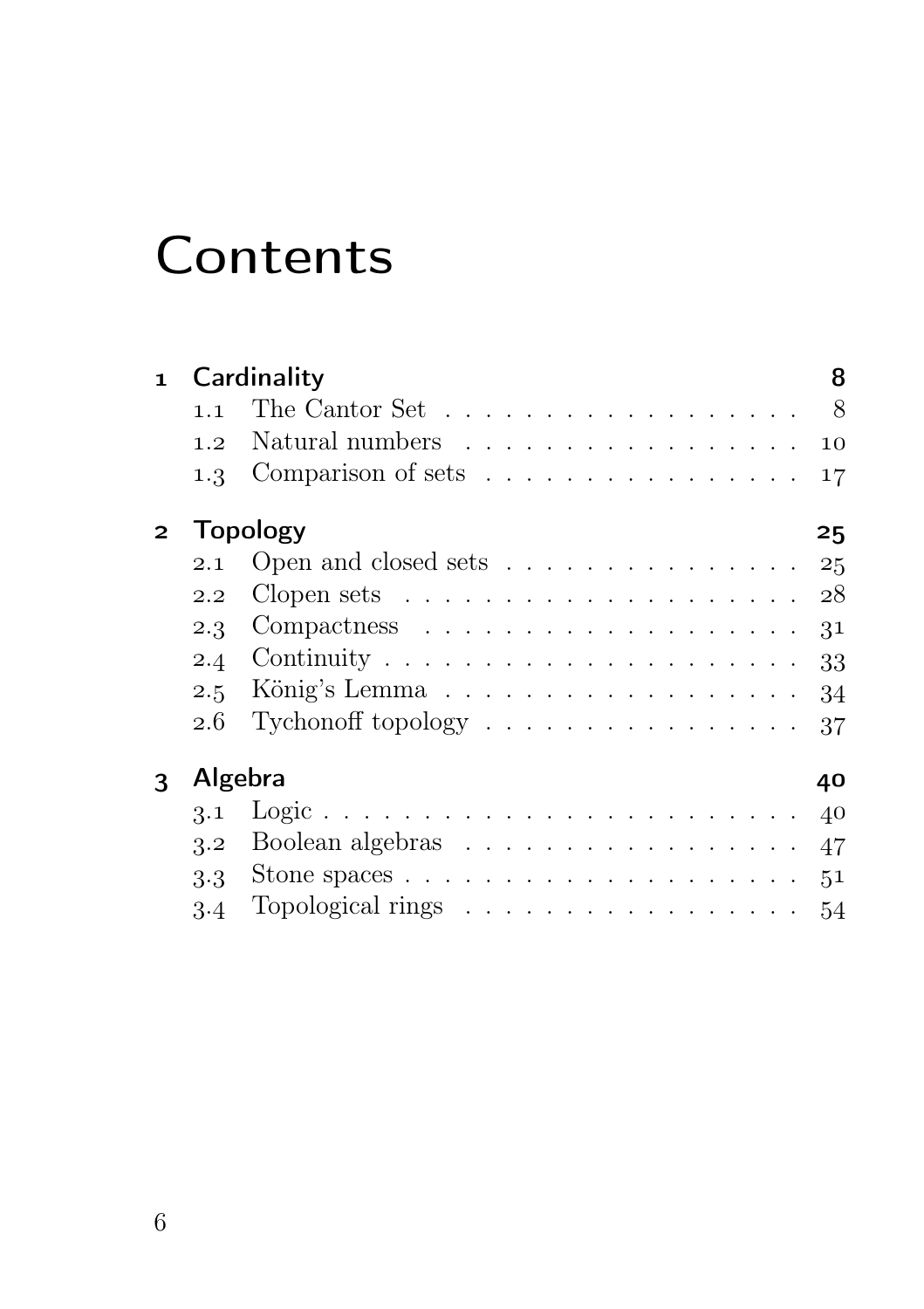# List of Figures

| 1.2 The Cantor set $\ldots \ldots \ldots \ldots \ldots \ldots 13$ |  |
|-------------------------------------------------------------------|--|
|                                                                   |  |
| 1.4 Cantor-Schröder-Bernstein Theorem 23                          |  |
| 3.1 Ring operations on 2 54                                       |  |
|                                                                   |  |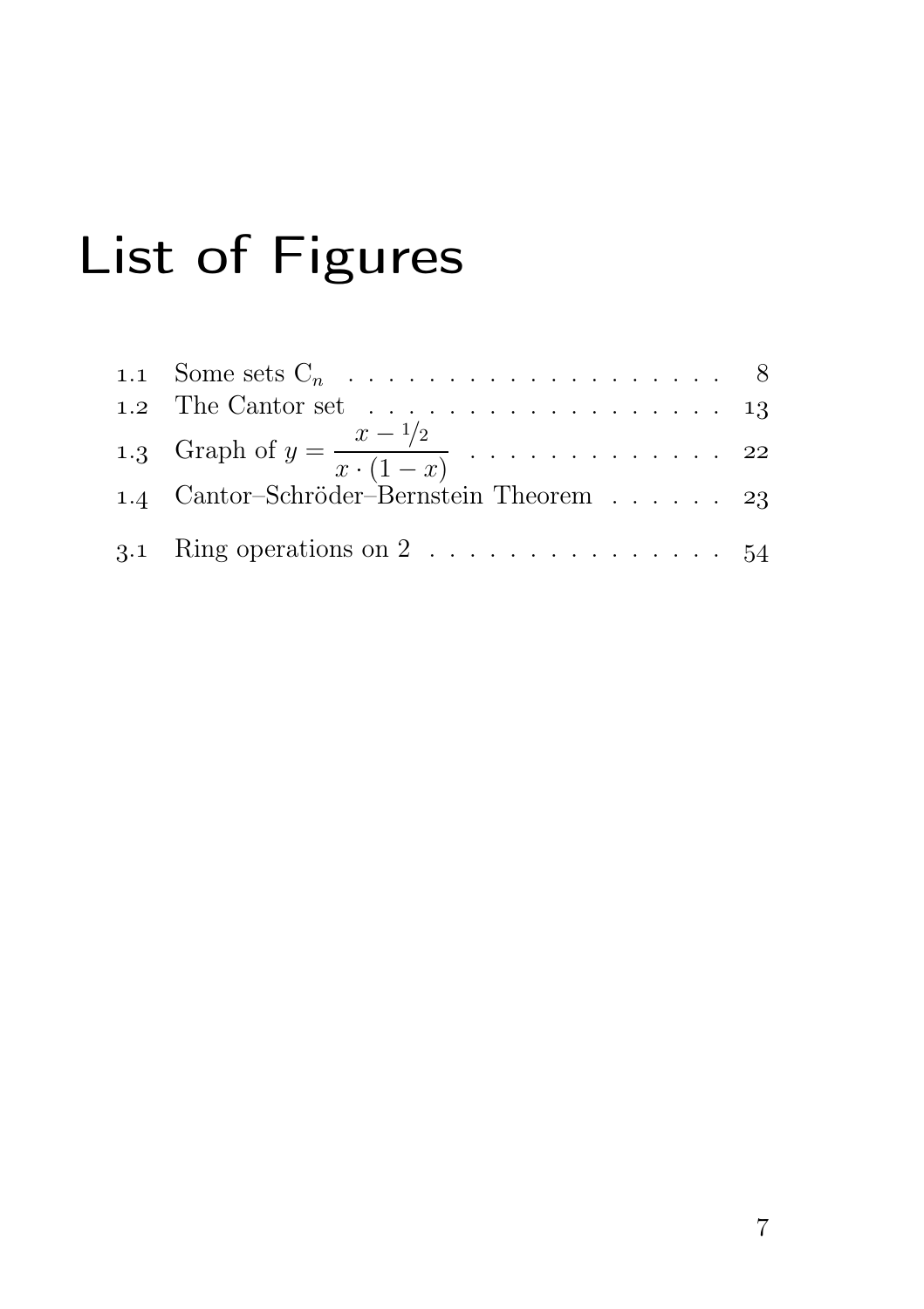## 1 Cardinality

### 1.1 The Cantor Set

The *Cantor set* is a certain subset of  $\mathbb{R}$ . For the sake of defining it, we let

$$
C_0 = [0, 1],
$$
  
\n
$$
C_1 = [0, \frac{1}{3}] \cup [\frac{2}{3}, 1],
$$
  
\n
$$
C_2 = [0, \frac{1}{9}] \cup [\frac{2}{9}, \frac{1}{3}] \cup [\frac{2}{3}, \frac{7}{9}] \cup [\frac{8}{9}, 1],
$$

and so on, as in Figure 1.1. Thus each  $C_n$  is a union of bounded closed intervals, and we obtain  $C_{n+1}$  from  $C_n$  by removing the middle third of each component interval. Presently we shall find a "closed" expression for each set  $C_n$ , ultimately as in (1.6). For now, we make three observations.



Figure 1.1: Some sets  $C_n$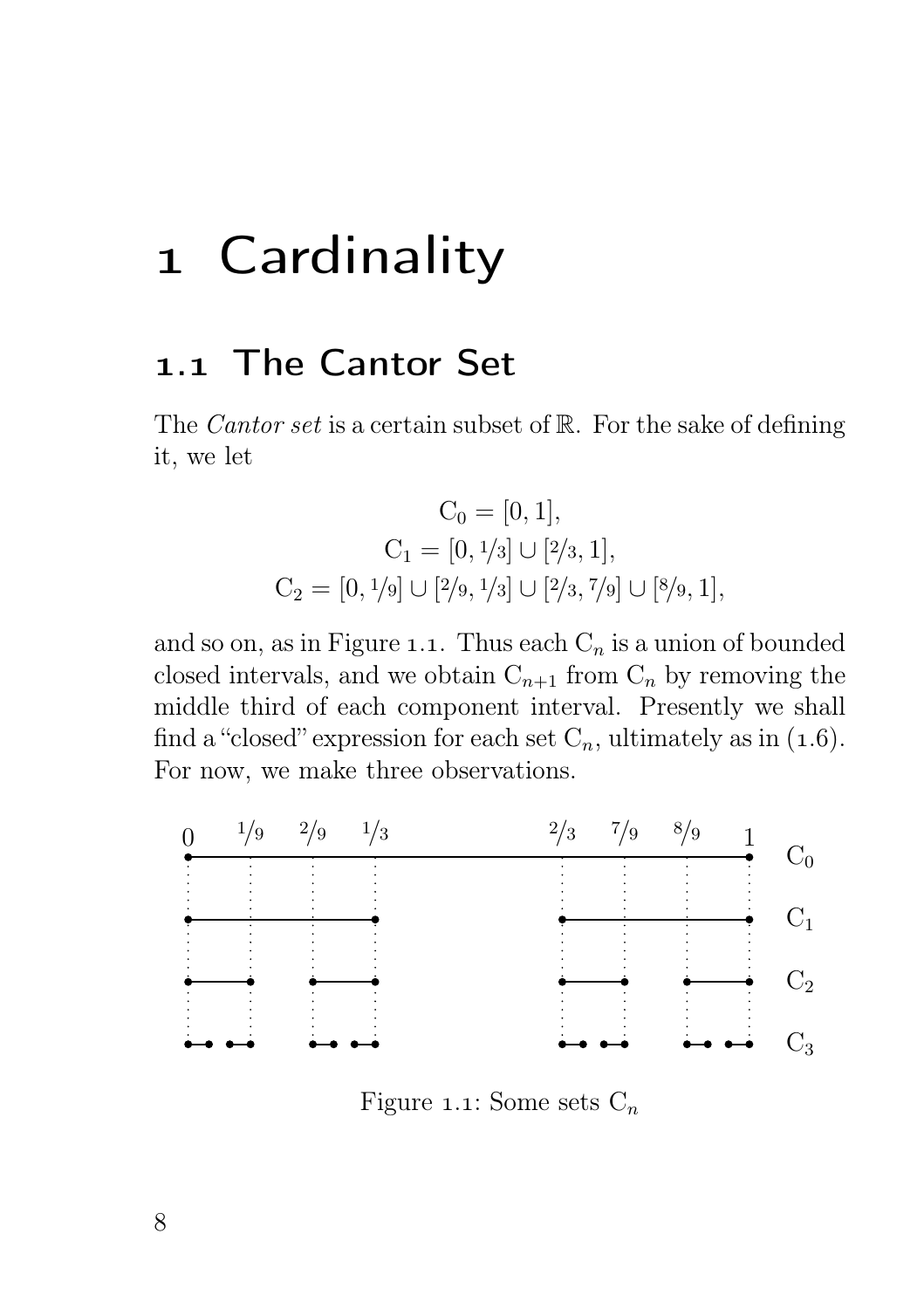1. The sets  $C_n$  compose a decreasing chain:

$$
C_0 \supseteq C_1 \supseteq C_2 \supseteq \cdots \tag{1.1}
$$

- 2. Each  $C_n$  is the union of  $2^n$ -many disjoint bounded closed intervals.
- 3. Each of those intervals has length  $3^{-n}$ .

Thus the **measure** of  $C_n$  is  $(2/3)^n$ ; we may write

$$
\mu(C_n) = \left(\frac{2}{3}\right)^n,
$$

where  $\mu$  is the minuscule Greek letter mu. By definition, the **Cantor Set** is the subset  $|C|$  of  $\mathbb{R}$  given by

$$
C = C_0 \cap C_1 \cap C_2 \cap \cdots
$$

of R. We may write the intersection here as

$$
\bigcap_{n=0}^{\infty} \mathrm{C}_n.
$$

If this has a measure, it ought to be  $\lim_{n\to\infty} (2/3)^n$ , which is 0. Nonetheless, C is not empty. This will turn out to be a special case of the Cantor Intersection Theorem, page 26. For example, C contains the endpoints of the component intervals of each  $C_n$ . To specify these points, we observe

$$
C_0 = \left[0, \frac{1}{3^0}\right],
$$
  
\n
$$
C_1 = \left[0, \frac{1}{3^1}\right] \cup \left[\frac{2}{3^1}, \frac{2}{3^1} + \frac{1}{3^1}\right],
$$
\n(1.2)

#### 1 Cardinality 9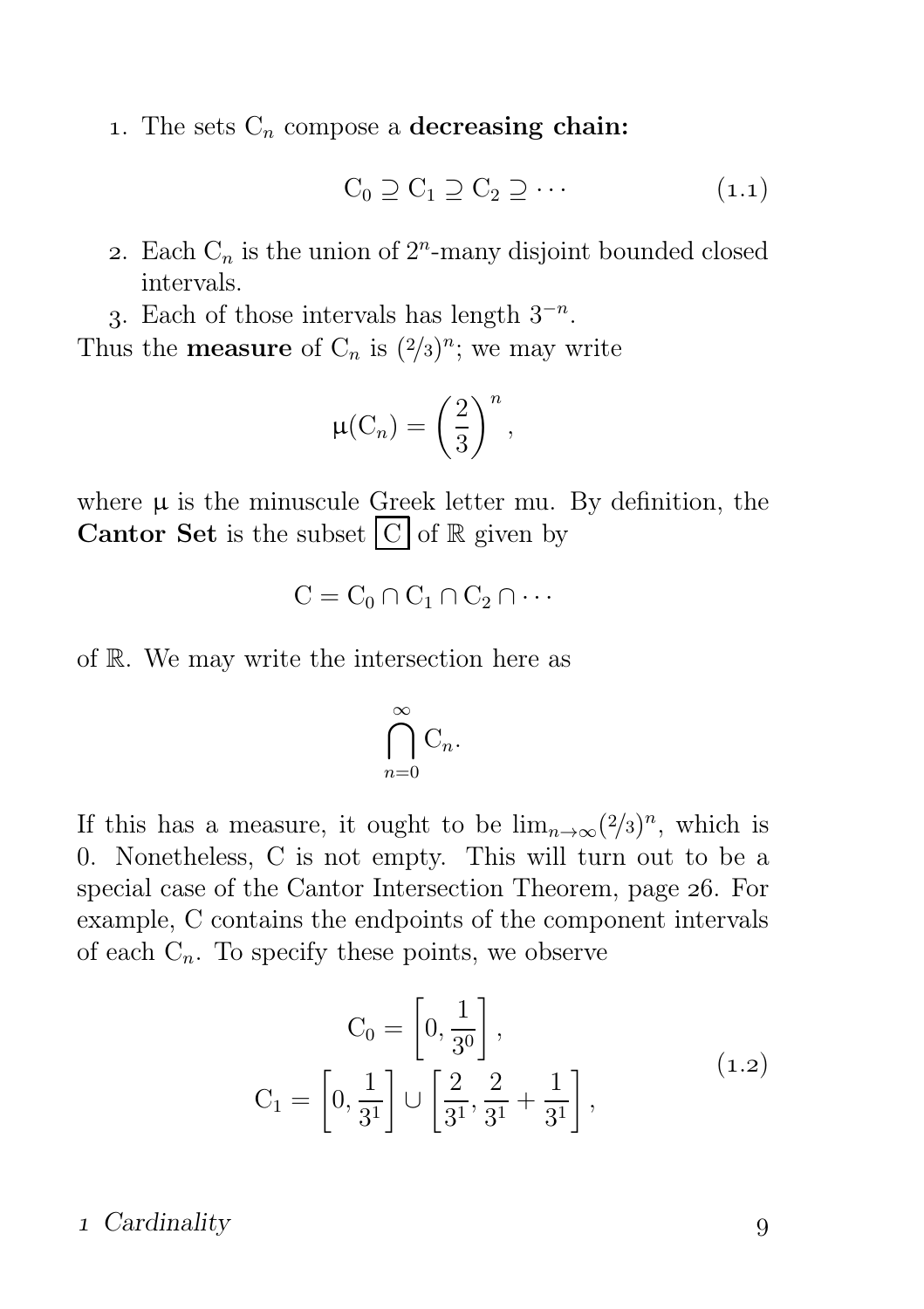and

$$
C_2 = \left[0, \frac{1}{3^2}\right] \cup \left[\frac{2}{3^2}, \frac{2}{3^2} + \frac{1}{3^2}\right]
$$
  

$$
\cup \left[\frac{2}{3^1}, \frac{2}{3^1} + \frac{1}{3^2}\right] \cup \left[\frac{2}{3^1} + \frac{2}{3^2}, \frac{2}{3^1} + \frac{2}{3^2} + \frac{1}{3^2}\right].
$$
 (1.3)

In general, each  $C_n$  is the union of all of the intervals of the form

$$
\left[\frac{d_1}{3^1} + \cdots + \frac{d_n}{3^n}, \frac{d_1}{3^1} + \cdots + \frac{d_n}{3^n} + \frac{1}{3^n}\right],
$$

where each  $d_k$  is either 0 or 2. In Sigma-notation, the intervals are

$$
\left[\sum_{k=1}^{n} \frac{d_k}{3^k}, \sum_{k=1}^{n} \frac{d_k}{3^k} + \frac{1}{3^n}\right].
$$

## 1.2 Natural numbers

In seeking to understand the Cantor set C, we shall make use, at least notationally, of the natural numbers according to the definition of von Neumann. We shall denote the set of natural numbers by  $\lceil \omega \rceil$  which is the minuscule Greek letter omega. Informally,

$$
\omega = \{0, 1, 2, \dots\}.
$$

We make a recursive definition as follows.

- 1. 0 is  $\emptyset$ , the empty set, and this is in  $\omega$ .
- 2. If n is in  $\omega$ , then the **successor** of n, namely  $n + 1$ , is  $n \cup \{n\}$ , and this is in  $\omega$ .
- 3. Nothing else is in  $\omega$ .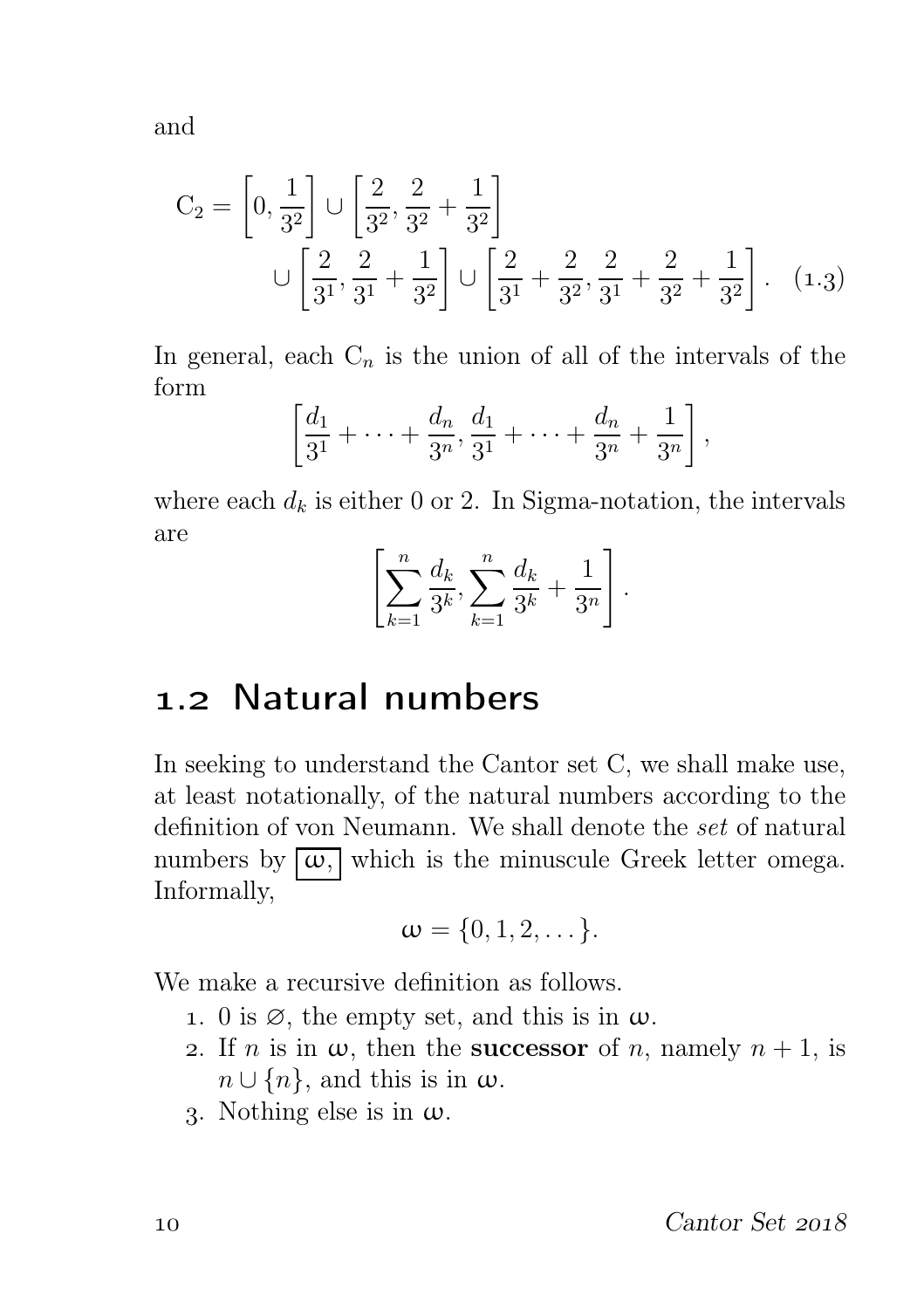It is a set-theoretical challenge to establish that  $\omega$  is a welldefined set; we accept that it is.<sup>∗</sup> We have

$$
0 = \emptyset, \qquad 1 = \{0\}, \qquad 2 = \{0, 1\},
$$

and for all n in  $\omega$ ,

$$
n = \{0, \dots, n - 1\} = \{x \in \omega : x < n\}.\tag{1.4}
$$

Here the ordering  $\lt$  of  $\omega$  is  $\lt$ , and one can show that this is also  $\in$ . Easily  $\omega$  is **well-ordered**, that is, each nonempty subset has a least element; for the least element of a nonempty subset A of  $\omega$  is the intersection  $\bigcap A$ .

We shall denote the set of functions from a set  $B$  to a set  $A$ by

 $B_{A}$ .

Putting everything together, we have

 ${}^{n}2 = {\text{functions from } \{0, ..., n-1\} \text{ to } \{0, 1\}}.$ 

A typical element of  $n_2$  can be written as either of

 $(e_0, \ldots, e_{n-1}),$  e

#### 1 Cardinality 11

<sup>\*</sup>Each element of  $\omega$  *includes*, as a subset, each of its elements; it is also well-ordered, in the sense to be defined presently; therefore, by definition, each element of  $\omega$  is an **ordinal.** There may be other ordinals, such as  $\omega$  itself. Still,  $\omega$  would be a **limit** ordinal, in the sense of being neither 0 nor a successor. By definition,  $\omega$  is the *class*, in the sense of page 18, of ordinals that neither are limits nor *contain* limits. Though it is not usually expressed this way, the Axiom of Infinity is that the class  $\omega$  is a set. In this way, the Axiom is parallel to most of the other Zermelo–Fraenkel Axioms, namely those whereby certain classes are sets.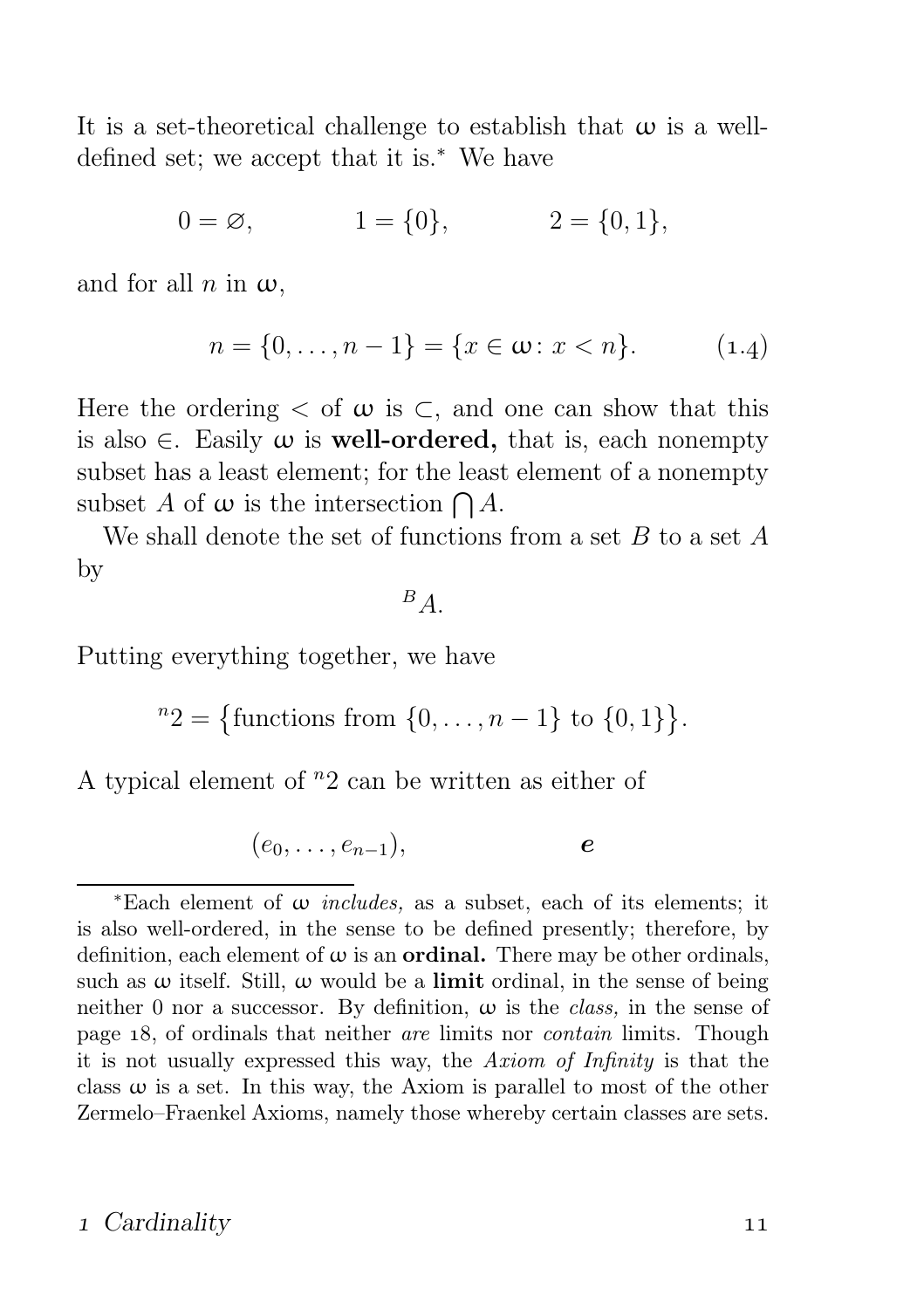—in handwriting,  $\boxed{\vec{e}}$  —, where each  $e_k$  is in 2. We can now say precisely

$$
C = \bigcap_{n \in \omega} C_n,\tag{1.5}
$$

where

$$
C_n = \bigcup_{e \in {}^n2} \left[ \sum_{k \in n} \frac{2e_k}{3^{k+1}}, \sum_{k \in {}^n} \frac{2e_k}{3^{k+1}} + \frac{1}{3^n} \right].
$$
 (1.6)

In ternary (base-3) notation,

$$
\sum_{k \in n} \frac{2e_k}{3^{k+1}} = 0.d_1 \cdots d_n,
$$

where  $d_{k+1} = 2e_k$ . In this notation then, from  $(1.2)$  and  $(1.3)$ we have

$$
C_0 = [0, 1],
$$
  
\n
$$
C_1 = [0, 0.1] \cup [0.2, 1],
$$
  
\n
$$
C_2 = [0, 0.01] \cup [0.02, 0.1] \cup [0.2, 0.21] \cup [0.22, 1],
$$

and likewise

$$
C_3 = [0, 0.001] \cup [0.002, 0.01] \cup [0.02, 0.021] \cup [0.022, 0.1]
$$
  

$$
\cup [0.2, 0.201] \cup [0.202, 0.21] \cup [0.22, 0.221] \cup [0.222, 1].
$$

Again, C contains all of the endpoints here. Some of these are shown in Figure 1.2. Since

$$
\sum_{n\in\omega}\frac{2}{3^{n+1}}=1,
$$

we can replace terminal digits 1 with 0 followed by repeating 2:

 $0.d_1 \cdots d_n 1 = 0.d_1 \cdots d_n 0222 \cdots = 0.d_1 \cdots d_n 02.$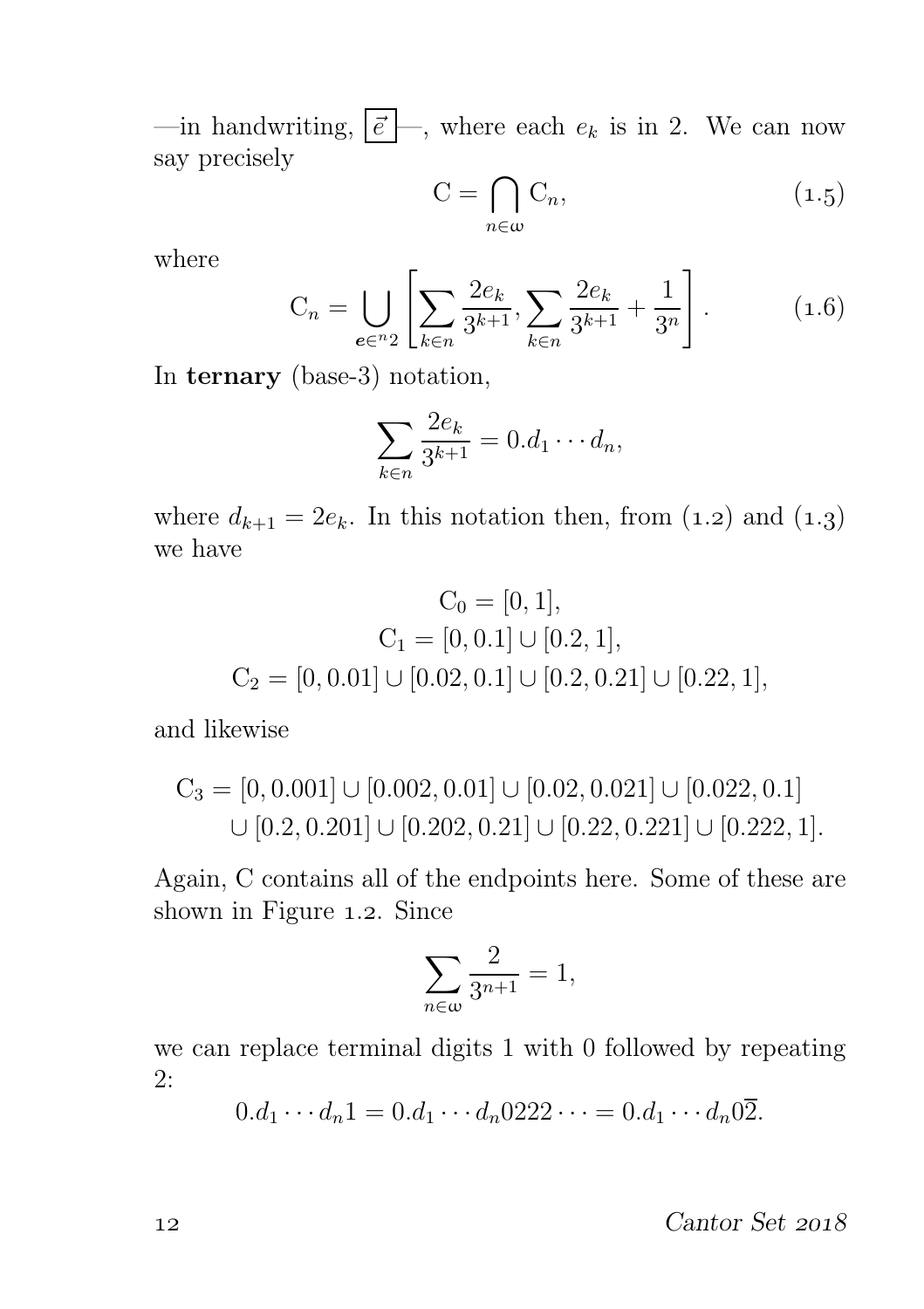| $\omega$                   | 1     |
|----------------------------|-------|
| $\{0,1,2\}$                | 222   |
| $\omega \setminus \{2\}$   | 0.222 |
| $\{0,1\}$                  | 0.221 |
| $\{0,1\}$                  | 0.22  |
| $\omega \setminus \{1\}$   | 0.21  |
| $\{0,2\}$                  | 0.202 |
| $\omega \setminus \{1,2\}$ | 0.201 |
| $\{0\}$                    | 0.201 |

| $\sum_{\mathbf{v}} 3^{\overline{k+1}}$ |
|----------------------------------------|
| $k \in X$                              |

| $\omega \setminus \{0\}$<br>${1,2}$<br>$\omega \setminus \{0,2\}$<br>${1}$ | 0.1<br>0.022<br>0.021<br>0.02 |
|----------------------------------------------------------------------------|-------------------------------|
| $\omega \setminus \{0,1\}$<br>${2}$<br>$\omega \setminus \{0,1,2\}$        | 0.01<br>0.002<br>0.001        |

Figure 1.2: The Cantor set  $% \left( \mathcal{N}\right)$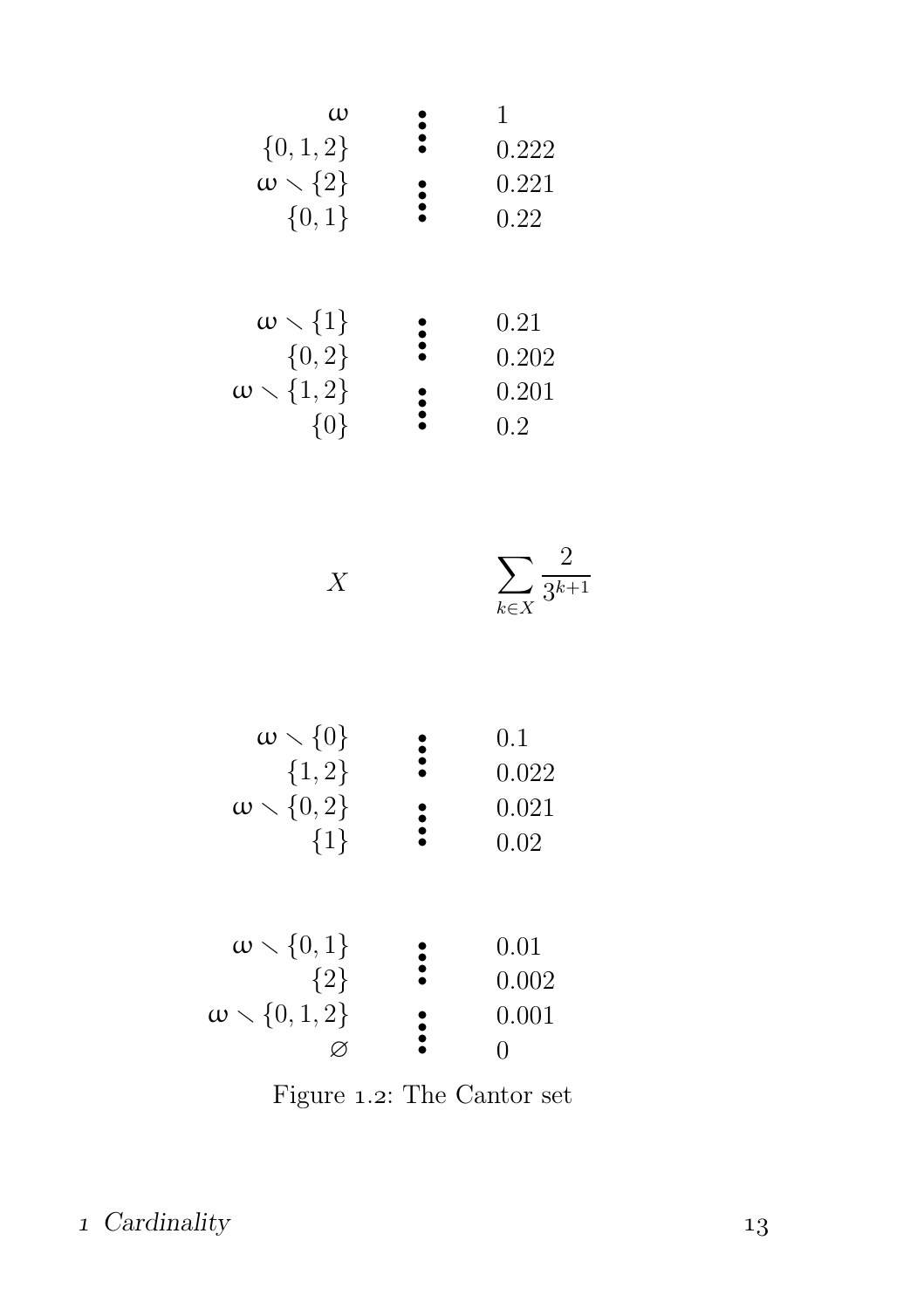Thus each of the endpoints of a component interval of  $C_n$  is a series

$$
\sum_{k=0}^{\infty} \frac{2e_k}{3^{k+1}},
$$

where each  $e_k$  is in the set 2. Then the series is just

$$
\sum_{k\in A}\frac{2}{3^{k+1}},
$$

where A is the subset  $\{k \in \omega : e_k = 1\}$  of  $\omega$ .

The set of subsets any set  $A$  is the called the **power set** of A, for reasons to be suggested by  $(1.14)$ . We shall denote the power set of A by  $\mathscr{P}(A)$ . Thus

$$
\mathscr{P}(A) = \{ X \colon X \subseteq A \} = \{ X \colon \forall y \ (y \in X \implies y \in A) \}.
$$
\n<sup>(1.7)</sup>

**1 Theorem.** The Cantor set consists precisely of the points of the interval  $[0, 1]$  that can be written in ternary notation without use of the digit 1. That is,

$$
C = \left\{ \sum_{k \in X} \frac{2}{3^{k+1}} \colon X \in \mathcal{P}(\omega) \right\}.
$$

*Proof.* Using  $(1.1)$  and  $(1.5)$ , and applying an infinitary De Morgan law, we compute

$$
[0,1] \setminus C = C_0 \setminus \bigcap_{n \in \omega} C_{n+1} = \bigcup_{n \in \omega} (C_0 \setminus C_{n+1})
$$
  
= 
$$
\bigcup_{n \in \omega} (C_n \setminus C_{n+1}). \quad (1.8)
$$

14 Cantor Set 2018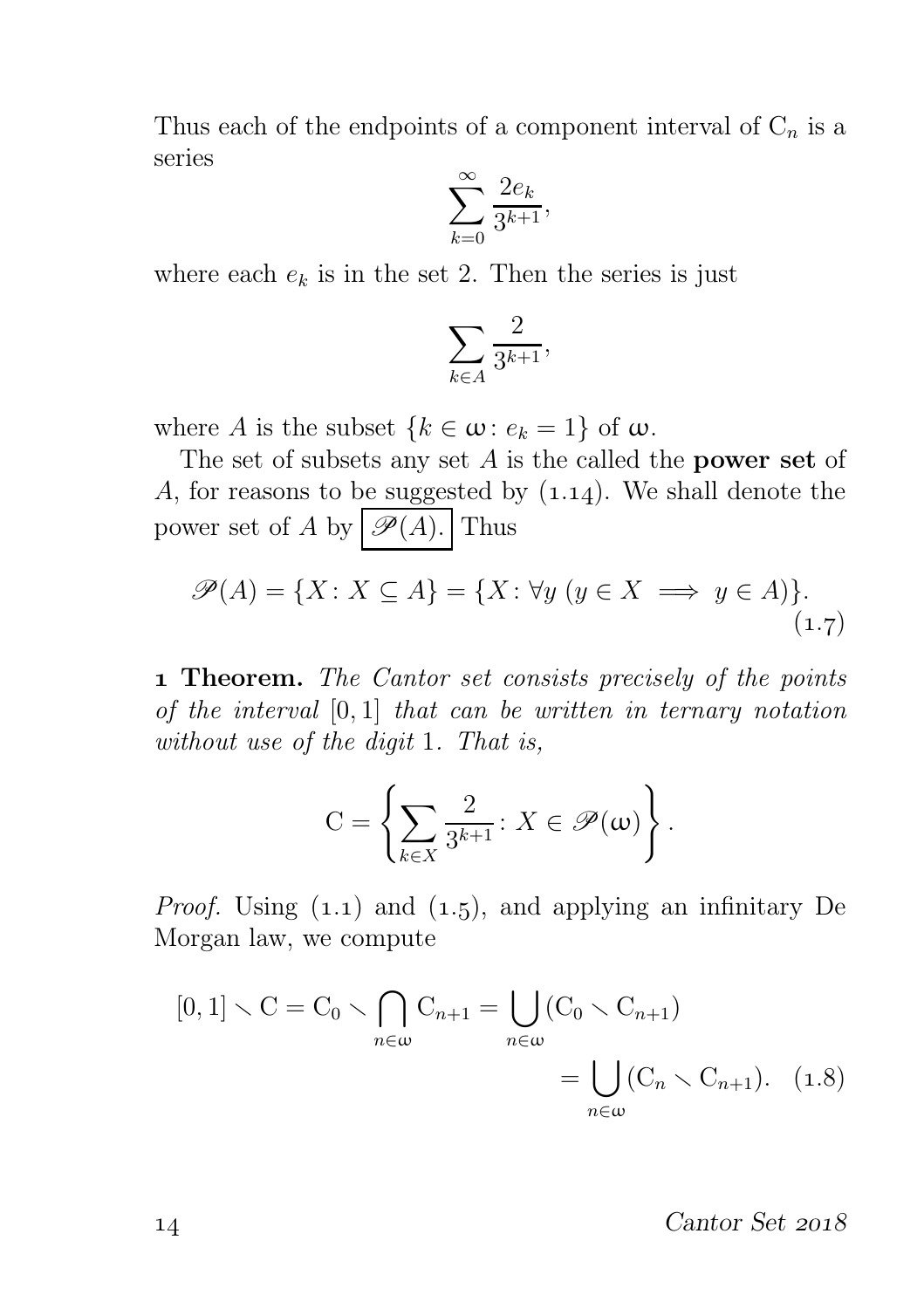In ternary notation, by  $(1.6)$ ,

$$
C_0 \setminus C_1 = (0.1, 0.2),
$$

which is just the set of numbers in  $[0, 1]$  that need the digit 1 in the first place after the point. Likewise,

$$
C_1 \setminus C_2 = (0.01, 0.02) \cup (0.21, 0.22),
$$

consisting of numbers needing the digit 1 not in the first place, but in the second place after the point. In general,

$$
C_n \setminus C_{n+1} = \bigcup_{e \in {}^{n_2}} \left( \sum_{k \in n} \frac{2e_k}{3^{k+1}} + \frac{1}{3^{n+1}}, \sum_{k \in n} \frac{2e_k}{3^{k+1}} + \frac{2}{3^{n+1}} \right),
$$

and so  $[0, 1] \setminus C$  consists of the points of  $[0, 1]$  that do need 1 at any place in their ternary expansions.  $\Box$ 

We now define a function g from  $\mathscr{P}(\omega)$  to R by

$$
g(A) = \sum_{k \in A} \frac{2}{3^{k+1}}.
$$
 (1.9)

Then

$$
C = g[\mathscr{P}(\omega)] = \{g(X) \colon X \in \mathscr{P}(\omega)\},\
$$

which is the **range** of g or the **image** of  $\mathcal{P}(\omega)$  under g. Note that g is increasing, in the sense that

 $A \subset B \implies g(A) < g(B).$  (1.10)

Also g is additive in the sense that

$$
A \cap B = \varnothing \implies g(A \cup B) = g(A) + g(B). \tag{1.11}
$$

#### 1 Cardinality 15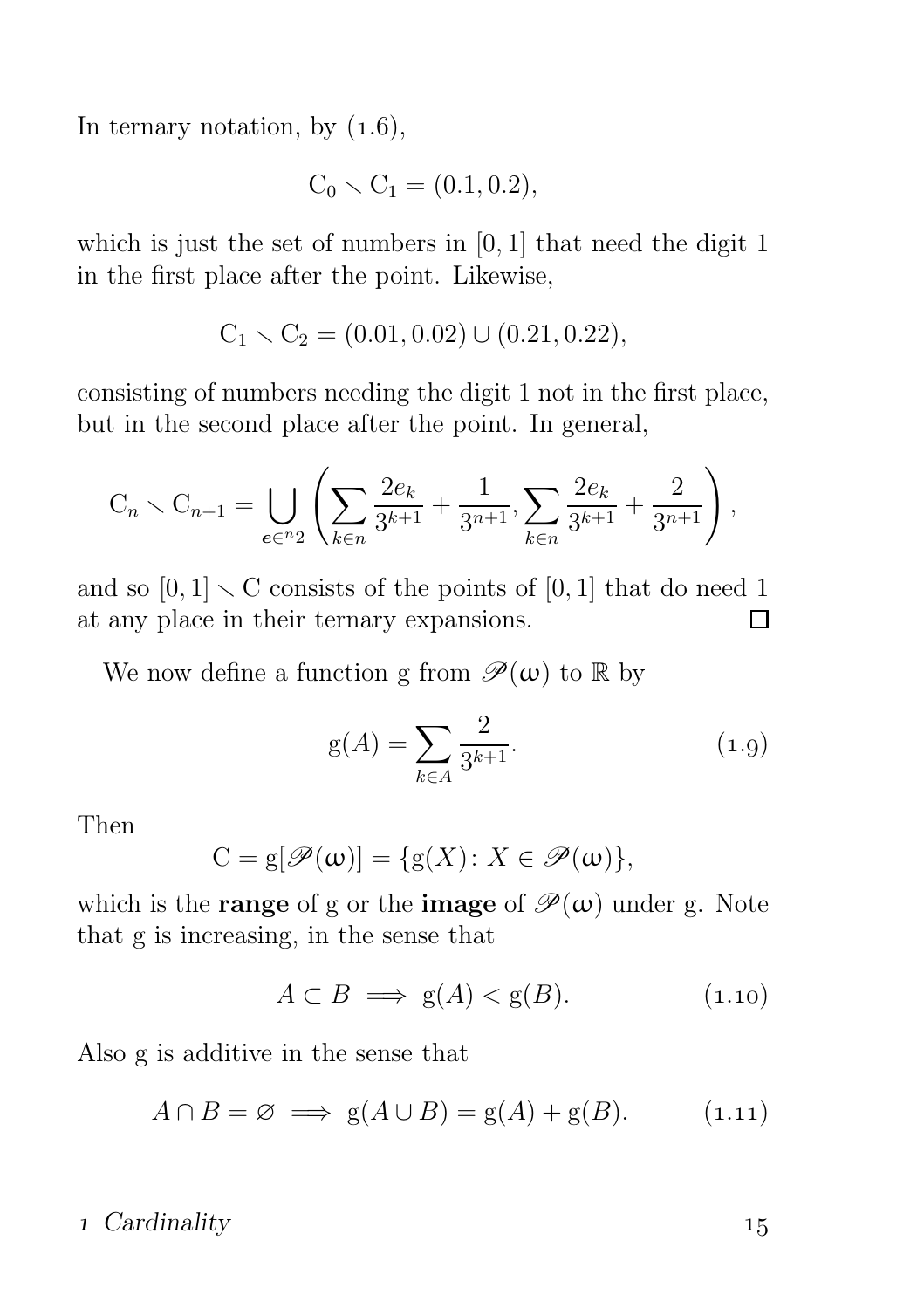Here we use the result from analysis that the sum of an absolutely convergent series is independent of the order of the terms.

The symbol  $\Delta$  denotes the operation of taking the symmetric difference of two sets, so that

$$
A \triangle B = (A \setminus B) \cup (B \setminus A).
$$

Then

$$
A = B \iff A \bigtriangleup B = \emptyset. \tag{1.12}
$$

**2 Theorem.** The function g given by  $(1.9)$  is injective.

*Proof.* Suppose A and B are distinct subsets of  $\omega$ . Then  $A \triangle$  $B \neq \emptyset$  by (1.12), and so, since  $\omega$  is well-ordered, we may let

$$
m = \min(A \bigtriangleup B).
$$

Then

$$
A \cap m = \{x \in A : x < m\} = \{x \in B : x < m\} = B \cap m.
$$

We may assume  $m \in B \setminus A$ . Then

$$
A \subseteq (A \cap m) \cup \{x \in \omega : x > m\},\
$$

$$
(A \cap m) \cup \{m\} \subseteq B,
$$

and so, by  $(1.10)$  and  $(1.11)$ ,

$$
g(A) \le g(A \cap m) + \frac{1}{3^{m+1}} < g(A \cap m) + \frac{2}{3^{m+1}} \le g(B).
$$

In short, if  $A \neq B$ , then  $g(A) \neq g(B)$ . Thus g is injective.

16 Cantor Set 2018

 $\Box$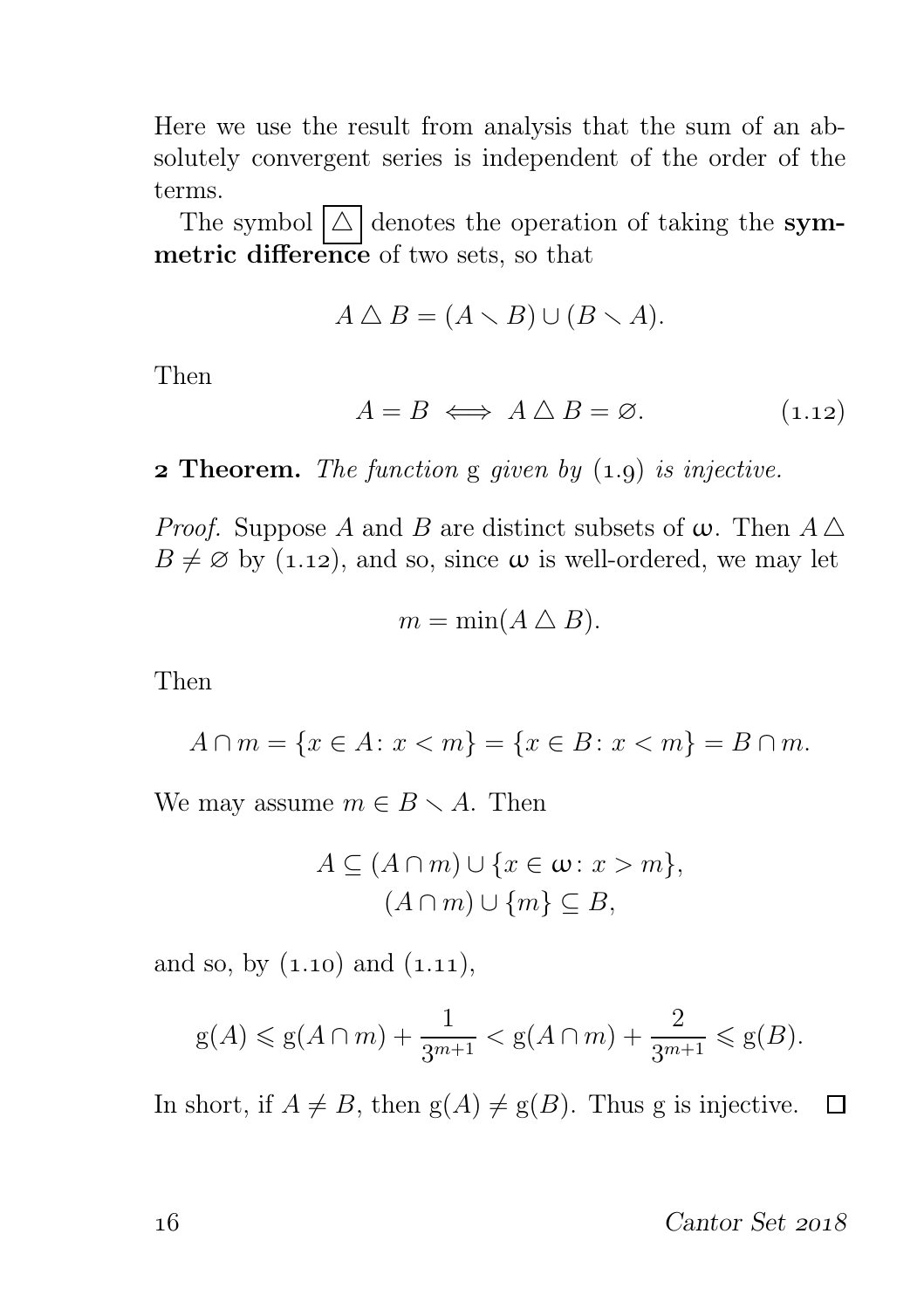## 1.3 Comparison of sets

If there is a bijection from a set  $A$  to a set  $B$ , we shall write

 $A \approx B$ .

and we shall say that  $A$  and  $B$  are **equipollent** (words like "equipotent" are also used). By Theorem 2 then,

$$
\mathscr{P}(\omega) \approx C. \tag{1.13}
$$

A set is called countable if it is equipollent with a subset of  $ω$  (possibly  $ω$  itself). We shall show presently that C is not countable.

If there is an injection from  $A$  to  $B$ , that is, an embedding of  $A$  in  $B$ , we may write simply

$$
A \preccurlyeq B.
$$

By Theorem 2 then,

$$
\mathscr{P}(\omega) \preccurlyeq \mathbb{R}.
$$

By definition

$$
A \prec B \iff A \preccurlyeq B \And A \not\approx B.
$$

Cantor's Theorem. For all sets A,

 $A \prec \mathscr{P}(A)$ .

*Proof.* The map  $x \mapsto \{x\}$  embeds A in  $\mathscr{P}(A)$ . Suppose some function f embeds A in  $\mathscr{P}(A)$ . Let

$$
B = \{ x \in A \colon x \notin f(x) \}.
$$

Then  $B \in \mathcal{P}(A)$ , and for all c in A we have

$$
c \in B \iff c \notin f(c).
$$

Thus  $B \neq f(c)$ . This means f is not surjective onto  $\mathscr{P}(A)$ .  $\Box$ 

#### 1 Cardinality 17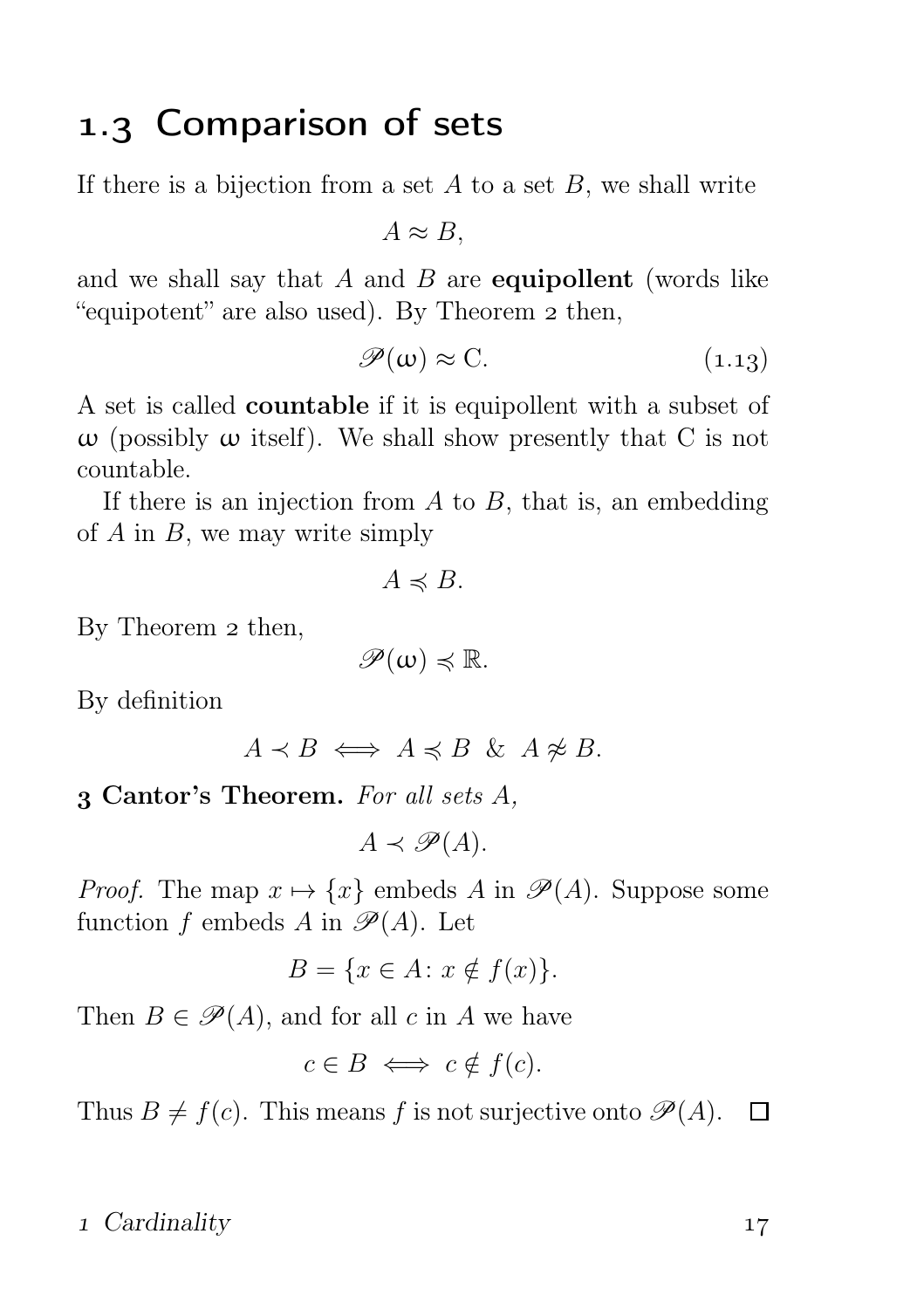By  $(1.13)$  now,

$$
\omega \prec C,
$$

and so C is uncountable. Note also that, for any set A,

$$
\mathscr{P}(A) \approx {}^{A_2}, \tag{1.14}
$$

since there is a bijection  $X \mapsto \chi_X$  from  $\mathscr{P}(A)$  to <sup>A</sup>2 given by

$$
\chi_B(x) = \begin{cases} 1, & \text{if } x \in B, \\ 0, & \text{if } x \in A \setminus B, \end{cases} \tag{1.15}
$$

where B ranges over  $\mathscr{P}(A)$ . Here  $\chi$  is the minuscule Greek letter khi or chi, standing for *characteristic*, since  $\chi_B$  can be called the **characteristic function** of  $B$ ; strictly this function depends on A as well. The inverse of  $X \mapsto \chi_X$  is  $\sigma \mapsto \sigma^{-1}(1)$ , where, if  $i \in 2$ ,

$$
\sigma^{-1}(i) = \{k \in \omega : \sigma(k) = i\}.
$$
 (1.16)

By Cantor's Theorem,

$$
A \prec {}^A 2.
$$

When  $n \in \omega$ , the size of the set <sup>n</sup>2 is just  $2^n$ . This, with  $(1.14)$ , is why the power set is so called. Cantor's Theorem is a generalization of the theorem that  $n < 2<sup>n</sup>$ .

The proof of Cantor's Theorem is similar to one proof that there are classes that are not sets. In set theory, a class is the collection

$$
\{x\colon\varphi(x)\}
$$

of sets that satisfy a formula  $\varphi(x)$  of the language of set theory. We shall not define formulas now, but shall only give examples.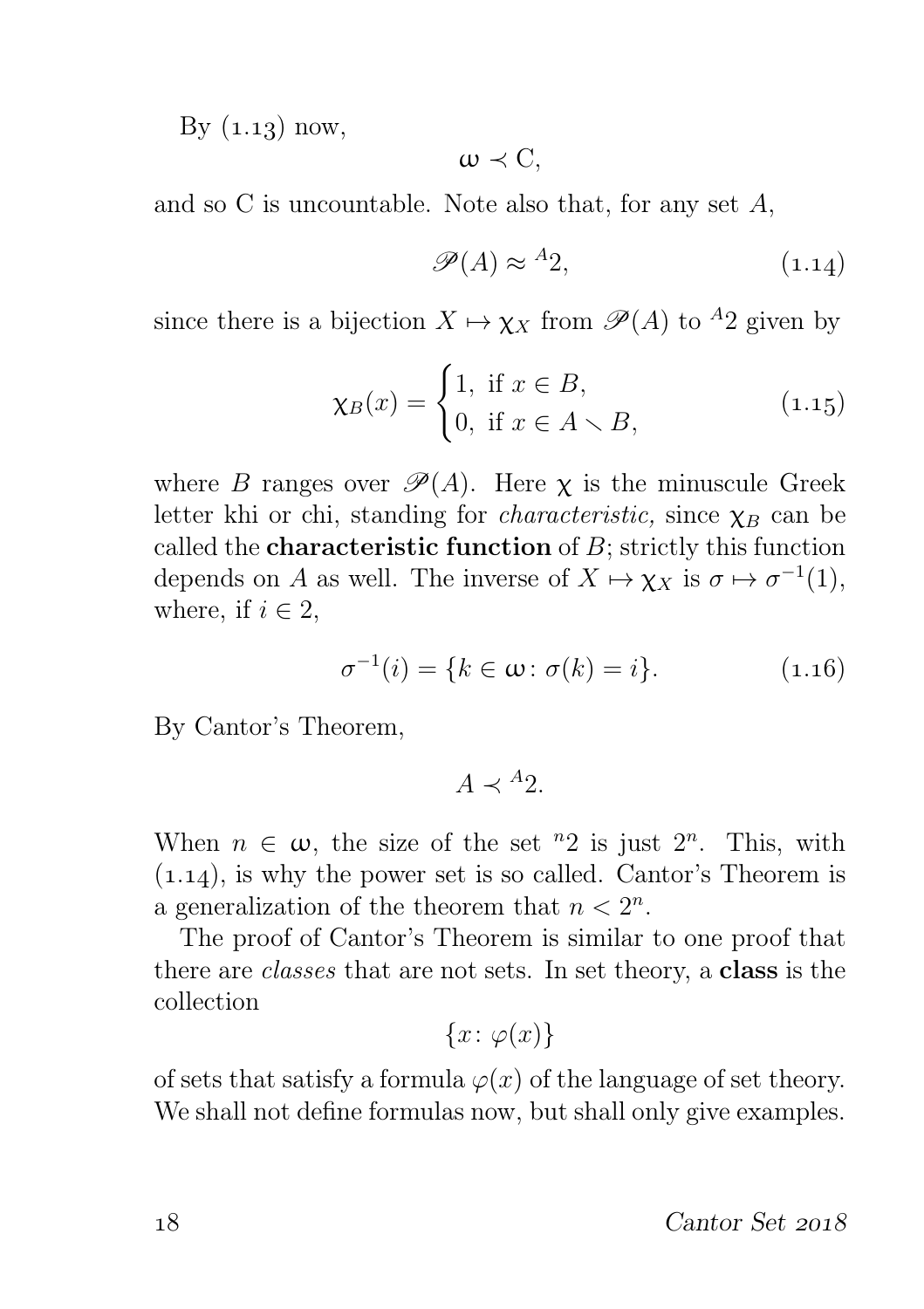• For each set  $A$ ,

$$
A = \{x \colon x \in A\},\
$$

the class of elements of A. Variables stand for sets; thus the language of set theory requires all elements of sets to be sets. Von Neumann's definition of the natural numbers conforms to this convention: numbers are sets, and their elements (which are other numbers) are sets.

• We let

$$
\mathbf{V} = \{x \colon x = x\},\
$$

the universal class, consisting of all of the sets.

• For an arbitrary class  $D$ , generalizing  $(1.7)$ , we let

$$
\mathscr{P}(\mathbf{D}) = \{x \colon x \subseteq \mathbf{D}\},\
$$

the class of all subsets of D.

We now have

$$
\mathscr{P}(\mathbf{V}) = \mathbf{V}.\tag{1.17}
$$

**1 Exercise.** Why does  $(1.17)$  not contradict Cantor's Theorem?

**4 Russell Paradox.** The class  $\{x: x \notin x\}$  of sets that are not elements of themselves cannot be a set.

*Proof.* If we denote the class by  $\mathbf{R}$ , then for every set b we have

$$
b\in \mathbf{R} \iff b\notin b,
$$

and so  $b \neq \mathbf{R}$ . Thus  $\mathbf{R}$  is not a set.

The conclusion of the Russell Paradox is that the class called  $\boldsymbol{R}$  in the proof is a **proper class:** a class that is not a set.

#### 1 Cardinality 19

 $\Box$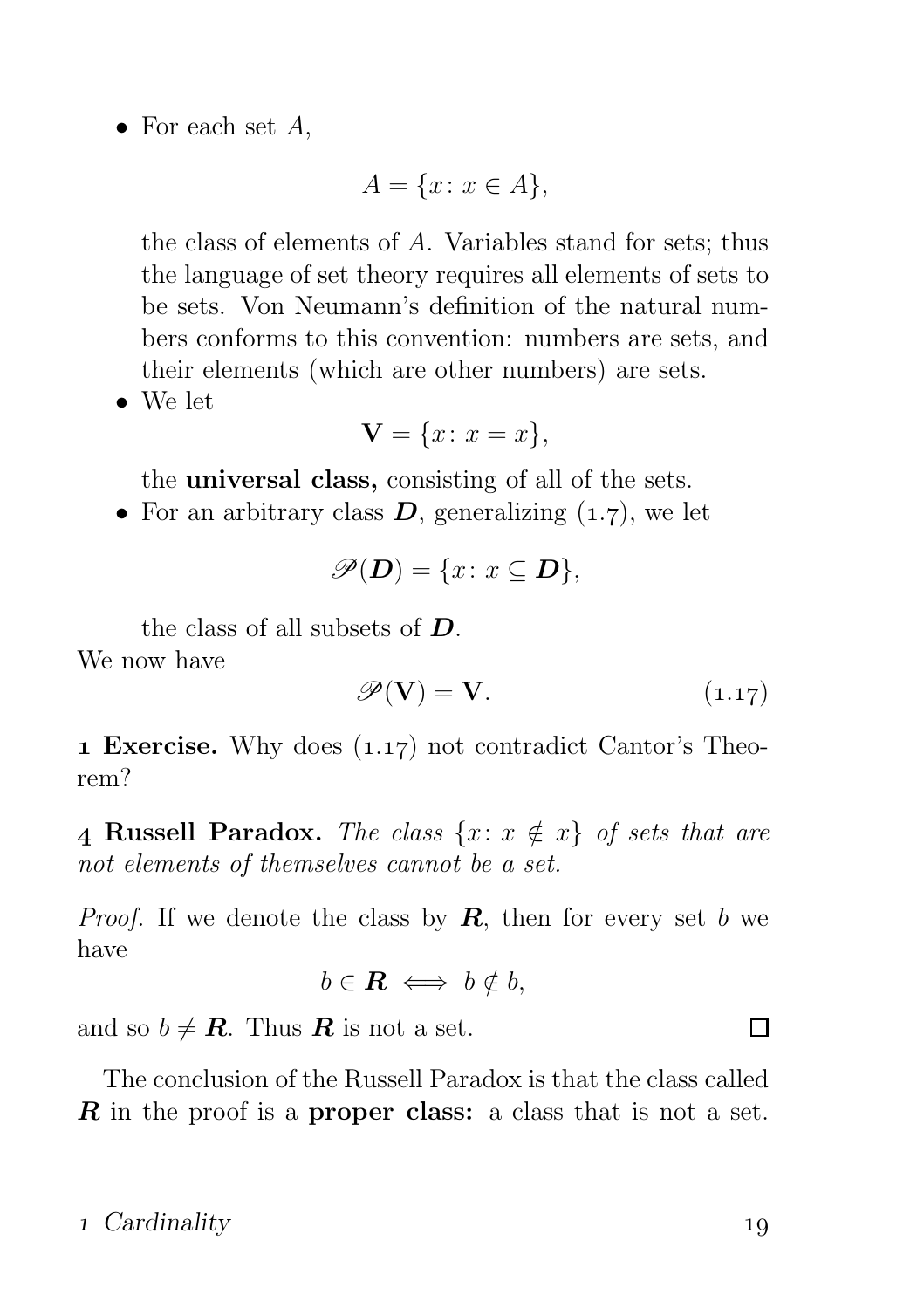The Separation Axiom is that every sub-class of a set is a set. Since every class is a sub-class of the universal class  $V$ , it follows that this too is a proper class. But we already knew this from  $(1.17)$  and Cantor's Theorem.

We now define a function f, like g in (1.9), from  $\mathscr{P}(\omega)$  to R. We let

$$
f(A) = \sum_{k \in A} \frac{1}{2^{k+1}}.
$$

Then  $f(\emptyset) = 0$  and  $f(\omega) = 1$ , and in general

$$
f(A) \in [0,1].
$$

Indeed,

$$
f[\mathscr{P}(\omega)]=[0,1],
$$

since every number in the interval has a binary expansion. However, some of these numbers have more than one binary expansion. For example, the equation  $f(X) = 1/2$  has two solutions,  $\{0\}$  and  $\omega \setminus \{0\}$ ; so f is not injective. By the **Axiom of Choice,**  $f$  has a *right inverse h*, which means

$$
f(h(a)) = a \tag{1.18}
$$

for all  $y$  in [0, 1]. Then  $h$  is injective, so

$$
[0,1] \preccurlyeq \mathscr{P}(\omega). \tag{1.19}
$$

In fact we can make an explicit definition of  $h$  once for all, without needing the Axiom of Choice. If  $a \in [0,1]$ , we define

$$
h(a) = \{k \in \omega \colon a_k = 1\},\
$$

where the  $a_k$  are defined recursively by

$$
a_k = \begin{cases} 0, & \text{if } a < \sum_{i \in k} \frac{a_i}{2^{i+1}} + \frac{1}{2^{k+1}}, \\ 1, & \text{if } a \ge \sum_{i \in k} \frac{a_i}{2^{i+1}} + \frac{1}{2^{k+1}}. \end{cases}
$$

20 Cantor Set 2018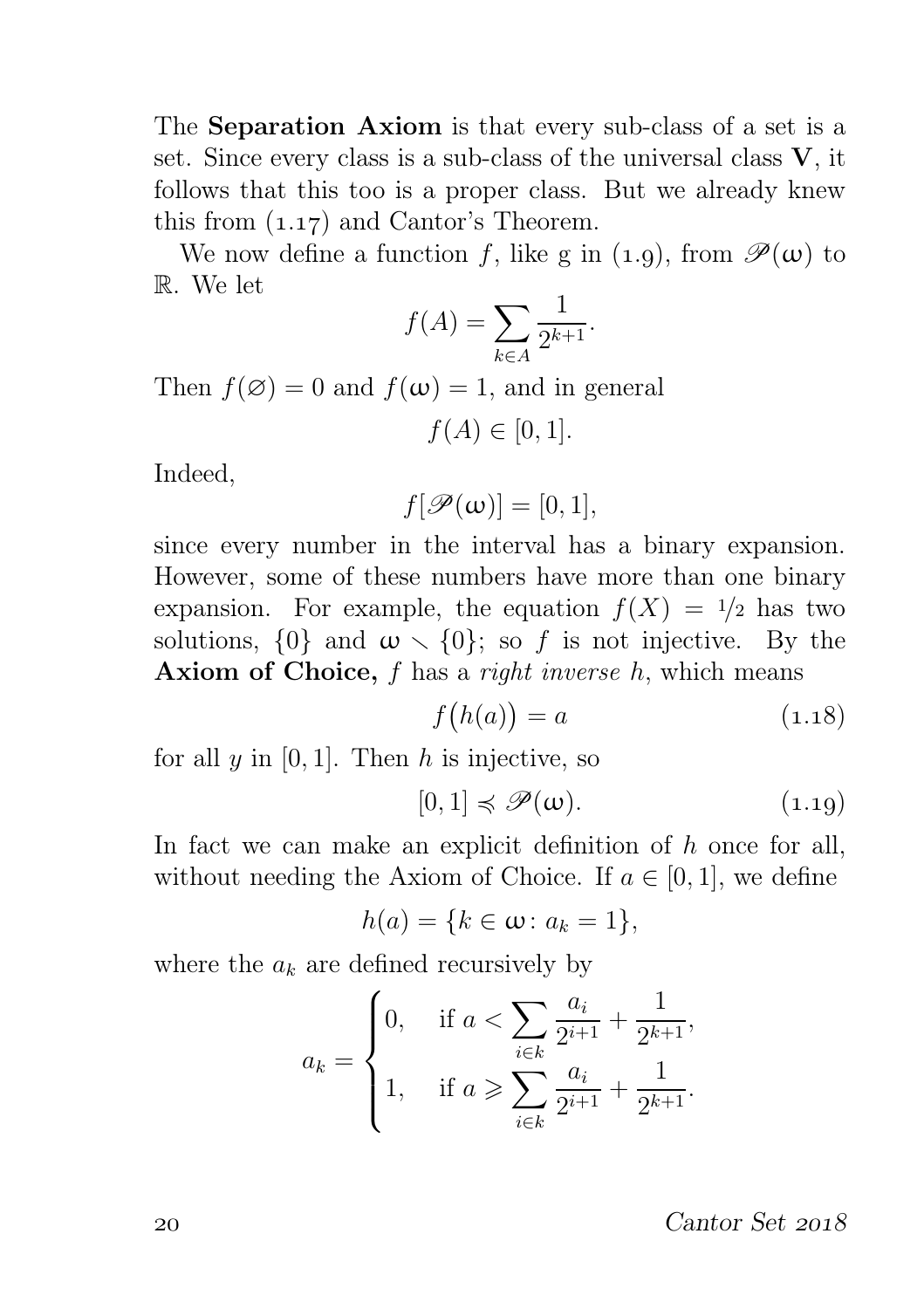This ensures (1.18). We have defined the  $a_n$  so that, for all k in  $\omega$ , for some n in  $\omega$ , we have  $k \leq n$  and  $a_n = 0$ , unless  $a=1$ .

We have

$$
\mathbb{R} \approx (0,1) \tag{1.20}
$$

because the function

$$
x \mapsto \frac{x - 1/2}{x \cdot (1 - x)},
$$

restricted to  $(0, 1)$ , is a bijection onto R, as in Figure 1.3. Indeed, the inverse can be computed as

$$
y \mapsto \frac{1}{2} + \frac{1}{2} \cdot \frac{\sqrt{1+y^2} - 1}{y}
$$

away from 0. This is by the computations

$$
y = \frac{x - \frac{1}{2}}{x \cdot (1 - x)},
$$
  

$$
yx - yx^2 = x - \frac{1}{2},
$$
  

$$
yx^2 + (1 - y)x - \frac{1}{2} = 0,
$$
  

$$
x = \frac{y - 1 \pm \sqrt{(1 - y)^2 + 2y}}{2y} = \frac{y - 1 \pm \sqrt{1 + y^2}}{2y},
$$

and we let the ambiguous sign  $\pm$  be  $+$  to put x in the interval  $(0, 1)$ . In sum, by  $(1.13)$ ,  $(1.20)$ , and  $(1.19)$ ,

 $\mathscr{P}(\omega) \approx C \subseteq \mathbb{R} \approx (0,1) \subseteq [0,1] \leq \mathscr{P}(\omega).$  (1.21)

By the next theorem, we shall be able to conclude

$$
\mathbb{R} \approx \mathscr{P}(\omega). \tag{1.22}
$$

#### 1 Cardinality 21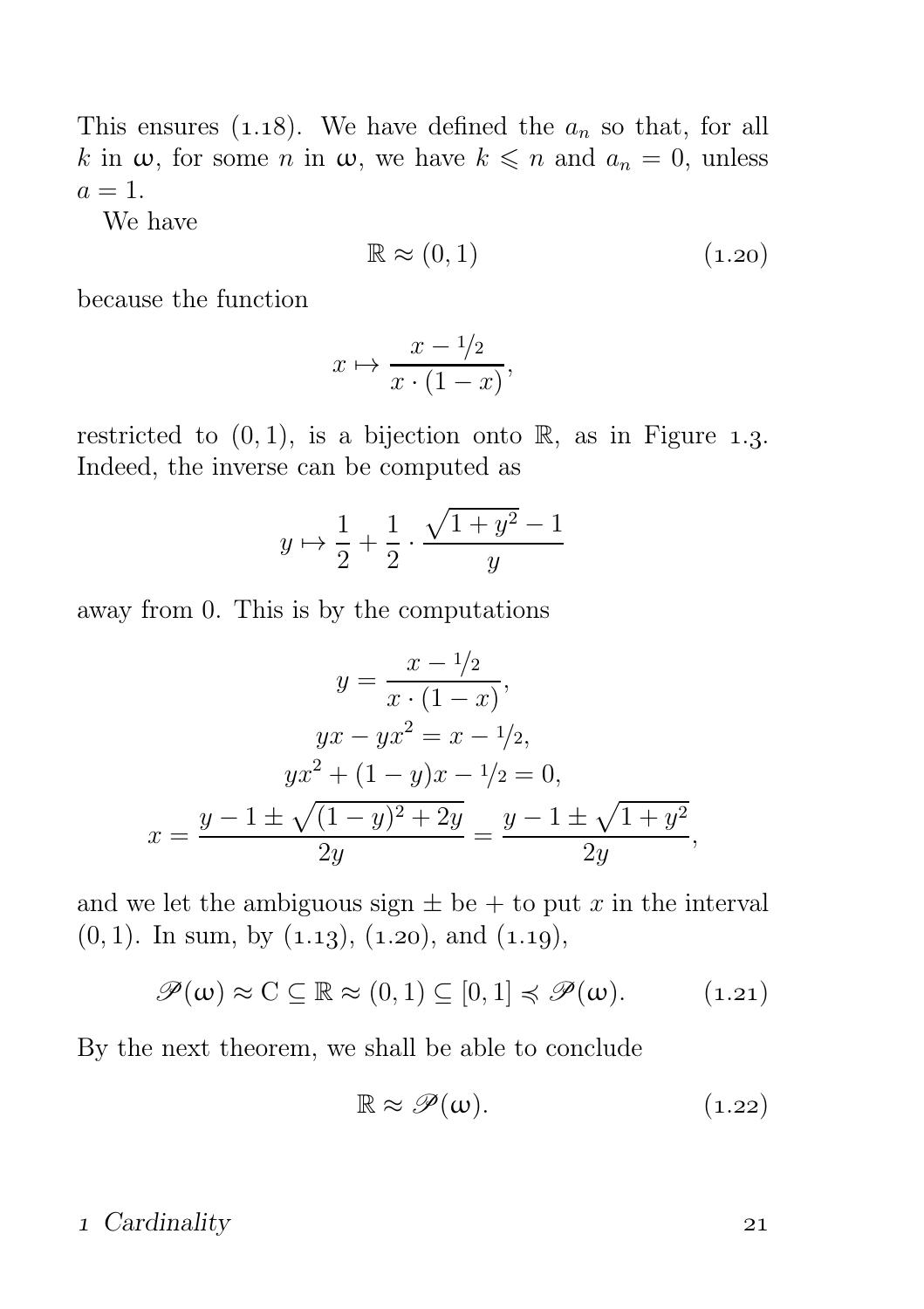

 $22$  Cantor Set  $2018$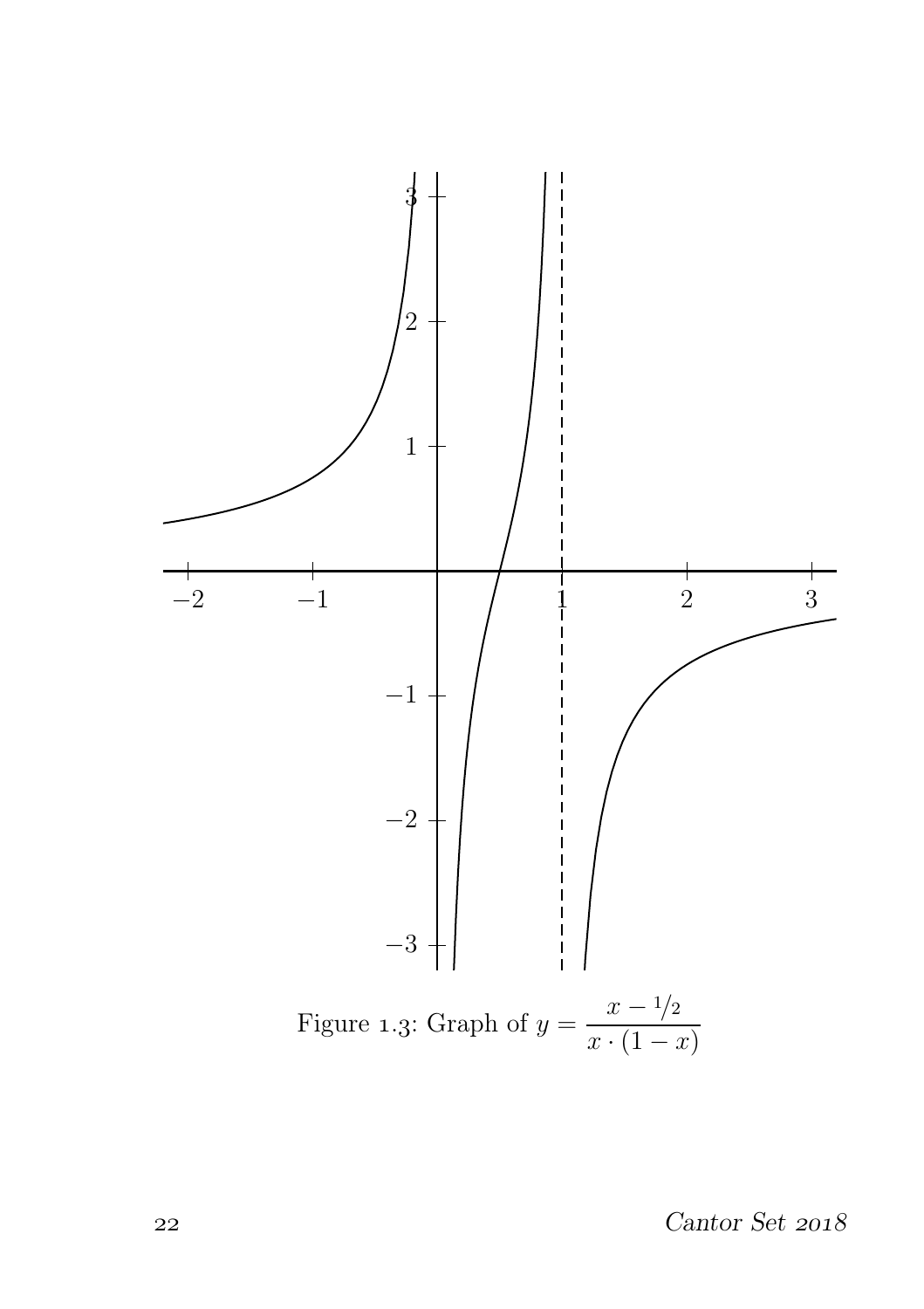

Figure 1.4: Cantor–Schröder–Bernstein Theorem

5 Cantor–Schröder–Bernstein Theorem. If  $A \preccurlyeq B$  and  $B \preccurlyeq A$ , then

 $A \approx B$ .

*Proof.* Suppose  $f$  is an injection from  $A$  to  $B$ ; and  $g$ , from  $B$ to A. By recursion, we define

$$
A_0 = A \setminus g[B],
$$
  
\n $A_{n+1} = g[B_n],$   
\n $B_0 = B \setminus f[A],$   
\n $B_{n+1} = f[A_n].$ 

See Figure 1.4. By induction, we prove

$$
A_n \subseteq A \setminus \bigcup_{k < n} A_k, \qquad B_n \subseteq B \setminus \bigcup_{k < n} B_k.
$$

#### 1 Cardinality 23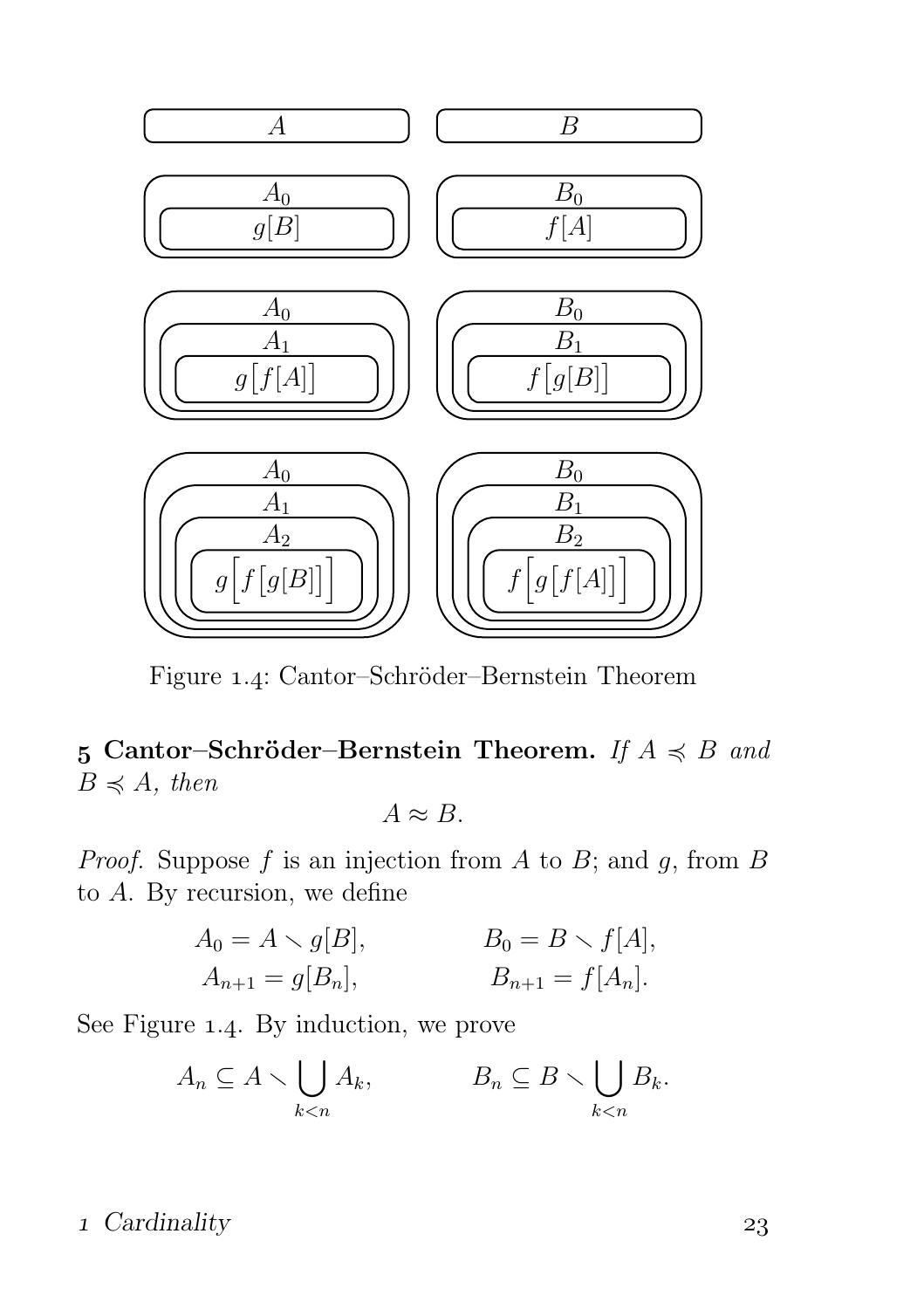This is clear when  $n = 0$ , and if true when  $n = m$ , then for example

$$
B_{m+1} \subseteq f[A] \setminus \bigcup_{k < m} B_{k+1},
$$

but the latter is  $B \setminus \bigcup_{k < m+1} B_k$ , since

$$
f[A] = B \times B_0. \tag{1.23}
$$

Then also, not by induction,

$$
A_{2n} \cup A_{2n+1} \approx B_{2n+1} \cup B_{2n},
$$

and therefore

$$
\bigcup_{n\in\omega}A_n\approx\bigcup_{n\in\omega}B_n.
$$

Finally,

$$
A \setminus \bigcup_{n \in \omega} A_n \approx B \setminus \bigcup_{n \in \omega} B_n,
$$

since

$$
f\left[A \setminus \bigcup_{n \in \omega} A_n\right] = f\left[A \setminus \bigcup_{n \in \omega} \bigcup_{k < n} A_n\right]
$$

$$
= f\left[\bigcap_{n \in \omega} \left(A \setminus \bigcup_{k < n} A_n\right)\right] = \bigcap_{n \in \omega} f\left[A \setminus \bigcup_{k < n} A_k\right]
$$

$$
= \bigcap_{n \in \omega} \left(B \setminus \bigcup_{k < n} B_k\right) = B \setminus \bigcup_{n \in \omega} B_n,
$$

by an infinitary De Morgan law as in  $(1.8)$ , and  $(1.23)$ .

Cantor Set

 $\Box$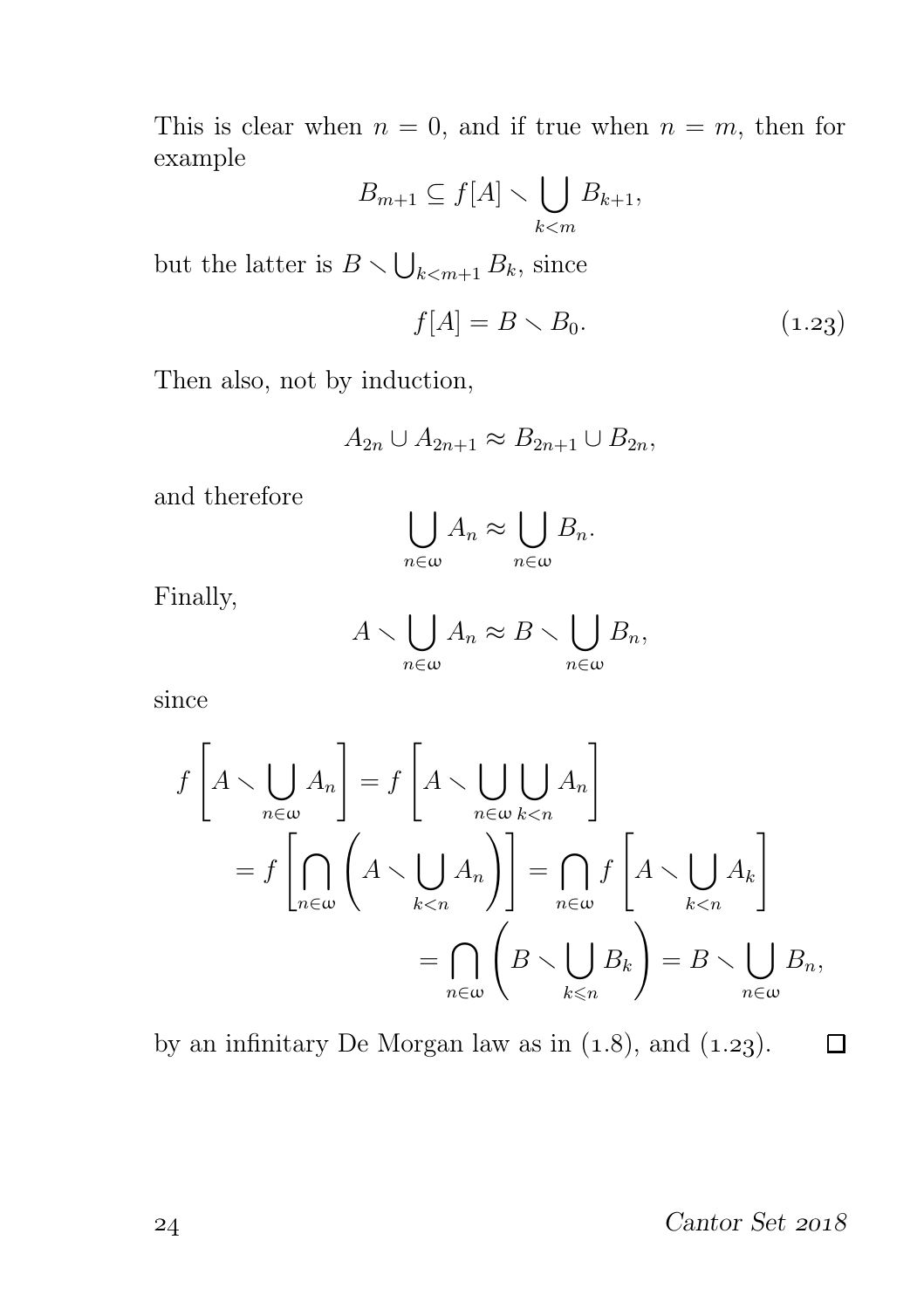## Topology

### 2.1 Open and closed sets

We shall study how to generalize the following into the Cantor Intersection Theorem.

**1 Lemma.** If a sequence  $(F_n: n \in \omega)$  of closed, bounded intervals compose a decreasing chain, then

$$
\bigcap_{n\in\omega}F_n\neq\varnothing.
$$

*Proof.* We can write each  $F_n$  as  $[a_n, b_n]$ . Then the sequence  $(a_n : n \in \omega)$  is bounded and increasing, so it converges. Let

$$
\lim_{n \to \infty} a_n = c. \tag{2.1}
$$

Since

 $a_0 \le a_1 \le a_2 \le \cdots \le c \le \cdots \le b_2 \le b_1 \le b_0,$  (2.2)

c belongs to each  $F_n$ .

In the proof, we still get  $(2.2)$ , provided each  $F_n$  is bounded, so that we can define

$$
a_n = \inf F_n, \qquad \qquad b_n = \sup F_n.
$$

 $\Box$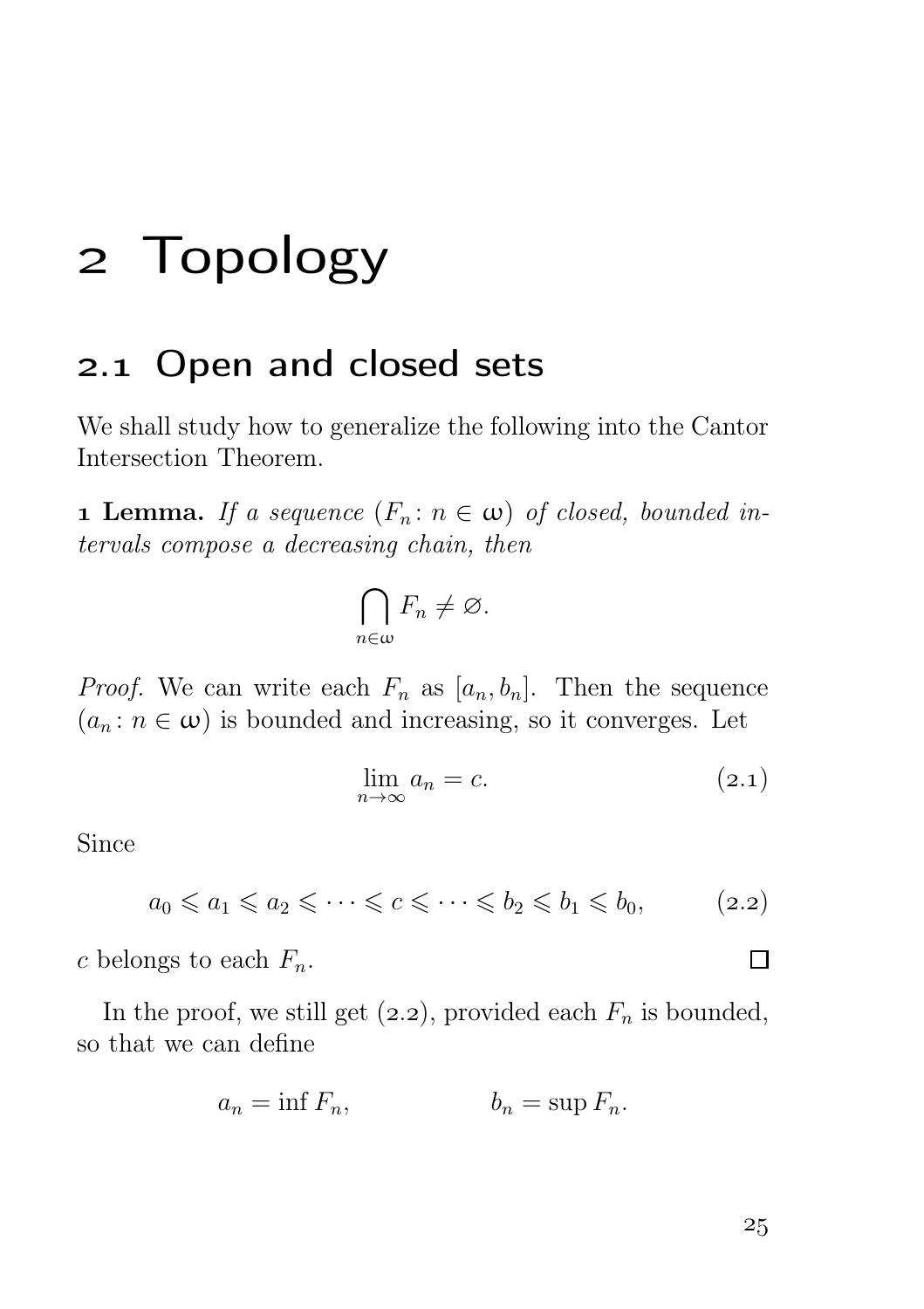If we also have  $a_n \in F_n$ , then because the  $F_n$  compose a decreasing chain, we can conclude

$$
\{a_n \colon n \geq k\} \subseteq F_k.
$$

What property do the  $F_k$  need so that, from (2.1), we can conclude  $c \in F_k$ ? It will be the property of being *closed*.

Suppose  $A \subseteq \mathbb{R}$  and  $b \in A$ . We may denote the **complement**,  $\mathbb{R} \setminus A$ , of A in  $\mathbb{R}$  by

$$
A^{\rm c}.
$$

There are two possibilities.

1. If, for some positive  $\varepsilon$ ,

$$
(b - \varepsilon, b + \varepsilon) \subseteq A,
$$

then  $b$  is called an **interior point** of  $A$ .

2. In the other case, for all positive  $\varepsilon$ ,

$$
(b - \varepsilon, b + \varepsilon) \cap A^c \neq \varnothing,
$$

and now b is a **limit point** of  $A<sup>c</sup>$ . In this case, b is also a limit point of  $A^c \cup \{b\}.$ 

As a special case, if the sequence  $(a_n : n \in \omega)$  is not eventually constant, and  $(2.1)$  holds, then c is a limit point of the set  ${a_n : n \in \omega}$  and therefore of any set that includes this one.

A subset of  $\mathbb R$  is called

- $(1)$  open, if its every point is an interior point;
- $(2)$  closed, if it contains all of its limit points.

Now Lemma 1 generalizes, as discussed.

6 Cantor Intersection Theorem. Every decreasing chain of nonempty, closed, bounded subsets of  $\mathbb R$  has nonempty intersection.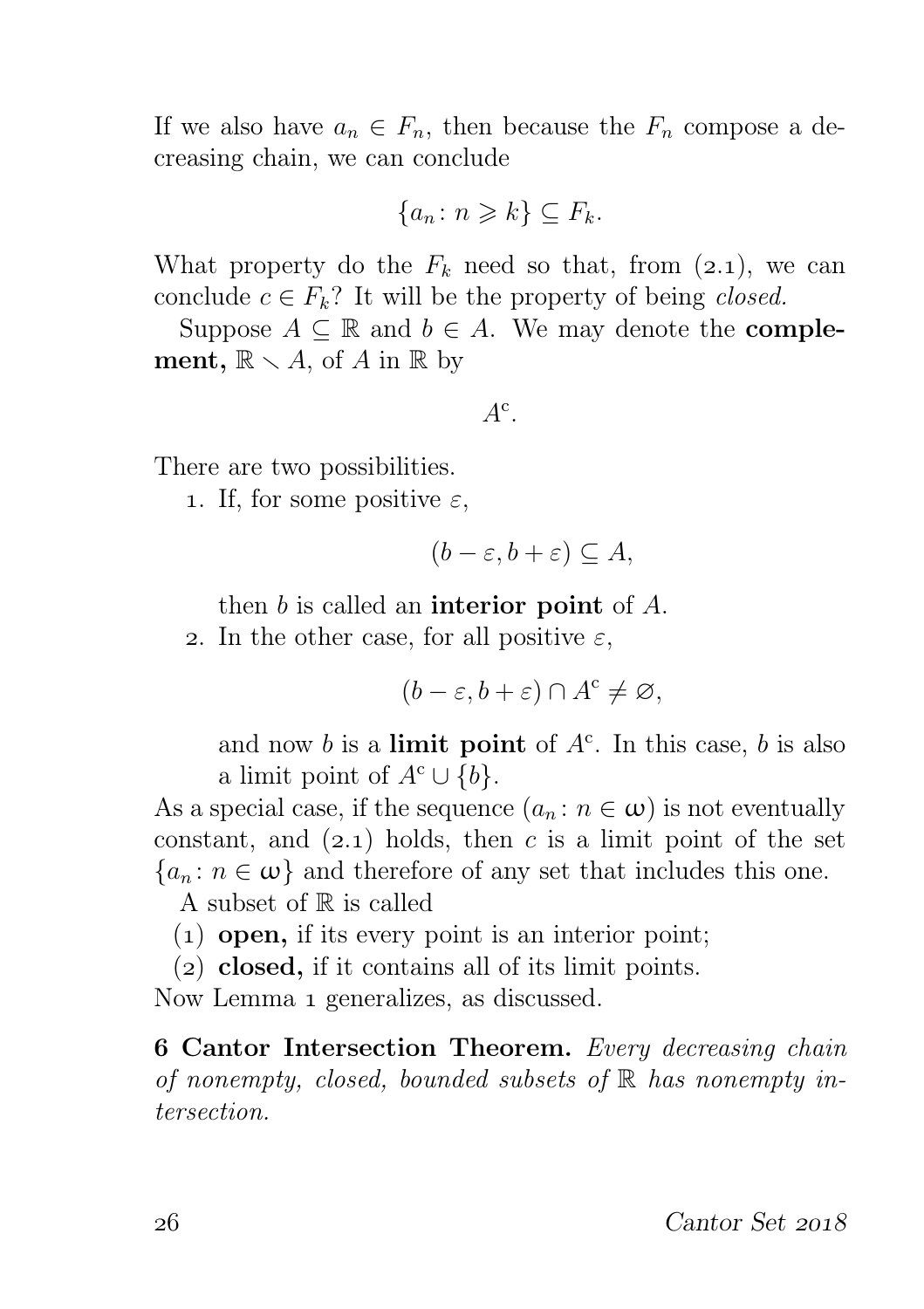We aim to characterize open and closed sets. Generalizing notation already used, for any family  $\mathscr A$  of sets, we define

$$
\bigcup \mathscr{A} = \{x \colon \exists Y \ (Y \in \mathscr{A} \ \& \ x \in Y)\},\
$$

$$
\bigcap \mathscr{A} = \{x \colon \forall Y \ (Y \in \mathscr{A} \implies x \in Y)\};
$$

these are the **union** and **intersection** of  $\mathscr A$ , respectively. A family is just a set whose elements are sets whose own elements will be of interest to us.

**7 Theorem.** A subset of  $\mathbb R$  is open if and only if it is the union of a family of open intervals.

Proof. Open intervals contain all of their interior points, and therefore a union of open intervals does the same.

Conversely, for every open set A, for every  $b$  in A, writing

$$
E_{A,b} = \{ \varepsilon \colon \varepsilon > 0 \ \& \ (b - \varepsilon, b + \varepsilon) \subseteq A \},
$$

we have

$$
A = \bigcup \{ (b - \varepsilon, b + \varepsilon) \colon b \in A \ \& \ \varepsilon \in E_{A, b} \}, \tag{2.3}
$$

a union of open intervals.

The set Q of rational numbers, and therefore the product  $\mathbb{Q} \times \mathbb{Q}$ , are countable, and  $\mathbb{Q}$  is **dense** in  $\mathbb{R}$ , in the sense that every interval contains an element of Q.

 Exercise. Show that the family of open intervals in Theorem 7 can be required to be countable, because, still assuming A is open, we can rewrite  $(2.3)$  as

$$
A = \bigcup \{ (b - \varepsilon, b + \varepsilon) \colon b \in A \cap \mathbb{Q} \& \varepsilon \in E_{A,b} \cap \mathbb{Q} \}.
$$

#### 2 Topology 27

П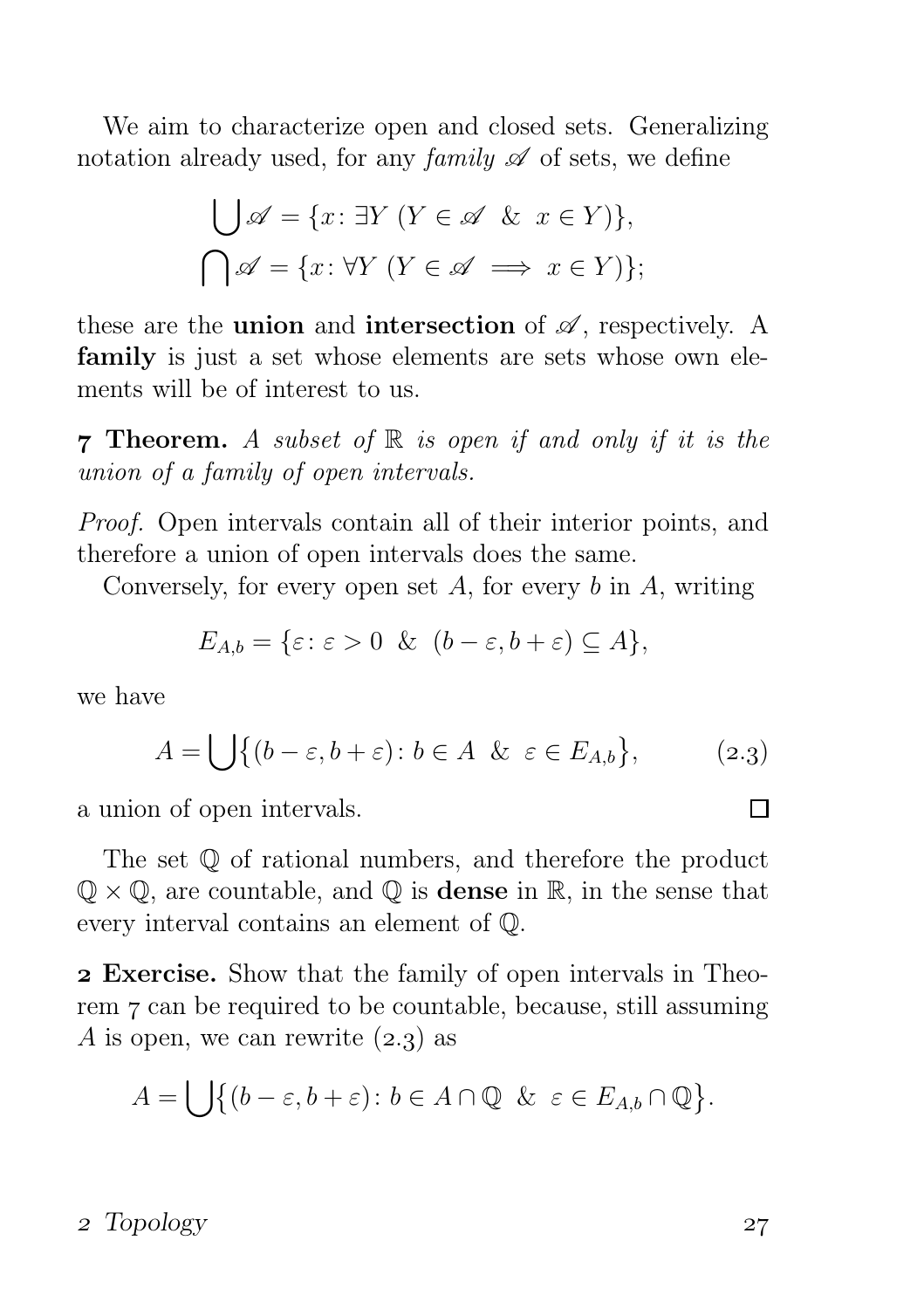8 Theorem.  $In \mathbb{R}$ ,

- (1) if A and B are closed, so is  $A \cup B$ ;
- (2) if  $\mathscr F$  is a family of closed sets, then  $\bigcap \mathscr F$  is closed;
- $\left( \rho \right)$  every closed set is the intersection of a family, each of whose elements is the union of finitely many closed intervals.

#### Exercise. Prove the theorem.

In the theorem, the intersection of the empty family should be understood as R; the union of the empty family is the empty set. Thus  $\mathbb R$  and  $\varnothing$  are closed. Each of them being the complement of the other, they are also open.

According to Theorem 8, the closed intervals of  $\mathbb R$  compose a sub-basis, and their finite unions compose a basis, for a topology of closed sets on  $\mathbb{R}$ . By Theorem 7, the open intervals compose a basis of open sets for the same topology. For a precise definition, some writers define a topology on a set to be the family of subsets that are to be called open; other writers, the family of subsets called closed. In any case, a set with a topology is called a topological space, and it has open and closed subsets meeting the conditions discussed:

- finite unions of closed sets are closed.
- arbitrary intersections of closed sets are closed,

and complementarily,

- finite intersections of open sets are open,
- arbitrary unions of open sets are open,

## 2.2 Clopen sets

In any topological space, being the union of the empty set of open sets, the empty set is open; being the union of the empty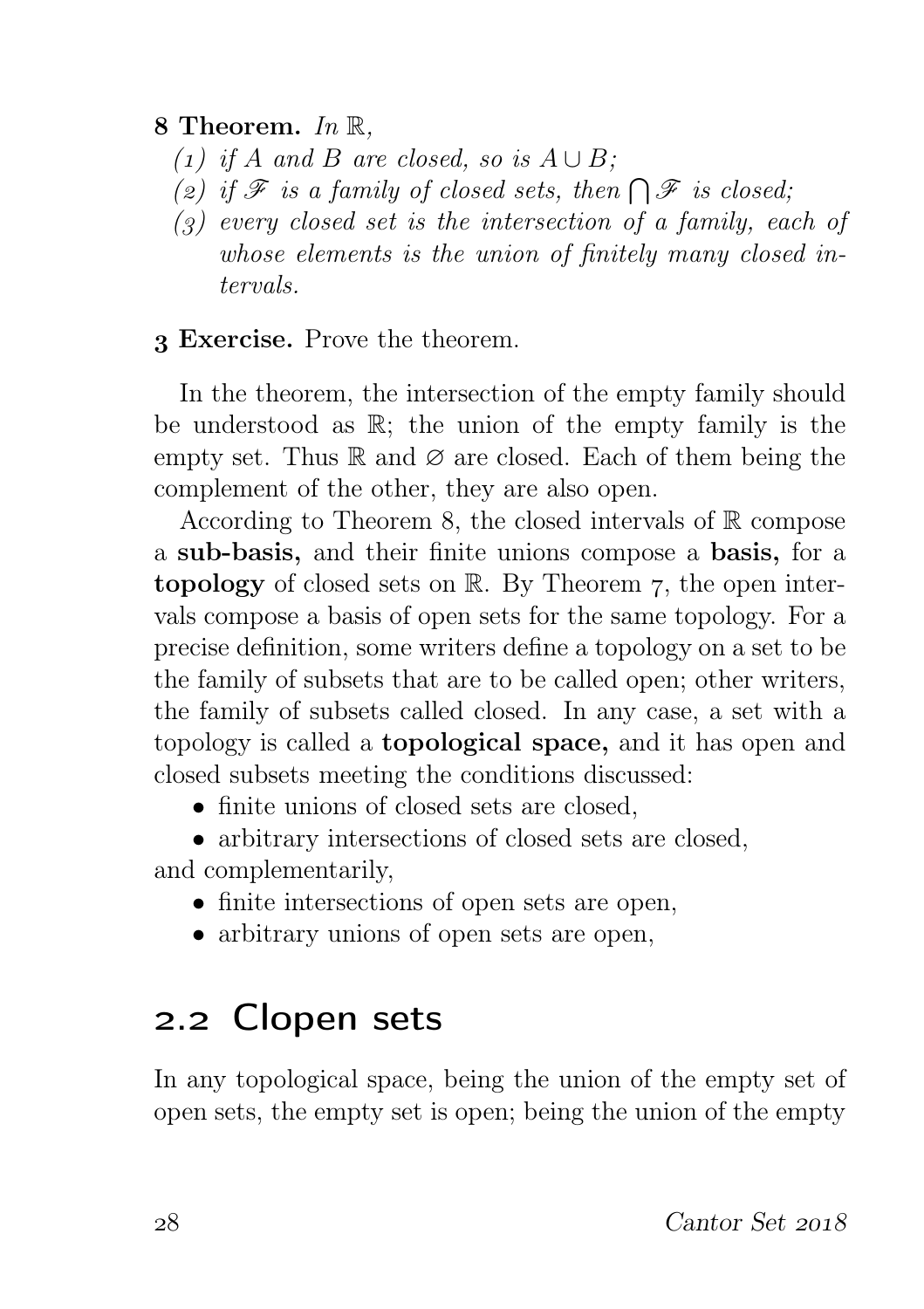set of closed sets, it is closed. Then the whole space is also open and closed. We call such sets clopen.

#### **q Theorem.** The only clopen subsets of  $\mathbb{R}$  are  $\mathbb{R}$  and  $\emptyset$ .

*Proof.* Suppose  $A \subseteq \mathbb{R}$  and  $b \in A$ , but  $c \in A^c$ . We may assume  $b < c$ . If b is a limit point of  $A<sup>c</sup>$ , then A is not open. If  $b$  is an interior point of  $A$ , let

$$
d = \sup \{ \varepsilon \colon \varepsilon > 0 \ \& \ [b, b + \varepsilon) \subseteq A \}.
$$

Then  $d$  is a limit point of both  $A$  and  $A<sup>c</sup>$ , so one of these is not closed. П

The intersection of an open subset of  $\mathbb R$  with C is called open in C; it might not be open in  $\mathbb R$  (in fact it will not be, unless it is empty). The intersection of a closed subset of  $\mathbb R$ with C is called closed in C, but it is still closed in  $\mathbb R$  anyway. In this way we obtain a topology on C, namely the **subspace** topology inherited from R.

Let us recall that C is the intersection of the sets  $C_n$  as in  $(1.5)$ , where

$$
C_n = \bigcup_{e \in 2n} I_e,\tag{2.4}
$$

where

$$
I_e = \left[ a_e, a_e + \frac{1}{3^n} \right],\tag{2.5}
$$

where we have

$$
a_e = \sum_{k \in n} \frac{2e_k}{3^{k+1}}.
$$
\n(2.6)

Let us write

$$
\omega > 2 = \bigcup_{n \in \omega} \binom{n}{2}.\tag{2.7}
$$

#### 2 Topology 29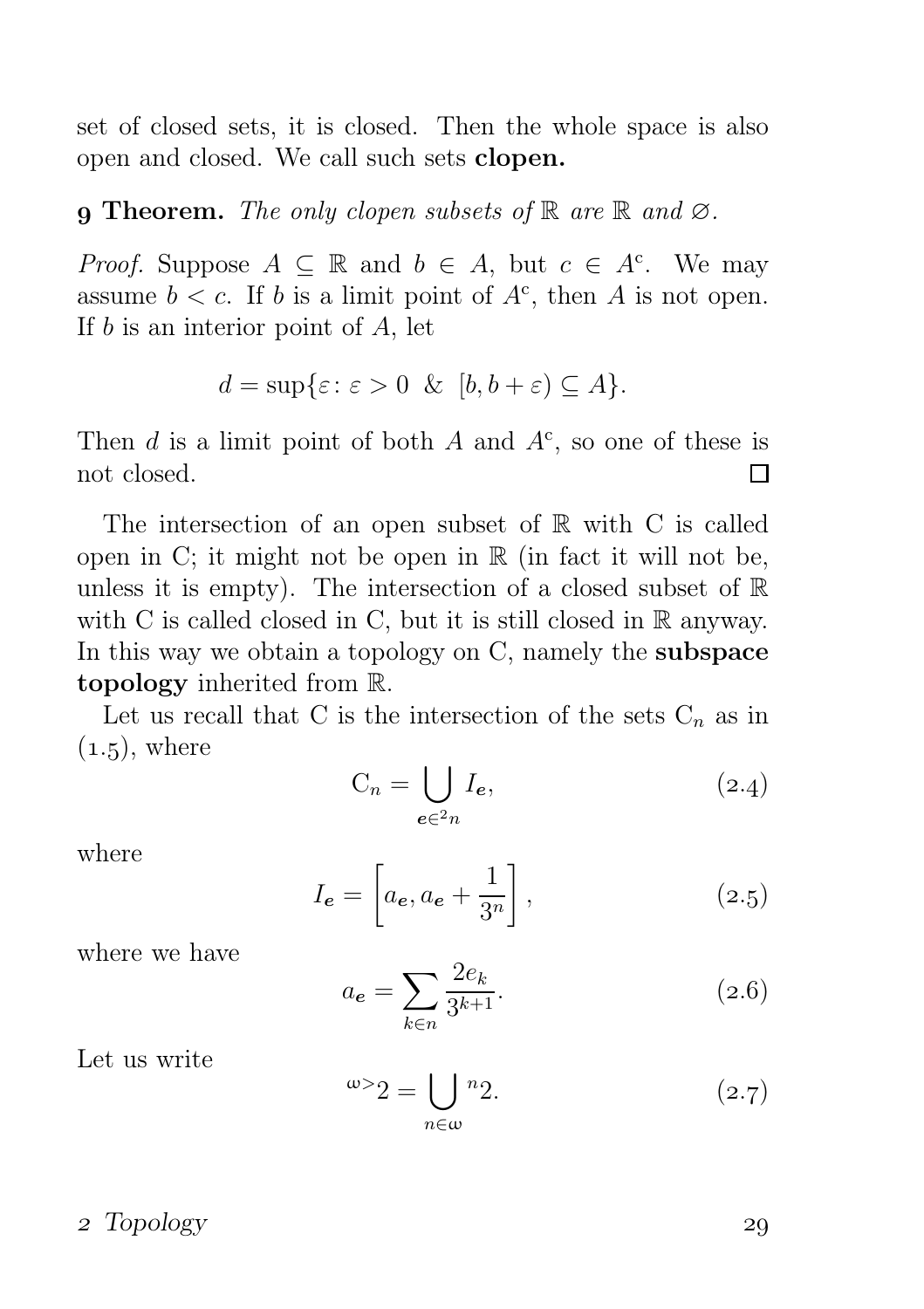If  $e \in \omega > 2$ , let us define

$$
D_e = I_e \cap C. \tag{2.8}
$$

Each of these is immediately closed in C.

**10 Theorem.** The subsets  $D_e$  of C are open and compose a basis of open sets for the subspace topology on C inherited from R.

*Proof.* For each n in  $\omega$ ,

$$
C = \bigcup_{e \in {}^{n_2}} D_e.
$$

Since  ${}^{n}2$  is finite, and the sets  $D_{e}$  are disjoint from one another, the complement of each of these is closed, so each is open as well as closed.

Now let U be an open subset of R. For every a in  $C \cap U$ , for some positive  $\varepsilon$ ,

$$
(a - \varepsilon, a + \varepsilon) \subseteq U.
$$

With g as in (1.9), we know by Theorem 1 that a is  $g(A)$  for some subset A of  $\omega$ . Thus

$$
a = \sum_{k \in A} \frac{2}{3^{k+1}}.
$$

For any n in  $\omega$ , by (1.10),

$$
g(A \cap n) \leq a \leq g(A \cap n) + g(\lbrace x \in \omega : x \geq n \rbrace)
$$
  
=  $g(A \cap n) + \frac{1}{3^n}$ .

30 Cantor Set 2018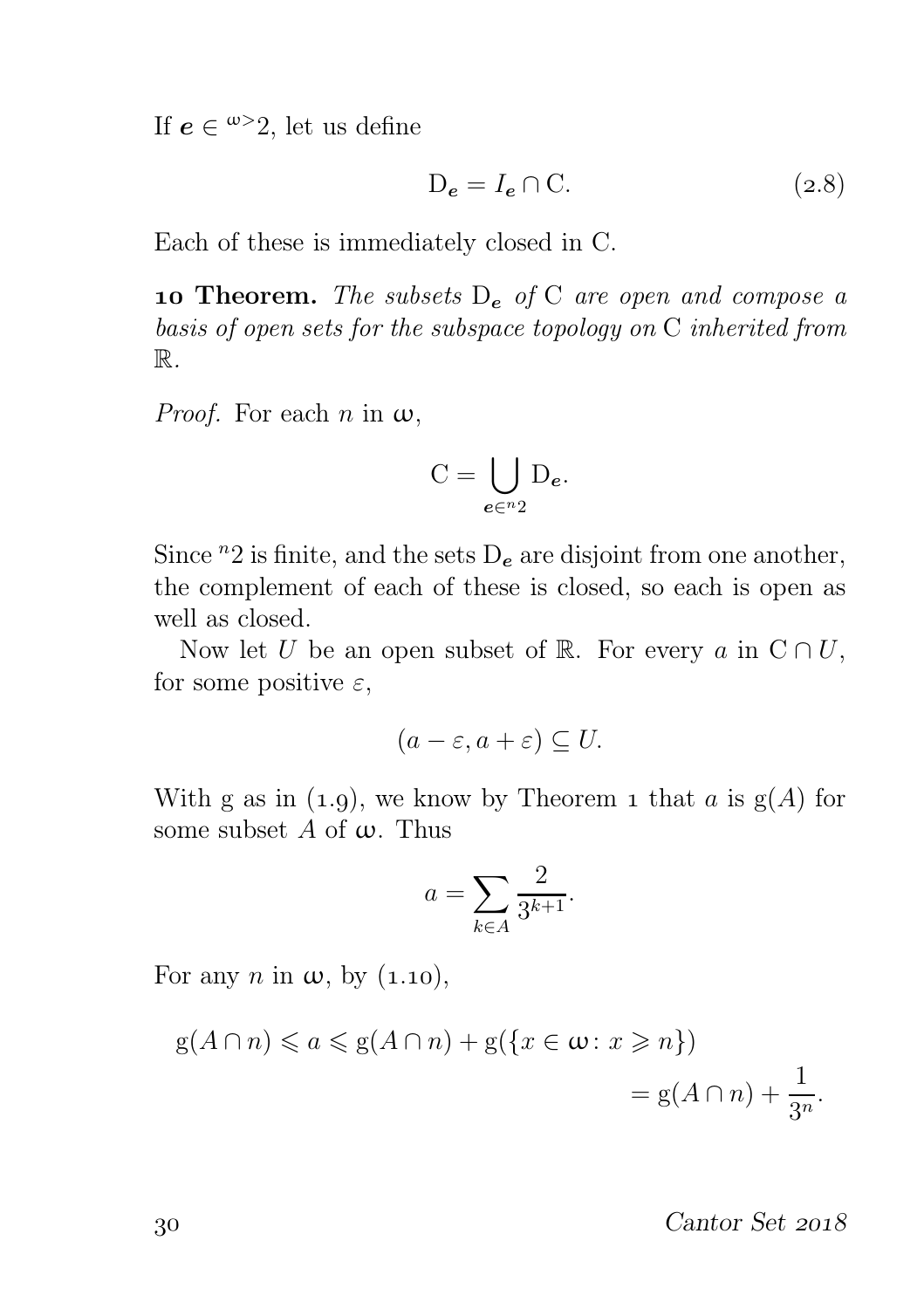Now let  $e$  in  $n^2$  be such that

$$
g(A \cap n) = a_e
$$

as in (2.6). With  $I_e$  as in (2.5), and now requiring n to be so large that  $3^n > 1/\varepsilon$ , we have

$$
I_e \subseteq (a - \varepsilon, a + \varepsilon),
$$

and so

 $D_e \subseteq U \cap C$ .

Since also  $a \in D_e$ , and a was an arbitrary element of  $U \cap C$ , this is a union of various sets  $D_e$ . П

We now know that unions of finite subsets of

$$
\{D_e\colon e\in {}^{w>2}\}
$$

are clopen subsets of C. We aim to show the converse. If E is a clopen subset of C, so that, being open,  $E$  is a union of some family  $\mathscr U$  of sets  $D_e$ , we shall show that, being closed, E is  $\bigcup \mathcal{U}_0$  for some *finite* subset  $\mathcal{U}_0$  of  $\mathcal{U}$ .

## 2.3 Compactness

If a topological space is the union of a certain family of open subsets, this family is called an open cover of the space. If some finite subset of the family also covers the space, that subset is called a **finite sub-cover.** If every open cover of a space has a finite sub-cover, then the space itself is called compact.

Easily, every closed subset of a compact space is compact in the subspace topology, since an open cover of the subset,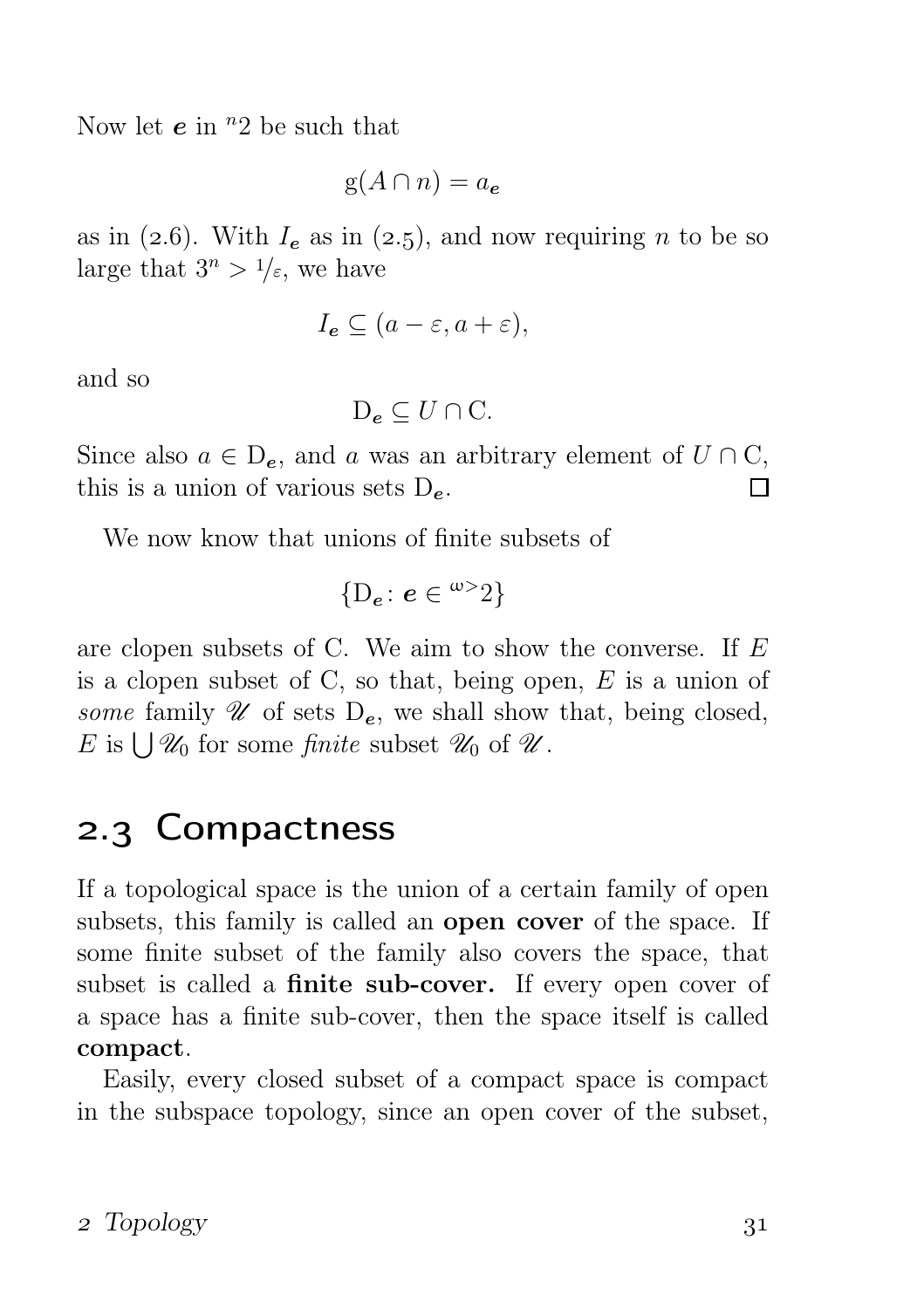together with the complement of the subset, yields an open cover of the whole space.

There is an equivalent definition of compactness in terms of closed sets. A family of subsets of a topological space whose every finite subset has nonempty intersection is said to have the Finite Intersection Property or FIP. Then the space is compact if and only if every family of subsets with FIP has nonempty intersection.

11 Heine–Borel Theorem. Every closed bounded subset of  $\mathbb R$  is compact in the subspace topology.

Proof. For reasons discussed, it is enough to show that an interval [a, b] is compact. Writing this interval as  $I_0$ , we let  $\mathscr F$  be a collection of closed subsets of  $I_0$  that has FIP. Let  $c=\frac{1}{2}$  $\frac{1}{2}(a+b)$ , so that

$$
a < c < b.
$$

One of the intervals  $[a, c]$  and  $[c, b]$  is an interval  $I_1$  such that the family  $\mathscr{F} \cup \{I_1\}$  has FIP. For, suppose  $I_1$  cannot be  $[a, c]$ . Then for some finite subset  $\mathscr{F}_0$  of  $\mathscr{F}$ ,

$$
\bigcap \mathscr{F}_0 \cap [a,c] = \varnothing.
$$

But then for every finite subset  $\mathscr{F}_1$  of  $\mathscr{F}_2$ , since

$$
\bigcap \left(\mathscr{F}_0 \cup \mathscr{F}_1\right) = \bigcap \mathscr{F}_0 \cap \bigcap \mathscr{F}_1 \neq \varnothing
$$

(note that the signs are correct, and we are not applying a De Morgan law), we must have

$$
\bigcap \mathscr{F}_0 \cap \bigcap \mathscr{F}_1 \cap [c,b] \neq \varnothing.
$$

Thus  $\mathscr{F} \cup \{[c, b]\}$  must have FIP.

 $\frac{32}{2018}$  Cantor Set 2018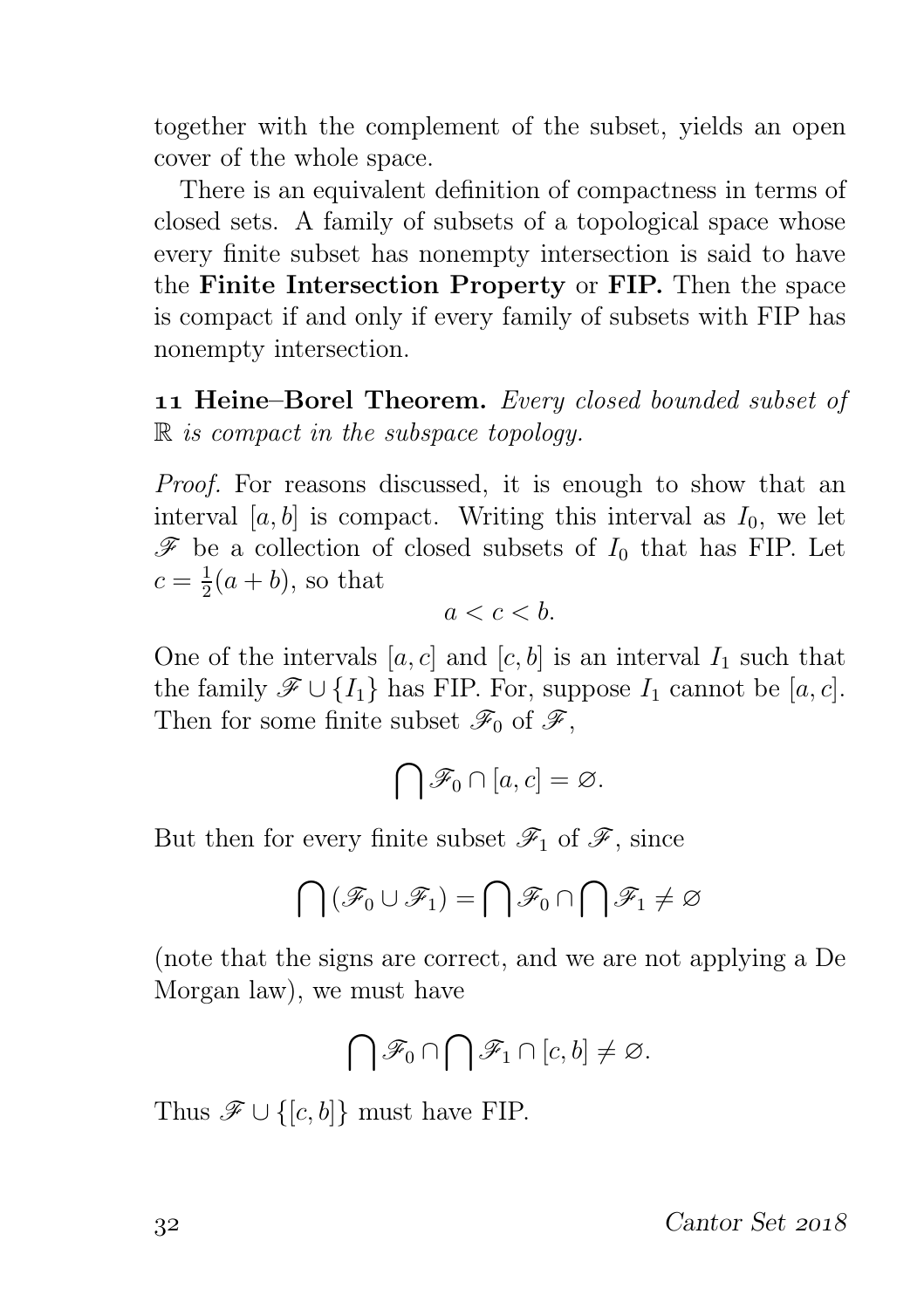Continuing in this way, we obtain a decreasing chain of closed intervals  $I_n$  such that

$$
\mu(I_n) = \frac{1}{2^n} \mu(I_0),
$$
\n(2.9)

and each family  $\mathscr{F} \cup \{I_n\}$  has FIP. By the Cantor Intersection Theorem, or just Lemma 1,  $\bigcap_{n\in\omega}I_n$  contains a point d. By  $(2.9)$  then,

$$
\bigcap_{n\in\omega}I_n=\{d\}.
$$

Then d must be in  $\bigcap \mathscr{F}$ . For, if it is not, then some E in  $\mathscr{F}$ does not contain  $d$ . Since  $E$  is closed,  $d$  is not a limit point of it, and so for some positive  $\varepsilon$ ,

$$
E \cap (d - \varepsilon, d + \varepsilon) = \varnothing.
$$

If *n* is so large that  $\mu(I_n) < \varepsilon$ , then

$$
\bigcap \{E, I_n\} = \varnothing,
$$

contradicting that  $\mathscr{F} \cup \{I_n\}$  has FIP.

For reasons discussed, we now know that the clopen subsets of C are just the finite unions of sets  $D_e$  as in (2.8).

### 2.4 Continuity

One way that notion of compactness arises in mathematics is as follows. On a subset A of  $\mathbb{R}$ , a function f is **continuous** if

$$
\forall \varepsilon \left( \varepsilon > 0 \implies \forall x \left( x \in A \implies \exists \delta \left( \delta > 0 \ \& \forall y \right) \right. \\
 \left. \left( y \in A \ \& \left| x - y \right| < \delta \implies \left| f(x) - f(y) \right| < \varepsilon \right) \right) \right),
$$

#### 2 Topology 33

 $\Box$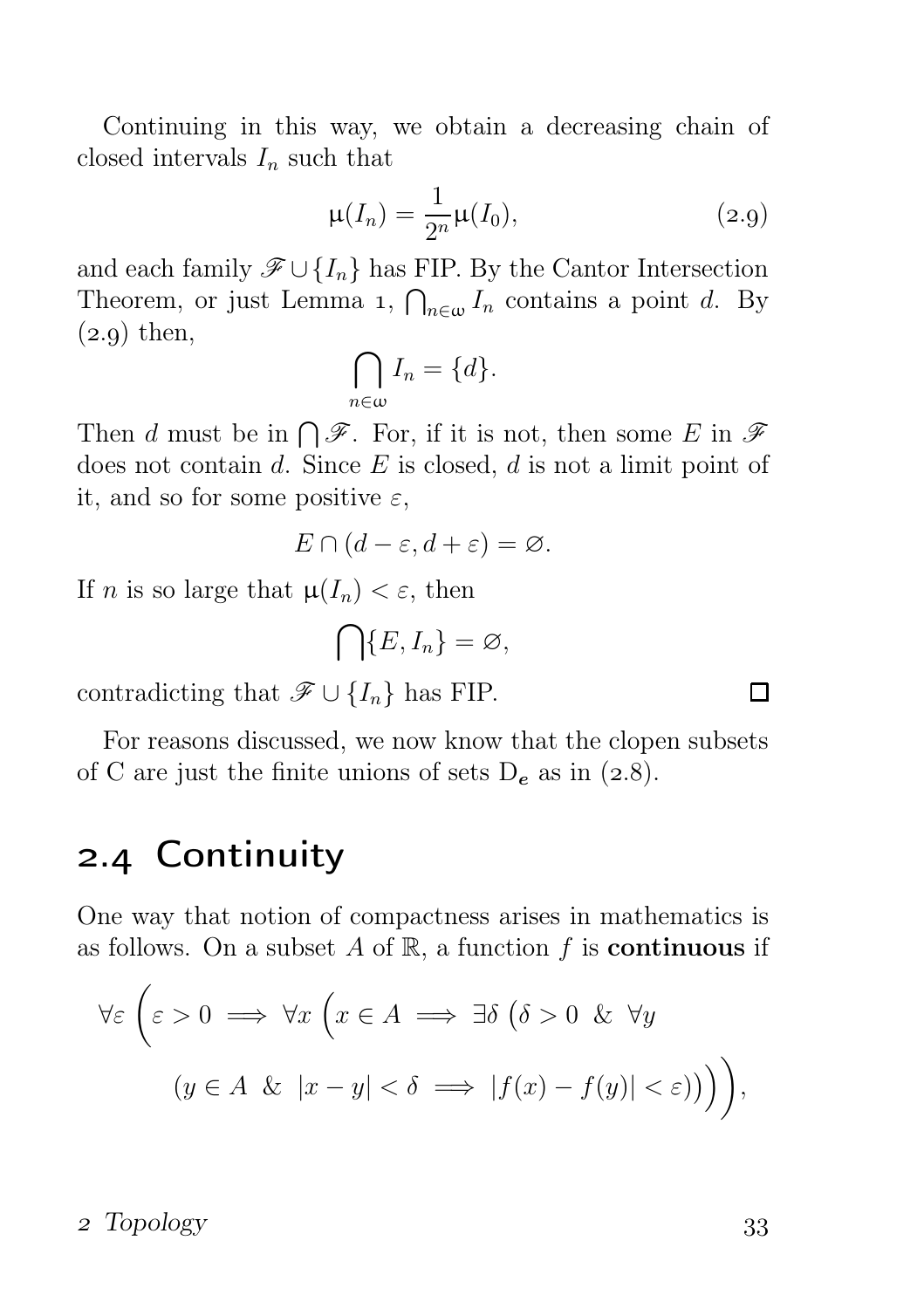while  $f$  is absolutely continuous if

$$
\forall \varepsilon \left( \varepsilon > 0 \implies \exists \delta \left( \delta > 0 \ \& \ \forall x \left( x \in A \implies \forall y \right) \right. \\
 \left. \left( y \in A \ \& \left| x - y \right| < \delta \implies \left| f(x) - f(y) \right| < \varepsilon \right) \right) \right).
$$

Note that I write

$$
\forall \varepsilon \ (\varepsilon > 0 \implies \dots \text{ rather than } \forall (\varepsilon > 0) \ \dots, \\ \exists \delta \ (\delta > 0 \ \& \ \dots \text{ rather than } \exists (\delta > 0) \ \dots \
$$

 Exercise. Using the Heine–Borel Theorem, prove that, if A is closed and bounded, then every function that is continuous on A is uniformly continuous on A.

It will be useful to note that continuity of  $f$  on  $A$  is equivalent to the requirement that, for every open set  $U, f^{-1}(U)$  be open, and similarly for closed sets.

## 2.5 König's Lemma

If  $e \in \mathbb{R}^2$ , so that the domain of e is n, we may write

$$
\operatorname{dom}(\boldsymbol{e})=n.
$$

If  $m \leq n$ , then

$$
e \restriction m = (e_0, \dots, e_{m-1}), \tag{2.10}
$$

and we may write

$$
e\restriction m\subseteq e.
$$

When understood to be ordered by inclusion in this way, the set  $\omega$  2 defined by (2.7) is a **binary tree** of height  $\omega$ . Note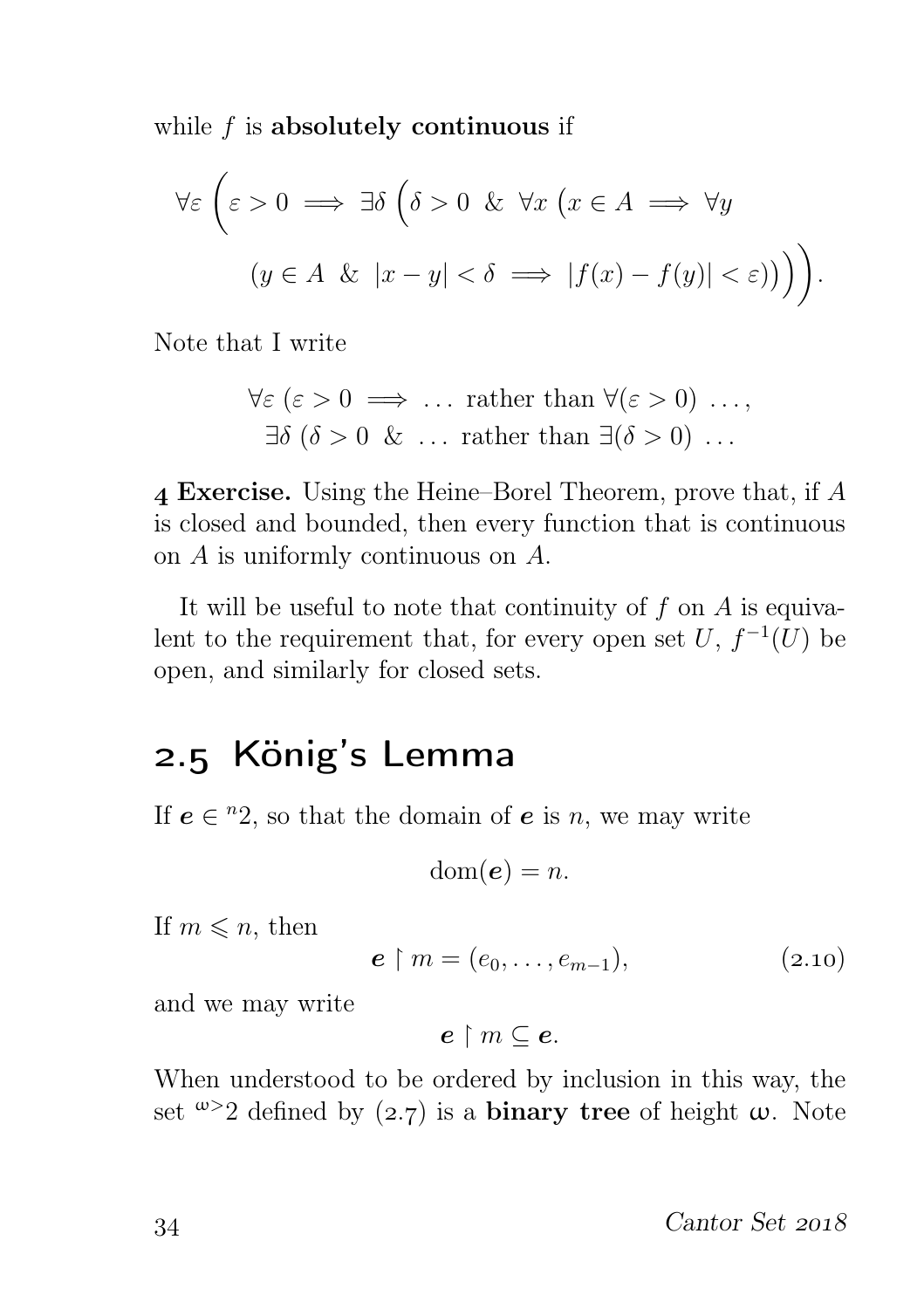that  $0<sup>2</sup>$  has the single element  $\varnothing$ . For elements of the binary tree, we may use notation as in (2.10), so that if  $\sigma \in \mathcal{Q}$  and  $n \in \omega$ , we write

$$
\sigma \restriction n = (\sigma(0), \ldots, \sigma(n-1)).
$$

If  $e \in {}^{n}2$  and  $i \in 2$ , we may write

$$
(\boldsymbol{e},i)=(e_0,\ldots,e_{n-1},i),
$$

an element of  $n+12$ . In our proof of the Heine–Borel Theorem, we work with the binary tree

$$
(I_e: e \in {}^{w>2}),
$$

where  $I_{\varnothing}$  is the closed interval [a, b], and each  $I_{e}$  is divided at its midpoint into the closed intervals  $I_{(e,0)}$  and  $I_{(e,1)}$ . To be precise, if again  $e \in {}^{n}2$ , then

$$
I_e = \left[c_e, c_e + \frac{b-a}{2^n}\right],
$$

where

$$
c_e = a + (b - a) \cdot \sum_{k \in n} \frac{e_k}{2^{k+1}},
$$

so that

$$
I_e = I_{(e,0)} \cup I_{(e,1)},
$$
  $c_{(e,0)} + \frac{b-a}{2^{n+1}} = c_{(e,1)}.$ 

We find  $\sigma$  in  $\omega > 2$  such that, for each n in  $\omega$ , the family

$$
\mathscr{F}\cup\{I_{\sigma\restriction n}\}
$$

has FIP. We can do this because, if  $\mathscr{F} \cup \{I_e\}$  has FIP, then so does one of  $\mathscr{F} \cup \{I_{(e,0)}\}$  and  $\mathscr{F} \cup \{I_{(e,1)}\}$ . The same idea yields the following.

#### 2 Topology 35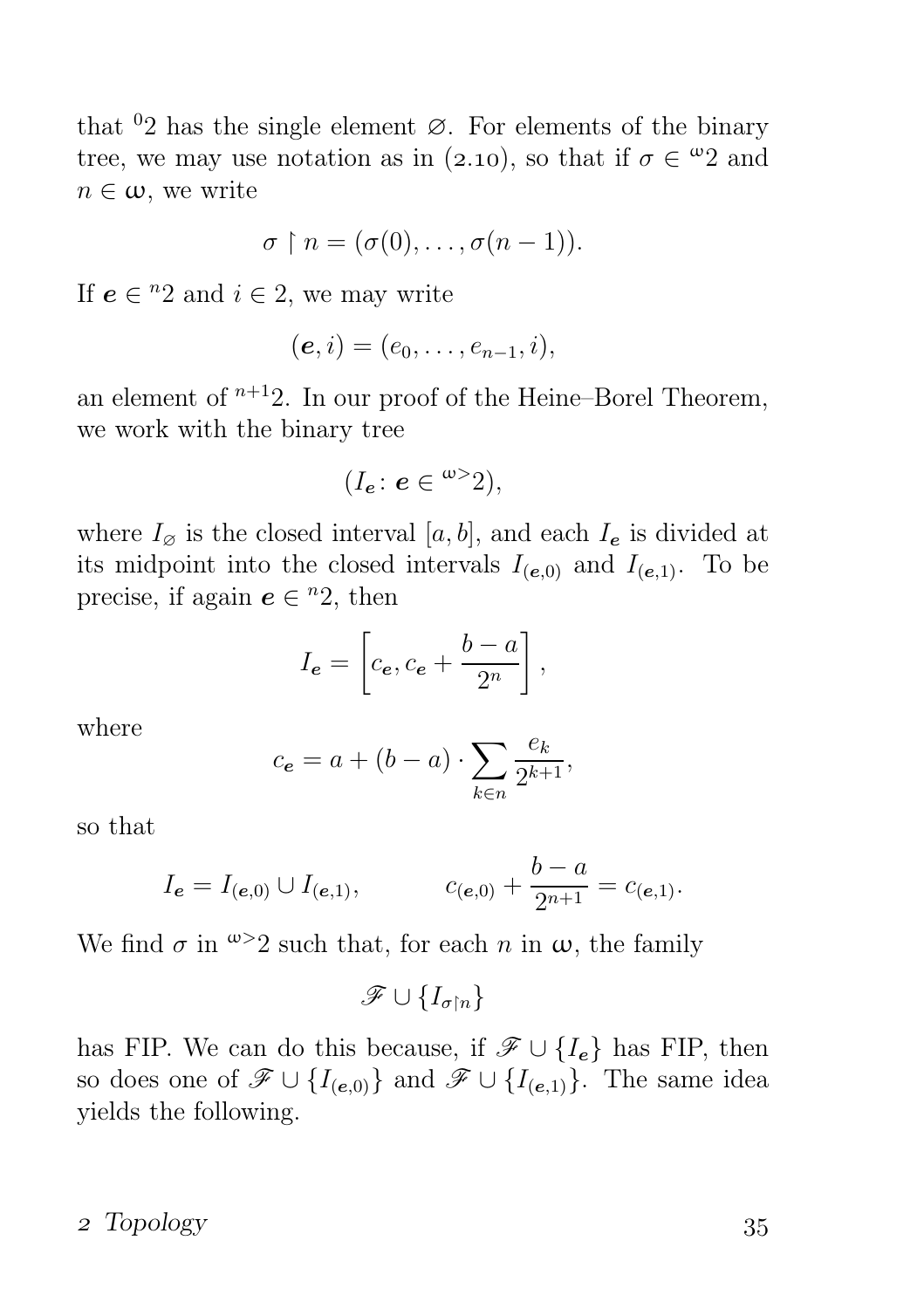**12 König's Lemma.** If T is an infinite subset of  $\omega_2$ , then for some  $\sigma$  in  $\infty$ 2, the set

$$
\{n\in\omega\colon\sigma\restriction n\in T\}
$$

is infinite. More generally, every infinite finitely branching tree has an infinite branch.

*Proof.* If, for some n in  $\omega$ , for some e in <sup>n</sup>2, the set

$$
\{\boldsymbol{x}\in T\colon\boldsymbol{e}\subseteq\boldsymbol{x}\}
$$

is infinite, then, for some  $i$  in 2, the set

$$
\{\boldsymbol{x}\in T\colon(\boldsymbol{e},i)\subseteq\boldsymbol{x}\}
$$

must be infinite, since

$$
\{\boldsymbol{x}\in T\colon\boldsymbol{e}\subseteq\boldsymbol{x}\}\subseteq\{\boldsymbol{e}\}\cup\bigcup_{i\in 2}\{\boldsymbol{x}\in T\colon(\boldsymbol{e},i)\subseteq\boldsymbol{x}\}.
$$

If perhaps not 2, but a finite number of elements of the tree are immediately above a given element, the same argument works.  $\Box$ 

In the same way, we can prove directly that C is compact. For suppose  $\mathscr F$  is a family of subsets of C having FIP. In the notation of  $(2.8)$ , we have

$$
C=D_{\varnothing},
$$

and for all n in  $\omega$ , for all e in  $n^2$ ,

$$
D_e = D_{(e,0)} \cup D_{(e,1)}.
$$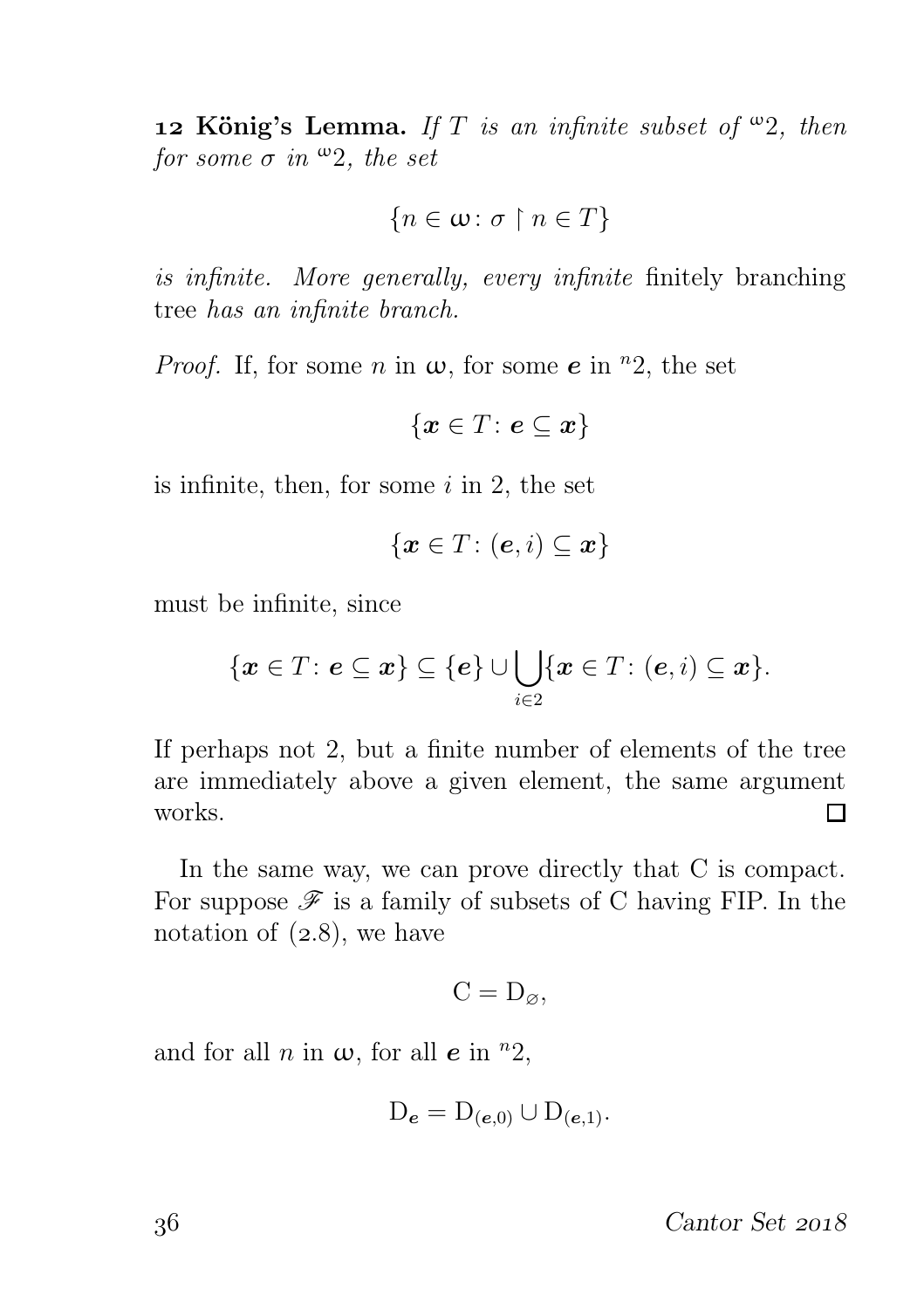Then trivially  $\mathscr{F} \cup {\{\mathcal{D}_{\varnothing}\}}$  has FIP, and if  $\mathscr{F} \cup {\{\mathcal{D}_{e}\}}$  has FIP, then so must  $\mathscr{F} \cup \{D_{(e,i)}\}$  for some i in 2. Hence for some  $\sigma$ in <sup>ω</sup>2, for each *n* in  $\omega$ , each set  $\mathscr{F} \cup {\{\mathcal{D}_{\sigma \nmid n}\}}$  has FIP. Since, with g as in (1.9), with  $\sigma^{-1}$  as in (1.16) we have

$$
\bigcap_{n\in\omega}\mathrm{D}_{\sigma\upharpoonright n}=\left\{\sum_{\sigma(k)=1}\frac{2}{3^{k+1}}\right\}=\left\{\mathrm{g}(\sigma^{-1}(1))\right\},\,
$$

we can conclude as before

$$
g(\sigma^{-1}(1))\in \bigcap \mathscr{F}.
$$

## 2.6 Tychonoff topology

As in (1.9) we defined the map g from  $\mathscr{P}(\omega)$  to R that turned out, by Theorems  $_1$  and  $_2$ , to be a bijection onto C, so now we let G be the bijection from  $\omega_2$  to C given by

$$
G(\sigma) = \sum_{k \in \omega} \frac{2\sigma(k)}{3^{k+1}}.
$$

For each n in  $\omega$ , for each i in 2, let us define

$$
E_{n i} = \{ \sigma \in {}^{\omega}2 \colon \sigma(n) = i \},\
$$

so that

$$
G[E_{n i}] = \bigcup_{e \in {^{n} 2}} D_{(e,i)},
$$

and also, for each  $e$  in  $n^2$ ,

$$
\mathrm{G}^{-1}(\mathrm{D}_{e})=\{\sigma\in{}^{\omega}2\colon\sigma\restriction n=e\}=\bigcap_{k\in n}E_{k\,e_k}.
$$

#### 2 Topology 37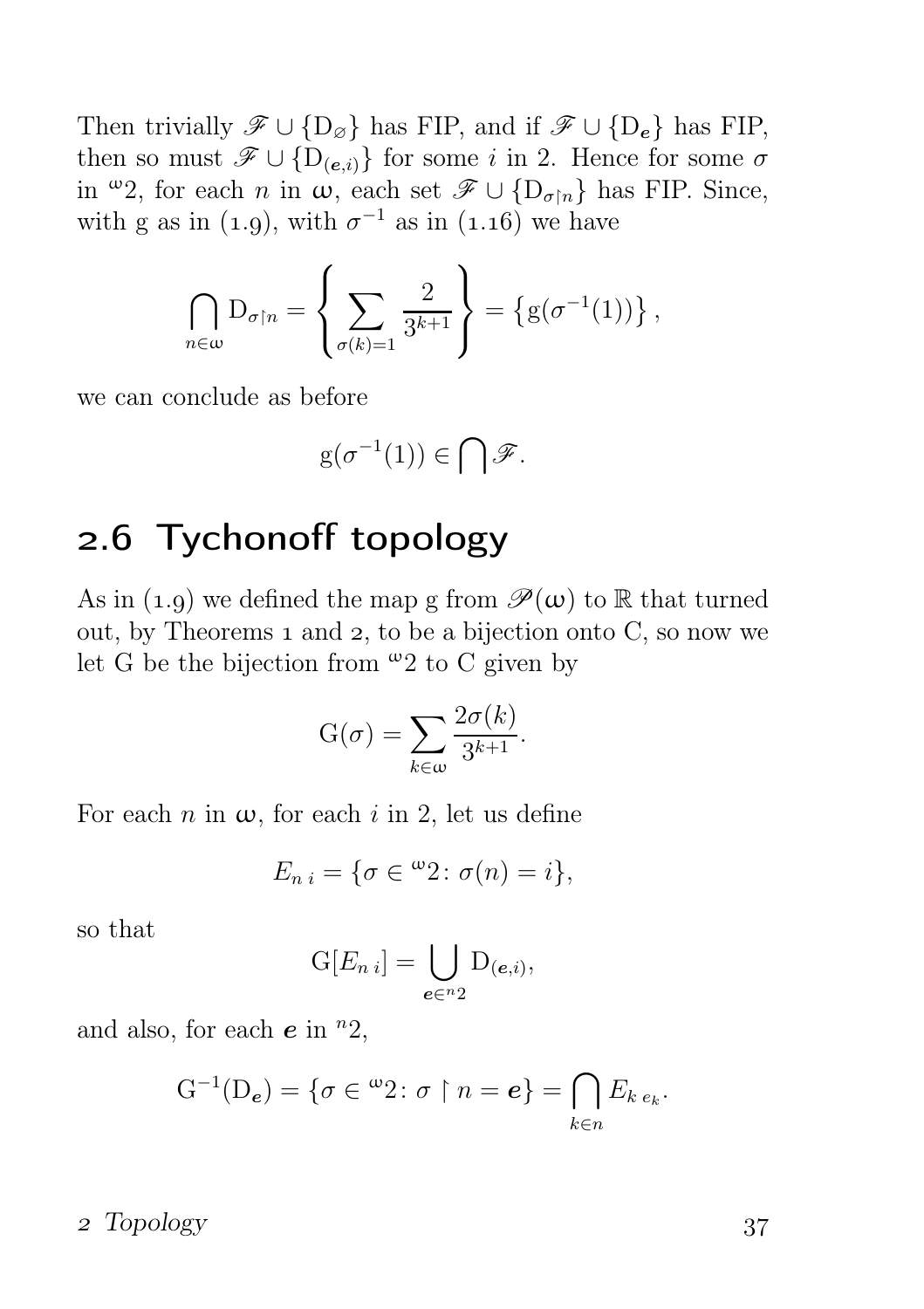Therefore the sets  $E_{n,i}$  compose a sub-basis of closed sets for a topology on  $\omega_2$  in which G is a **homeomorphism** onto C. This means G is a bijection, and both G and  $G^{-1}$  are continuous. Generalizing from the description of continuity on page  $34$ , we define a function f from one topological space to another to be **continuous** if  $f^{-1}(F)$  is closed for every closed set F.

We give the set 2 the topology in which every subset is closed. Then the topology on  $\omega_2$  is the **product topology** or Tychonoff topology for the following reason.

If  $(\Omega_i : i \in I)$  is an indexed family of topological spaces, we define the product

$$
\prod_{i\in I}\Omega_i
$$

as the set of functions f from I to  $\bigcup_{i\in I} \Omega_i$  such that, for each  $i$  in  $I$ ,

$$
f(i) \in \Omega_i.
$$

If we denote the product by  $\Omega$ , we can define, for each i in I, the function  $\pi_i$  from  $\Omega$  to  $\Omega_i$  given by

$$
\pi_i(f)=f(i).
$$

Here  $\Omega$  is the capital Greek letter Omega.<sup>\*</sup> The Tychonoff topology on  $\Omega$  is the weakest topology in which each function  $\pi_i$  is continuous. This means that the sets  $\pi_i^{-1}(F)$ , where F ranges over the closed subsets of  $\Omega_i$ , where i ranges over I, compose a sub-basis of closed subsets of  $\Omega$ . In the special case when I is  $\omega$ , and each  $\Omega_i$  is 2, we recover the topology on  $\omega_2$ that we have already defined.

<sup>\*</sup>Often the Capital letter  $X$  is used for a topological space, but I prefer to use that letter as a variable for sets.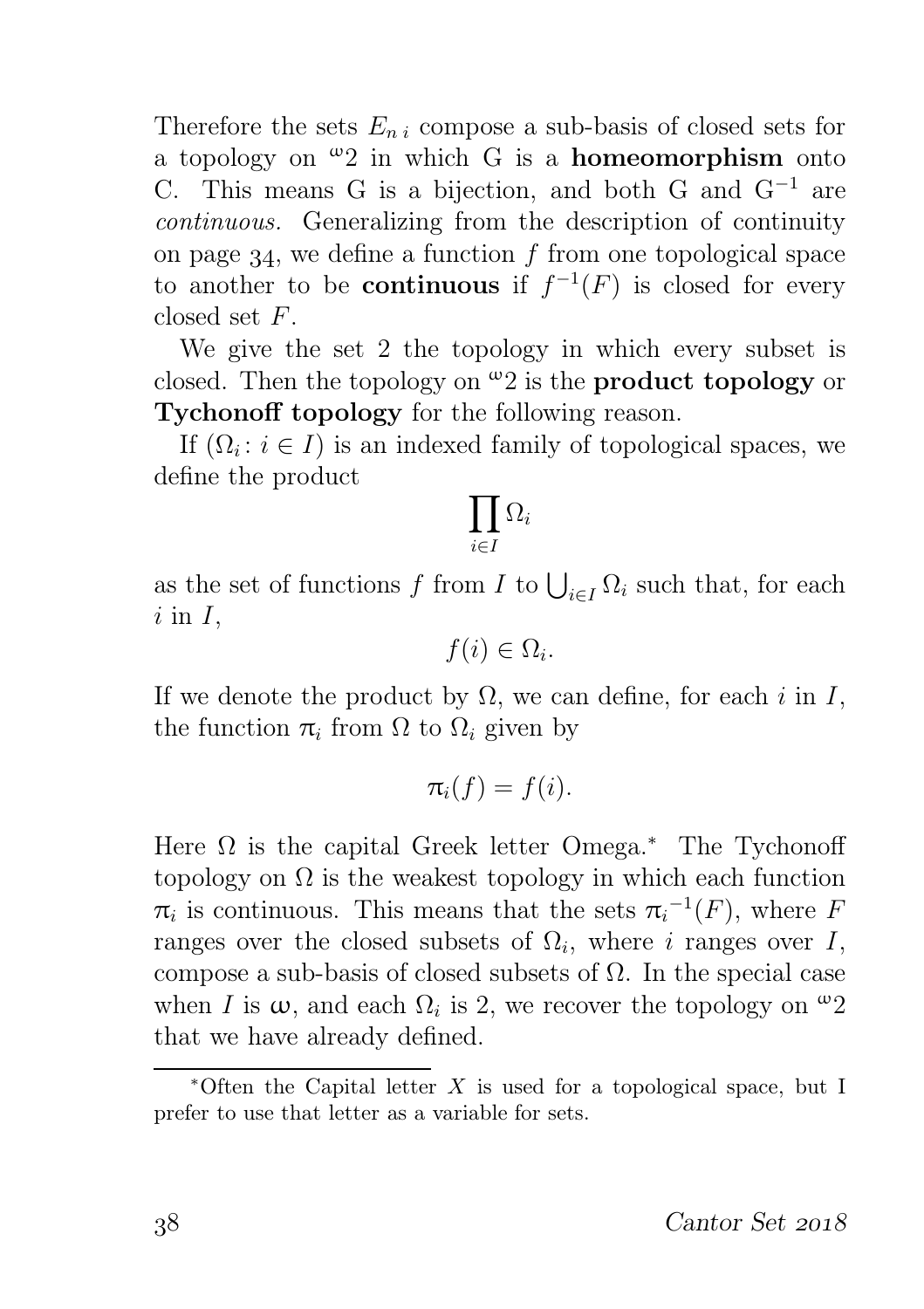**13 Tychonoff Theorem.** Every product of compact spaces is compact in the Tychonoff topology.

*Proof.* In the notation above, let  $\mathcal F$  be family of closed subsets of  $\Omega$  that has FIP. Each element F of  $\mathscr F$  is the intersection of a family  $\mathscr{E}_F$  of sub-basic closed subsets. Now let

$$
\mathscr{F}^* = \bigcup_{F \in \mathscr{F}} \mathscr{E}_F.
$$

This too has FIP, and

$$
\bigcap\mathscr{F}^*=\bigcap\mathscr{F}.
$$

Suppose now  $\mathscr{F}^*$  contains

$$
\bigcup_{k\in n} \pi_{i(k)}^{-1}(F_k)
$$

for some  $(i(k): k \in n)$  in <sup>n</sup>I and some closed subset  $F_k$  of  $\Omega_{i(k)}$ for each  $k$  in  $n$ . As before, for some  $k$  in  $n$ , the set

$$
\mathscr{F}^* \cup \{ \pi_{i(k)}{}^{-1}(F_k) \}
$$

must have FIP; moreover, the intersection of this set is included in  $\bigcap \mathscr{F}^*$  itself. By continuing in this way—strictly we use Zorn's Lemma, which follows from the Axiom of Choice)—, we obtain a set  $\mathscr G$  with FIP such that

$$
\bigcap\mathscr{G}\subseteq\bigcap\mathscr{F}^{\ast},
$$

and whose every element is, for some  $i$  in  $I$ , of the form  $\pi_i^{-1}(F)$ , where F is a closed subset of  $\Omega_i$ . For each i in I, let  $\mathscr{G}_i$  consist of the closed subsets F of  $\Omega_i$  such that  $\pi_i^{-1}(F)$ belongs to  $\mathscr{G}$ . Then  $\mathscr{G}_i$  has FIP, so  $\bigcap \mathscr{G}_i$  has an element  $a_i$ , if we assume  $\Omega_i$  is compact. Then

$$
(a_i: i \in I) \in \bigcap \mathscr{G}.
$$

#### 2 Topology 39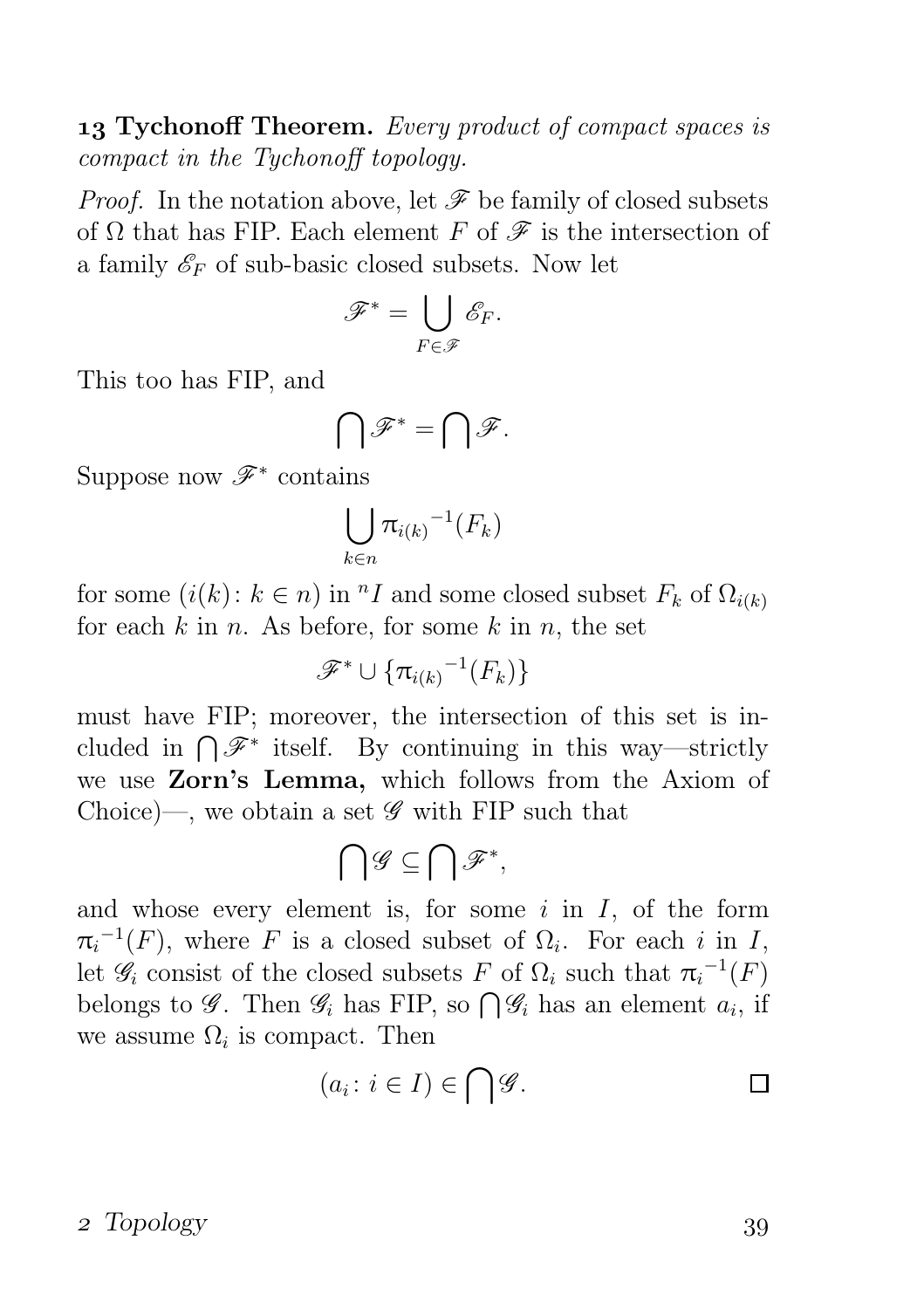## Algebra

## 3.1 Logic

The Tychonoff topology on  $\omega_2$  arises independently in propositional logic as follows.

Starting with a collection  $\{P_k : k \in \omega\}$  of (propositional) variables, we define (propositional) formulas recursively:

- . Each variable is a formula, namely an atomic formula.
- 2. If F is a formula, then so is  $\neg G$ , the negation of F.
- 3. If F and G are formulas, then so is  $(F \wedge G)$ , the con**junction** of  $F$  and  $G$ .

Let us denote by

L

the set of propositional formulas so defined. Then for example, if L contains  $F$  and  $G$ , then it contains

 $\neg(\neg F \land \neg G)$ ,

which is the **disjunction** of  $F$  and  $G$ ; we may denote this by  $(F \vee G)$ . Then the expression

$$
(\neg F \lor G)
$$

stands for another formula in L, denoted by  $F \to G$ . Officially though, L is the smallest set that includes  $\{P_k : k \in \omega\}$  and is closed under the operations  $F \mapsto \neg F$  and  $(F, G) \mapsto (F \wedge G)$ .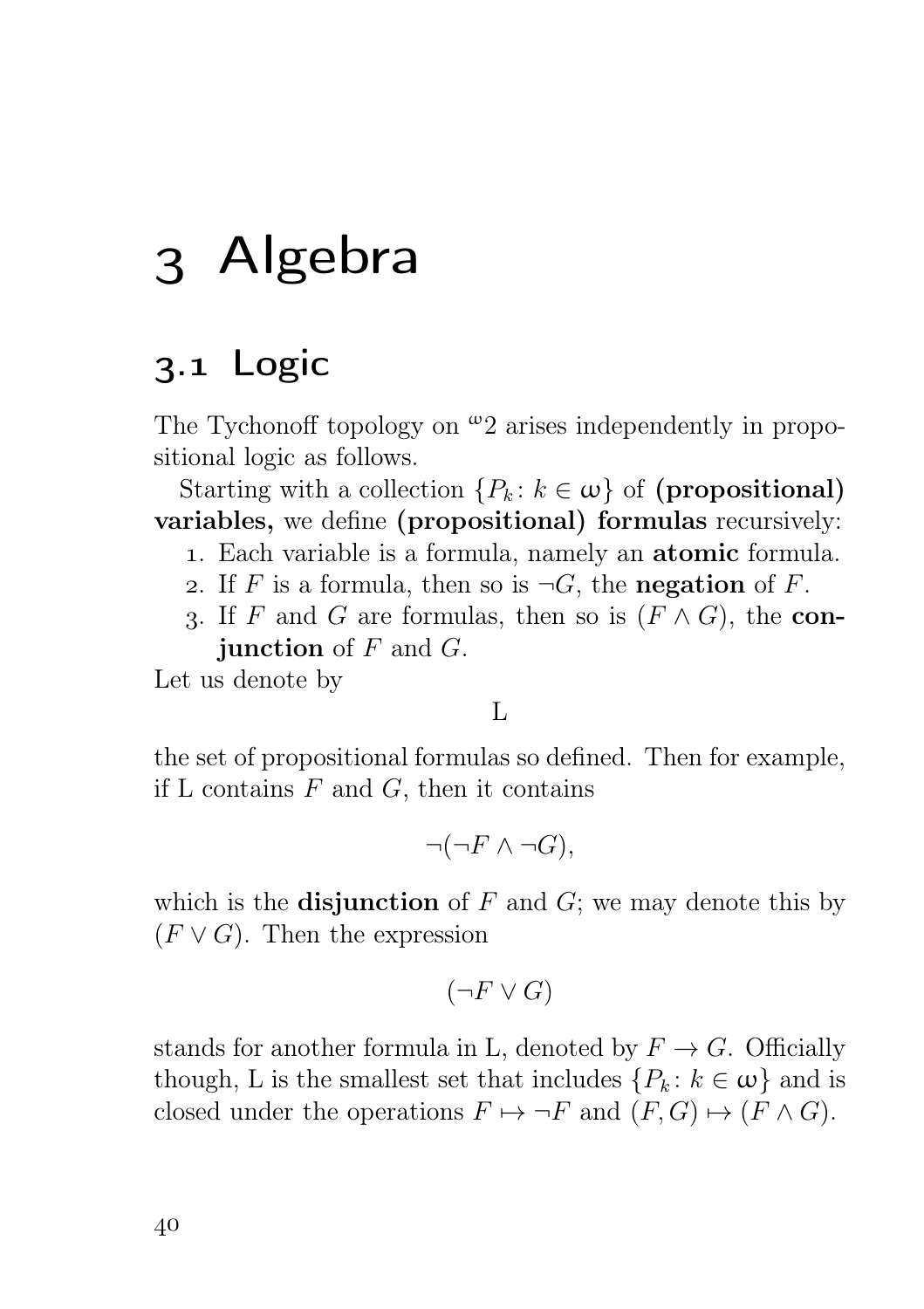#### **2 Lemma.** Every formula in L is **uniquely readable:**

- ) no atomic formula is also a negation or a conjunction;
- ) no negation is also a conjunction;
- ) every conjunction is uniquely so.

Proof. Only the last claim is not entirely clear. By induction in L, we show that for all formulas  $F$ ,

- (a) no proper initial segment of  $F$  is a formula, and
- (b)  $F$  is not a proper initial segment of any formula.
- 1. The claim is clearly true when  $F$  is atomic.

2. Suppose the claim is true when  $F$  is a formula  $G$ . Then the claim must be true when F is  $\neg G$ . For if H is a proper initial segment of  $\neg G$ , then H is of the form  $\neg K$  for some K, which is a proper initial segment of  $G$ , so, by hypothesis,  $K$ cannot be a formula, and therefore  $H$  cannot be a formula. There is a similar argument if  $\neg G$  is a proper initial segment of  $H$ .

3. Similarly, if the claim is true when  $F$  is  $G$  or  $H$ , then it must be true when F is  $(G \wedge H)$ .

By induction, which is made possible by the recursive definition of L, the claim holds for all formulas  $F$ . The last part of the theorem now follows. П

Lemma 2 allows us to make recursive definitions of functions on L. For example, for all subsets A of  $\omega$ , we recursively define which formulas are **true** in A. We shall express that a formula  $F$  is true in A by writing

$$
A \vDash F.
$$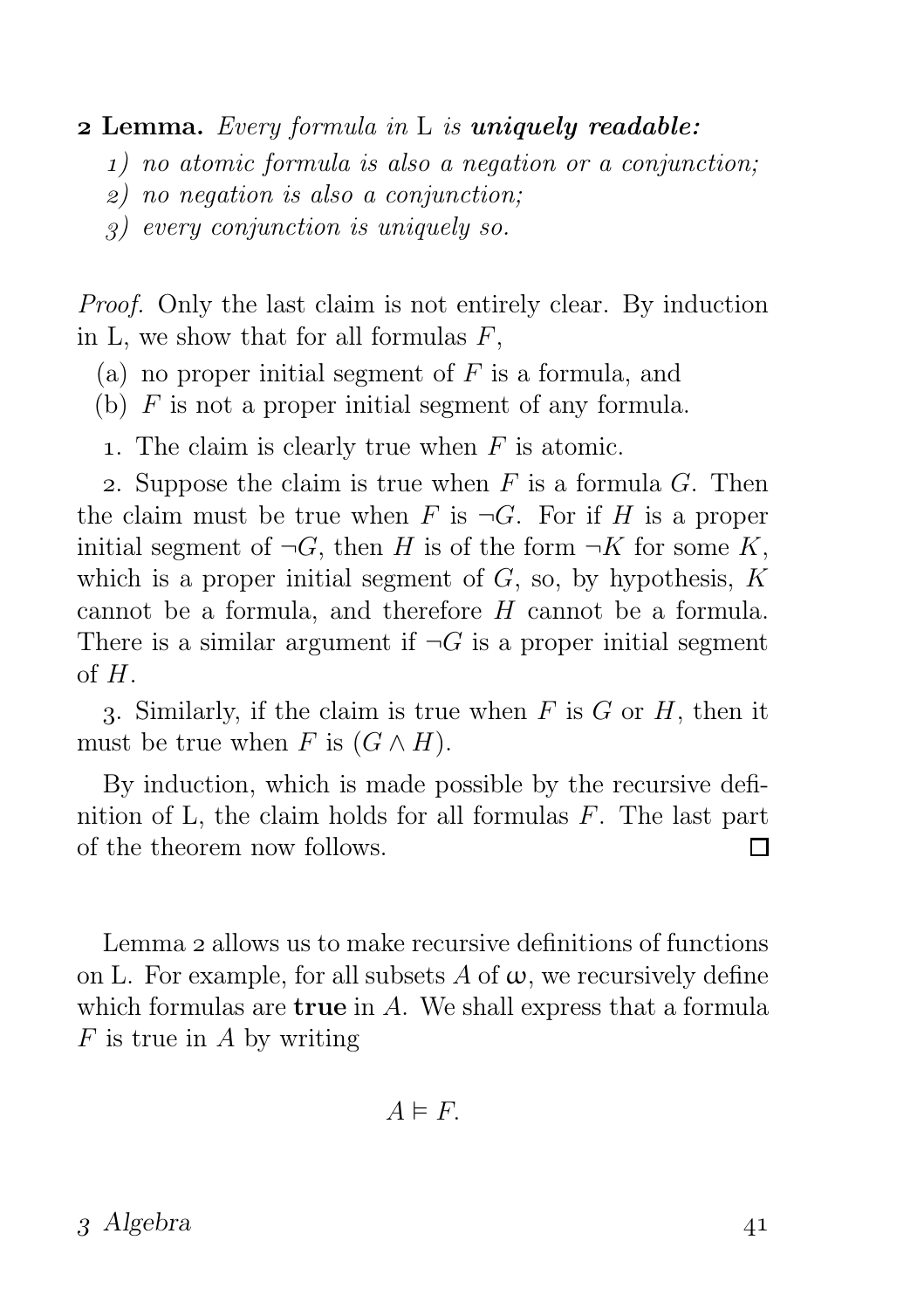Then by definition

$$
A \models P_k \iff k \in A,\tag{3.1a}
$$

$$
A \models \neg F \iff A \not\models F,\tag{3.1b}
$$

$$
A \vDash (F \land G) \iff A \vDash F \& A \vDash G. \tag{3.1c}
$$

Note that the expressions  $\iff$  and  $\&$  here, as throughout these notes, are just abbreviations of ordinary language.

Without recursion, if  $F \in L$ , we define

$$
Mod(F) = \{ X \in \mathcal{P}(\omega) \colon X \models F \}. \tag{3.2}
$$

If  $\Gamma \subseteq L$ , we define

$$
Mod(\Gamma) = \bigcap \{ Mod(F) \colon F \in \Gamma \};\tag{3.3}
$$

this is the set of models of Γ.

Lemma. The family

$$
\{\mathrm{Mod}(\Gamma) \colon \Gamma \subseteq L\}
$$

is the family of closed subsets of  $\mathscr{P}(\omega)$  in the topology whereby the function  $X \mapsto \chi_X$ , which is given by (1.15) and whose inverse  $\sigma \mapsto \sigma^{-1}(1)$  is given by (1.16), is a homeomorphism with  $\omega_2$  in the Tychonoff topology. The clopen subsets of the topology on  $\mathscr{P}(\omega)$  compose the family

$$
\{\text{Mod}(F) \colon \Gamma \in \mathcal{L}\}.
$$

*Proof.* The family of sets  $Mod(F)$  is a basis of closed sets for a topology, since the family is closed under taking finite unions. Indeed the family contains the empty set as

$$
Mod(F \wedge \neg F),
$$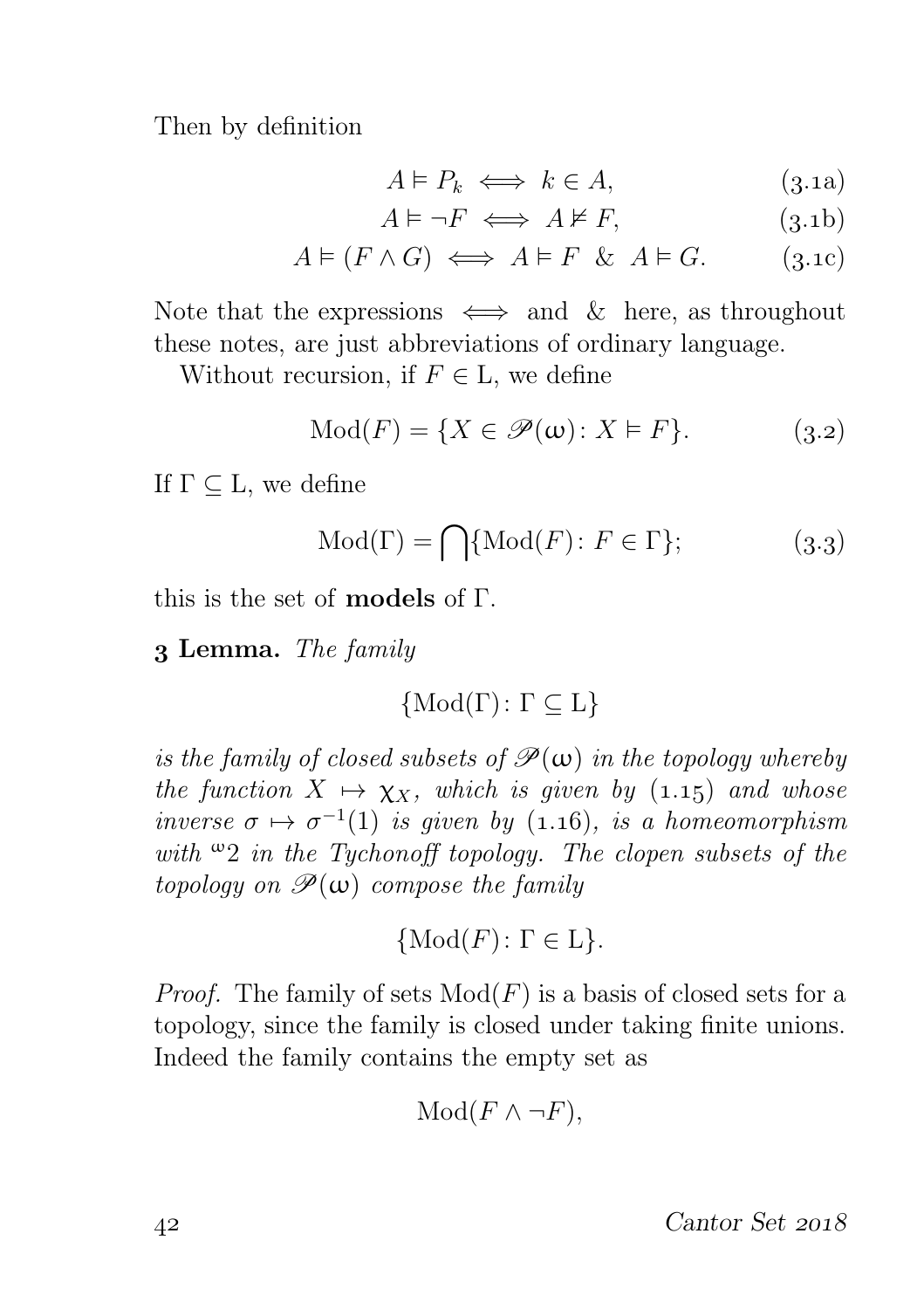and the family is closed under binary unions since

$$
Mod(F) \cup Mod(G) = Mod(F \vee G).
$$
 (3.4)

Moreover,

$$
\{X \in \mathscr{P}(\omega) : \chi_X \in E_{k\,1}\}\
$$
  
= 
$$
\{X \in \mathscr{P}(\omega) : k \in X\} = \text{Mod}(P_k),
$$

and likewise

$$
\{X\in\mathscr{P}(\omega)\colon \chi_X\in E_{k\,0}\}=\mathrm{Mod}(\neg P_k),
$$

so  $X \mapsto \chi_X$  is continuous. Since in addition to (3.4) we have generally

$$
Mod(F) \cap Mod(G) = Mod(F \wedge G), \tag{3.5}
$$

$$
Mod(F)^{c} = Mod(\neg F), \tag{3.6}
$$

by means of the De Morgan laws we obtain that each set  $Mod(F)$  is a finite union of finite intersections of sets  $Mod(P_k)$ and Mod( $\neg P_k$ ). This yields that  $\sigma \mapsto \sigma^{-1}(1)$  is continuous, and the rest follows. П

If every finite subset of  $\Gamma$  has a model, we shall say that  $\Gamma$ is consistent. This is another way of saying that the family  ${Mod}(F)$ :  $F \in \Gamma$  has FIP. We shall show that every consistent set of formulas has a model. This is another way of saying  $\mathscr{P}(\omega)$  is compact. We already know this compactness, but now we shall prove it in a new way, or at least in new language.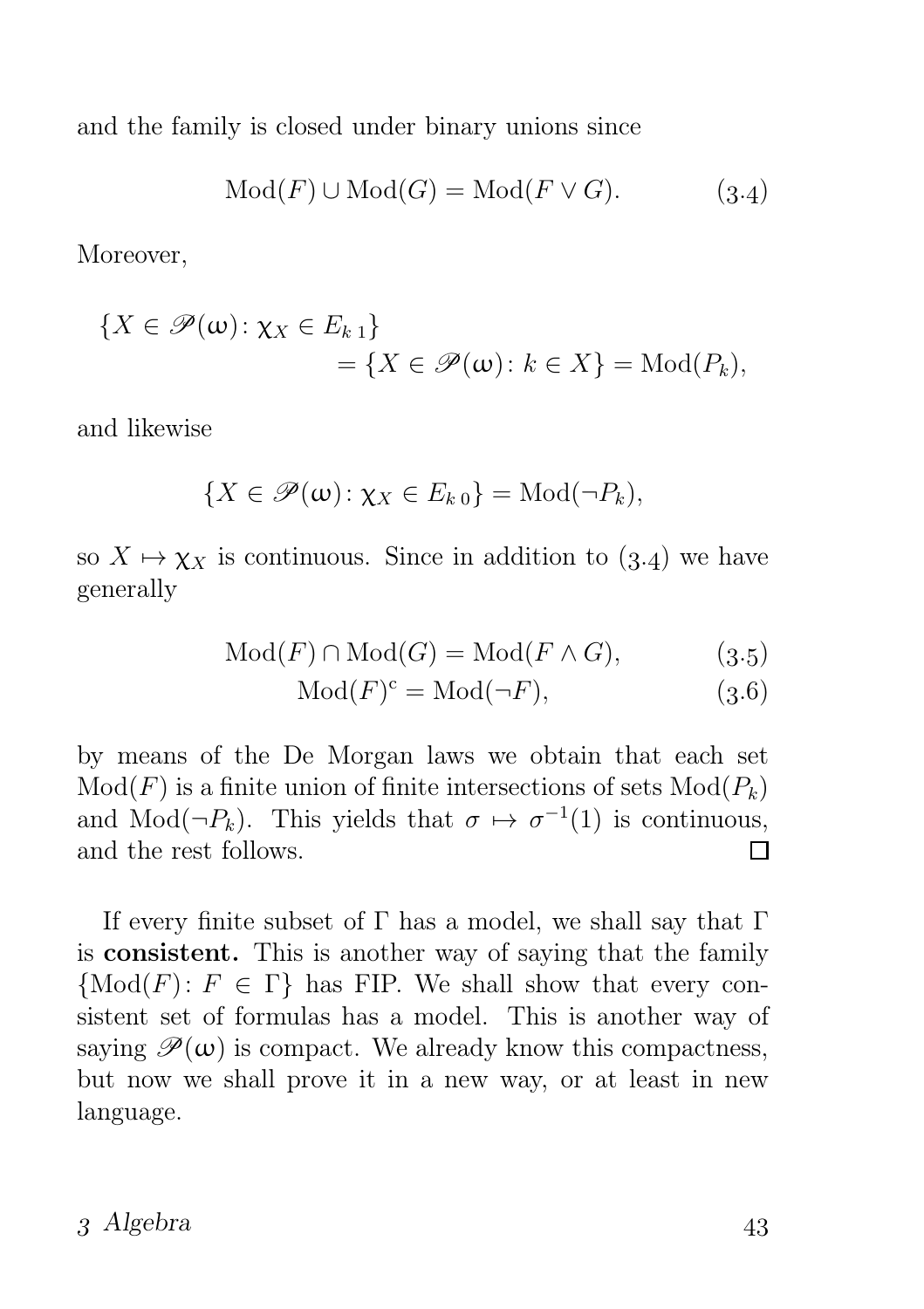To do so, we make one more recursive definition, parallel to  $(3.1).$ 

$$
V(P_k) = \{k\},\tag{3.7a}
$$

$$
V(\neg F) = V(F),\tag{3.7b}
$$

$$
V((F \wedge G)) = V(F) \cup V(G).
$$
 (3.7c)

We do not really need recursion here: we can just say

$$
V(F) = \{ k \in \omega : P_k \text{ occurs in } F \}.
$$

We are defining a formal logic. Logic lets us do mathematics with logical precision. Such precision may be illusory when used to define the logic in the first place. The same consideration arises in the proof of the following.

 Lemma. Let F be a formula, and let A and B be subsets of ω such that

$$
V(F) \cap A = V(F) \cap B.
$$

Then

 $A \models F \iff B \models F$ .

*Proof.* The theorem is that whether  $F$  is true in  $A$  depends only on whether  $k \in A$  when  $P_k$  actually occurs in F. This is obvious when F is an atomic formula, by  $(3.1a)$ . The remaining rules  $(3.1b)$  and  $(3.1c)$  maintain the claim, since they do not involve variables explicitly. In all formal detail though, we can use induction to show

$$
A \vDash F \iff V(F) \cap A \vDash F
$$

as follows.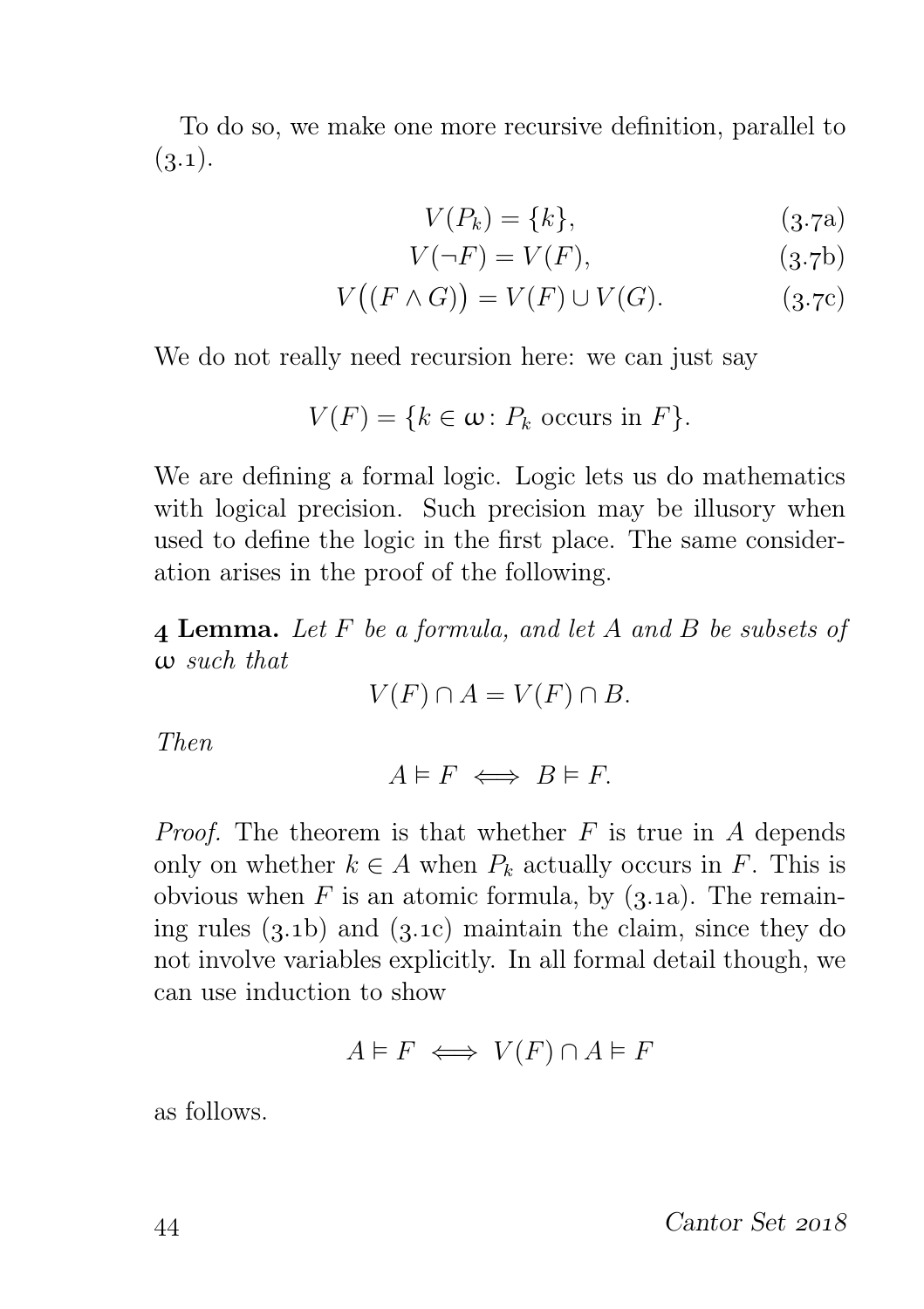1. Supposing first that  $F$  is an atomic formula  $P_k$ , we have  $V(F) = \{k\}$  by (3.7a), and then

$$
A \models F \iff k \in A \qquad \text{[by (3.1a)]}
$$
  
\n
$$
\iff k \in V(F) \cap A \qquad \text{[by (3.7a)]}
$$
  
\n
$$
\iff V(F) \cap A \models F. \qquad \text{[by (3.1a) again]}
$$

2. Suppose the claim is true when  $F$  is a formula  $G$ . Then

$$
A \models \neg G \iff A \nvDash G \qquad \qquad [\text{by (3.1b)}]
$$
  
\n
$$
\iff V(G) \cap A \nvDash G \qquad \qquad [\text{by hypothesis}]
$$
  
\n
$$
\iff V(\neg G) \cap A \nvDash G \qquad \qquad [\text{by (3.7b)}]
$$
  
\n
$$
\iff V(\neg G) \cap A \vDash \neg G, \qquad [\text{by (3.1b) again}]
$$

so the claim holds when F is  $\neg G$ .

3. Suppose finally the claim is true when  $F$  is either of  $G$ and H. Since

$$
V(G) \subseteq V((G \wedge H)), \qquad V(H) \subseteq V((G \wedge H)) \qquad (3.8)
$$

by  $(3.7c)$ , so that

$$
V(G) \cap V((G \wedge H)) \cap A = V(G) \cap A, \qquad (3.9)
$$
  

$$
V(H) \cap V((G \wedge H)) \cap A = V(H) \cap A,
$$

we have

$$
A \models G \iff V(G \land H)) \cap A \models G,
$$
  

$$
A \models H \iff V(G \land H)) \cap A \models H,
$$
 (3.10)

since for example

$$
A \models G \iff V(G) \cap A \models G \qquad \qquad [\text{by hyp.}]
$$
  
\n
$$
\iff V(G) \cap V((G \land H)) \cap A \models G \qquad [\text{by (3.9)}]
$$
  
\n
$$
\iff V((G \land H)) \cap A \models G. \qquad \qquad [\text{by hyp.}]
$$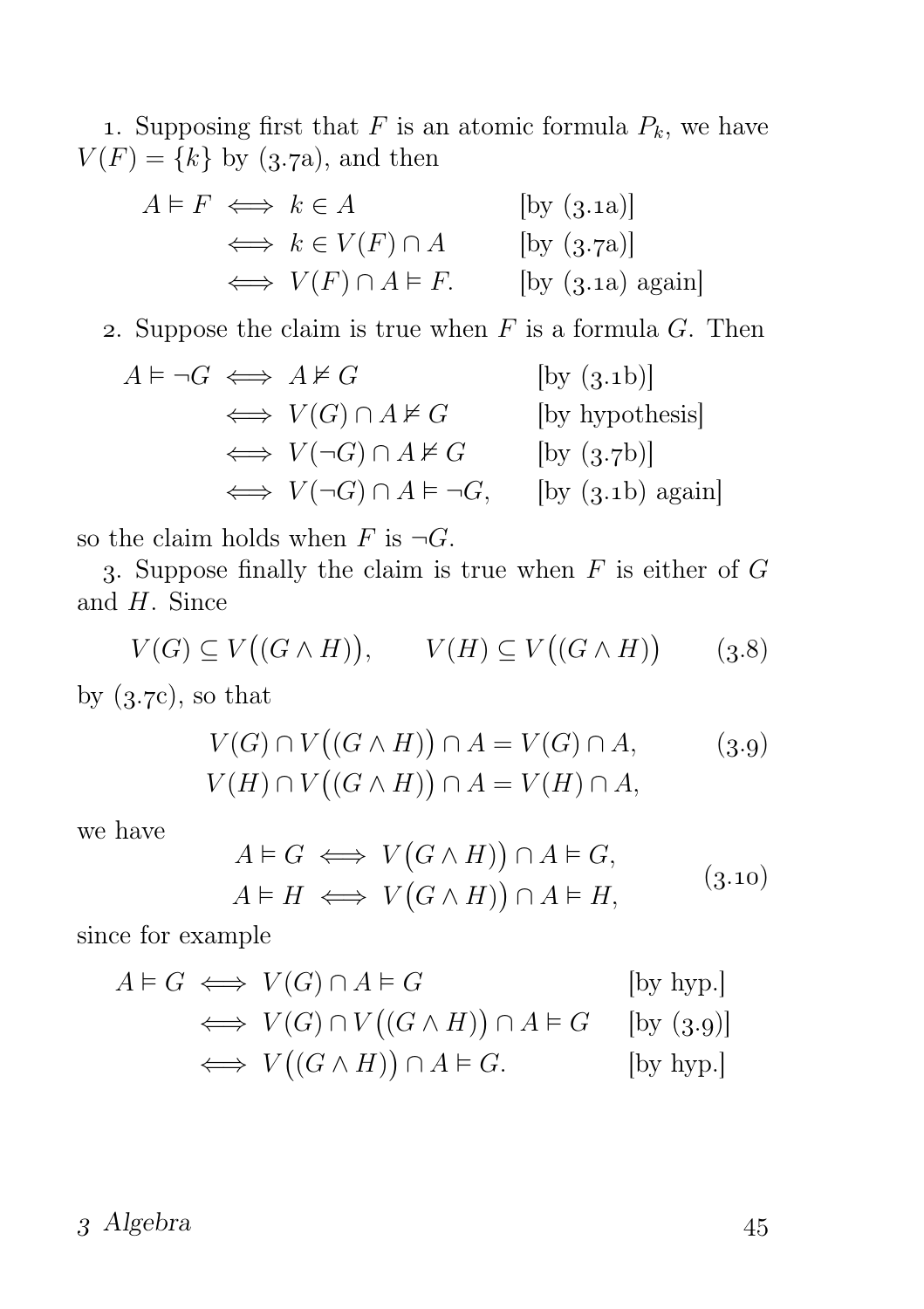This gives us

$$
A \vDash (G \land H) \iff A \vDash G \& A \vDash H \qquad [(3.1c)]
$$
  
\n
$$
\iff V((G \land H)) \cap A \vDash G
$$
  
\n
$$
\& V((G \land H)) \cap A \vDash H \quad [(3.10)]
$$
  
\n
$$
\iff V((G \land H)) \cap A \vDash (G \land H). \quad [(3.1c)]
$$

This completes the induction.

14 Compactness Theorem. Every consistent set of propositional formulas has a model.

*Proof.* Let  $\Gamma$  be a consistent set of formulas. As in our earlier proofs, one of  $\Gamma \cup \{P_0\}$  and  $\Gamma \cup \{\neg P_0\}$  must be consistent. In this way, by recursion, we obtain a sequence  $(G_k : k \in \omega)$ , where each  $G_k$  is either  $P_k$  or  $\neg P_k$ , and each collection  $\Gamma \cup$  ${G_k: k < n}$  is consistent. Let

$$
A = \{k \in \omega \colon G_k \text{ is } P_k\}.
$$

For all  $F$  in  $\Gamma$ , the collection

$$
\{F\} \cup \{G_k \colon k \in V(F)\},\
$$

being finite, has a model B. Then for all k in  $V(F)$ , we have  $B \vDash G_k$ , and so

 $k \in B \iff k \in A$ .

By the last lemma, since  $B \models F$ , also  $A \models F$ . Thus  $A \in$  $Mod(\Gamma)$ . П

46 Cantor Set 2018

 $\Box$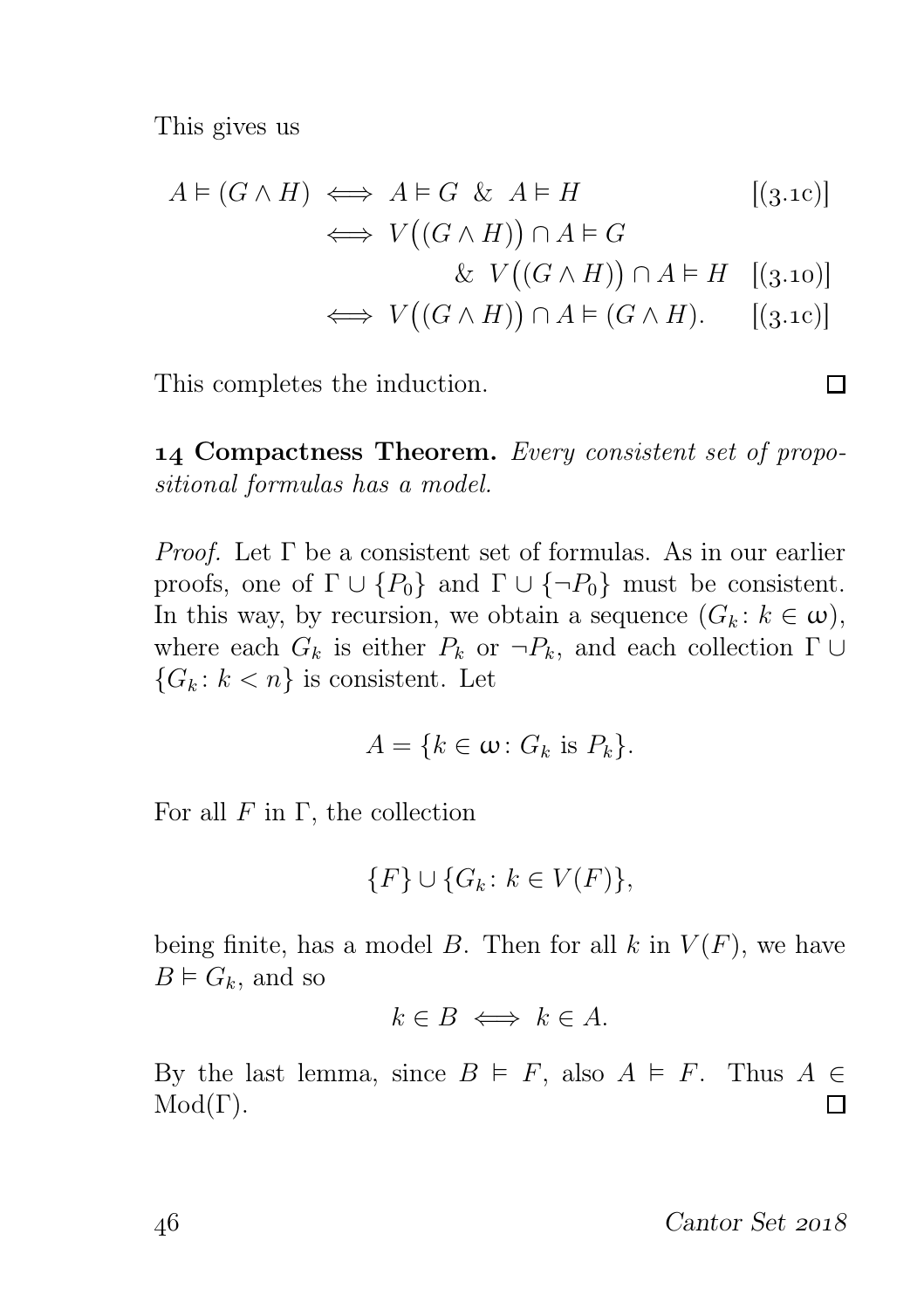### 3.2 Boolean algebras

The relation  $\sim$  of **logical equivalence** on L is given by

$$
F \sim G \iff \text{Mod}(F) = \text{Mod}(G). \tag{3.11}
$$

We can now define

$$
[F] = \{ X \in \mathcal{L} \colon X \sim F \},
$$
  

$$
\mathcal{L}/\sim = \{ [X] \colon X \in \mathcal{L} \}.
$$

The definitions ensure that there is a well-defined injection

$$
[X] \mapsto \mathrm{Mod}(X)
$$

from L/ $\sim$  to  $\mathscr{P}(\omega)$ . By Lemma 3, the map is also surjective onto the collection  $\mathscr B$  of clopen subsets of  $\omega$ . Here  $\mathscr B$  is closed under

- (1) the binary operations  $\cap$  and  $\cup$ ,
- (2) the singulary operation  $\degree$ , and
- (3) the nullary operations  $\varnothing$  and  $\omega$  (that is,  $\mathscr B$  contains these sets).

This makes  $\mathscr B$  a *Boolean subalgebra* of  $\mathscr P(\omega)$ . Because of  $(3.4), (3.5),$  and  $(3.6),$  along with

$$
Mod(P_0 \wedge \neg P_0) = \varnothing,
$$
  

$$
Mod(P_0 \vee \neg P_0) = \omega,
$$

 $L/\sim$  is a Boolean algebra with respect to the (well-defined) operations given by

$$
[F] \wedge [G] = [F \wedge G],
$$
  
\n
$$
[F] \vee [G] = [F \vee G],
$$
  
\n
$$
\neg [F] = [\neg F],
$$
  
\n
$$
\perp = [P_0 \wedge \neg P_0],
$$
  
\n
$$
\top = [P_0 \vee \neg P_0].
$$

 $3$  Algebra  $47$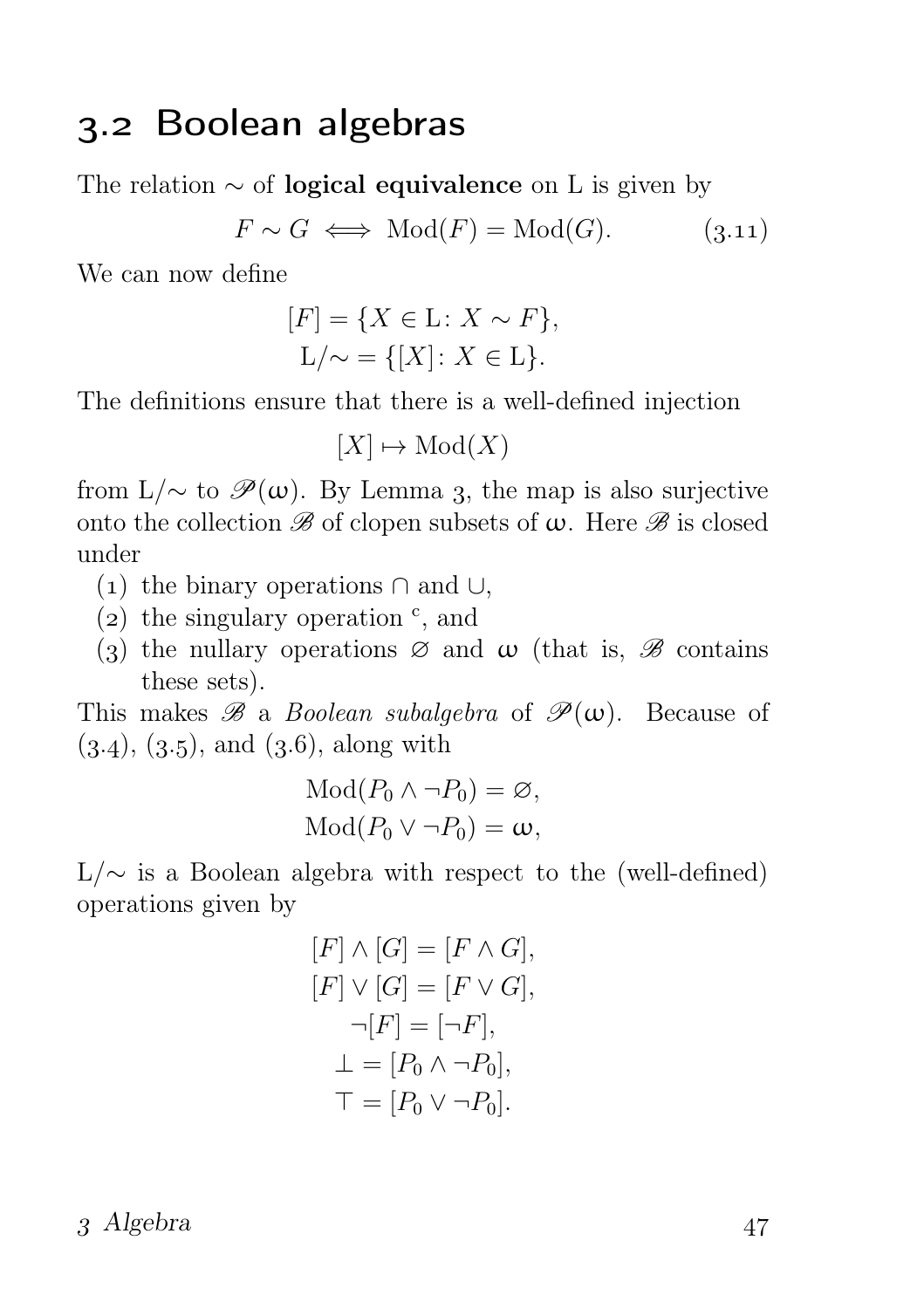In general, an abstract Boolean algebra (like L/∼) is a set B with operations  $\wedge$ ,  $\vee$ ,  $\neg$ ,  $\perp$ , and  $\top$  with the following properties.

1. The binary operations  $\vee$  and  $\wedge$  are **commutative:** 

$$
x \lor y = y \lor x, \qquad x \land y = y \land x.
$$

2. The elements ⊥ and ⊤ are **identities** for  $\vee$  and  $\wedge$  respectively:

$$
x \vee \bot = x, \qquad x \wedge \top = x.
$$

3. ∨ and  $\land$  are mutually distributive:

$$
x \vee (y \wedge z) = (x \vee y) \wedge (x \vee z),
$$
  

$$
x \wedge (y \vee z) = (x \wedge y) \vee (x \wedge z).
$$

4. The element  $\neg x$  is a **complement** of x:

$$
x \vee \neg x = \top, \qquad x \wedge \neg x = \bot.
$$

Additional properties like associativity of ∧ and ∨ follow from the given identities:

 $5$  Lemma (E. Huntington, 1904). In any Boolean algebra:

$$
x \lor x = x, \qquad x \land x = x,
$$
  
\n
$$
x \lor \top = \top, \qquad x \land \bot = \bot,
$$
  
\n
$$
x \lor (x \land y) = x, \qquad x \land (x \lor y) = x, \qquad (3.12)
$$
  
\n
$$
\neg\neg x = x,
$$
  
\n
$$
\neg(x \lor y) = \neg x \land \neg y, \qquad \neg(x \land y) = \neg x \lor \neg y,
$$
  
\n
$$
(x \lor y) \lor z = x \lor (y \lor z), \qquad (x \land y) \land z = x \land (y \land z).
$$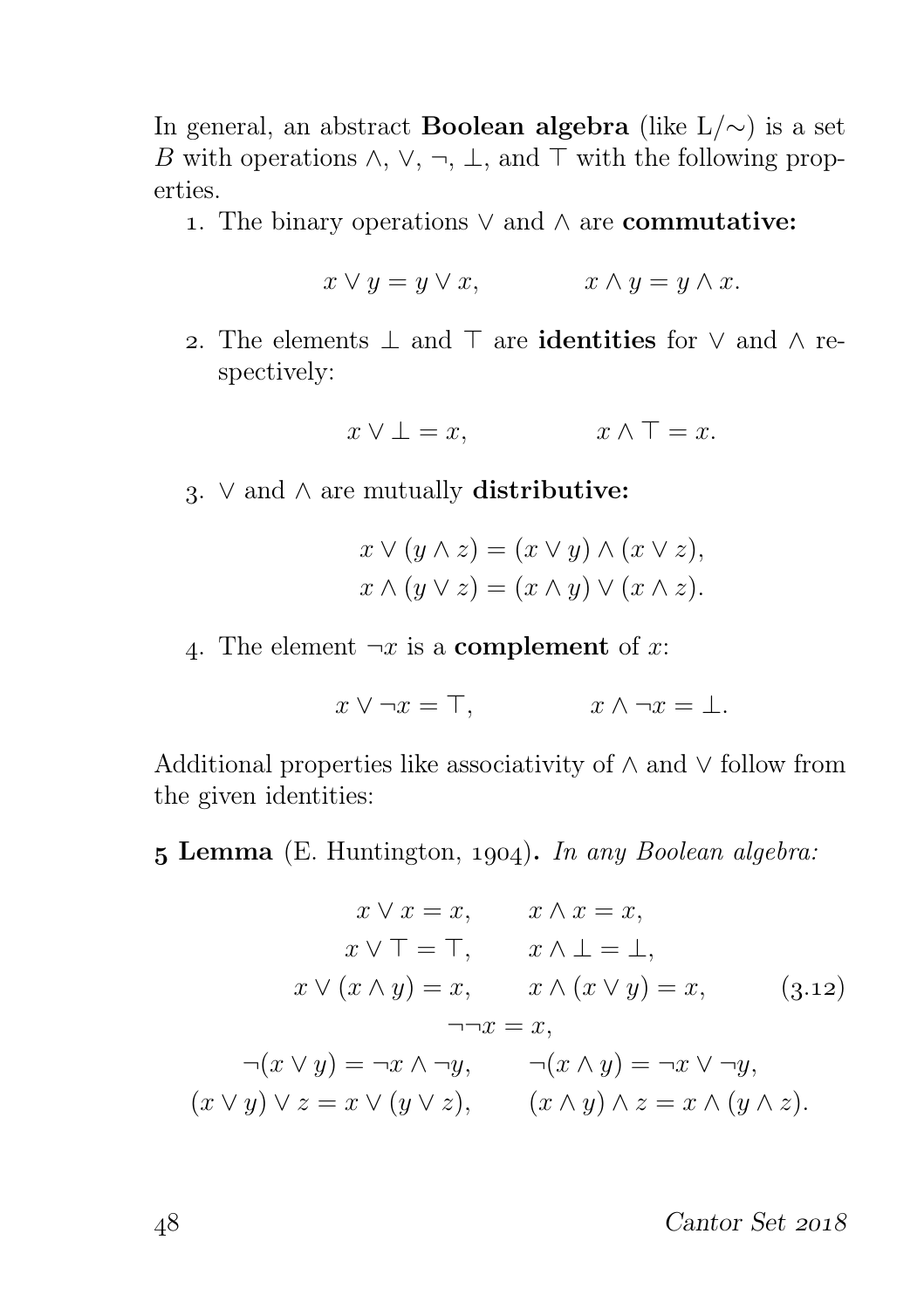*Proof.* We prove only  $(3.12)$ :

$$
x \lor (x \land y) = (x \land \top) \lor (x \land y)
$$
  
=  $x \land (\top \lor y) = x \land \top = x.$ 

We shall investigate how  $\mathscr{P}(\omega)$ , or more precisely a space homeomorphic with it, can be obtained from the Boolean algebra L/∼. The same construction will work for any Boolean algebra, and then the algebra can be recovered as being isomorphic to the algebra of clopen subsets of the space. This is the Stone Representation Theorem, Theorem 15 below.

We shall need that, on any Boolean algebra, there is a partial ordering ⊢ given by

$$
x \vdash y \iff x \land y = x.
$$

Note that, by  $(3.12)$ ,

$$
x \wedge y = x \iff x \vee y = y.
$$

If  $A \subseteq \omega$ , we define

$$
Th(A) = \{ X \in L : A \models X \}. \tag{3.13}
$$

This is the **theory** of A, and it has the following properties.

$$
F \in \text{Th}(A) \& G \in \text{Th}(A) \implies (F \wedge G) \in \text{Th}(A), \quad (3.14)
$$

$$
F \in \text{Th}(A) \& F \vdash G \implies G \in \text{Th}(A), \quad (3.15)
$$

$$
F \notin \text{Th}(A) \iff \neg F \in \text{Th}(A). \quad (3.16)
$$

As a result, Th(A), or more precisely the set  $\{[X]: X \in$  $\text{Th}(A)\},\$ 

• is a filter of the algebra  $L/\sim$ , by (3.14) and (3.15),

 $3$  Algebra  $49$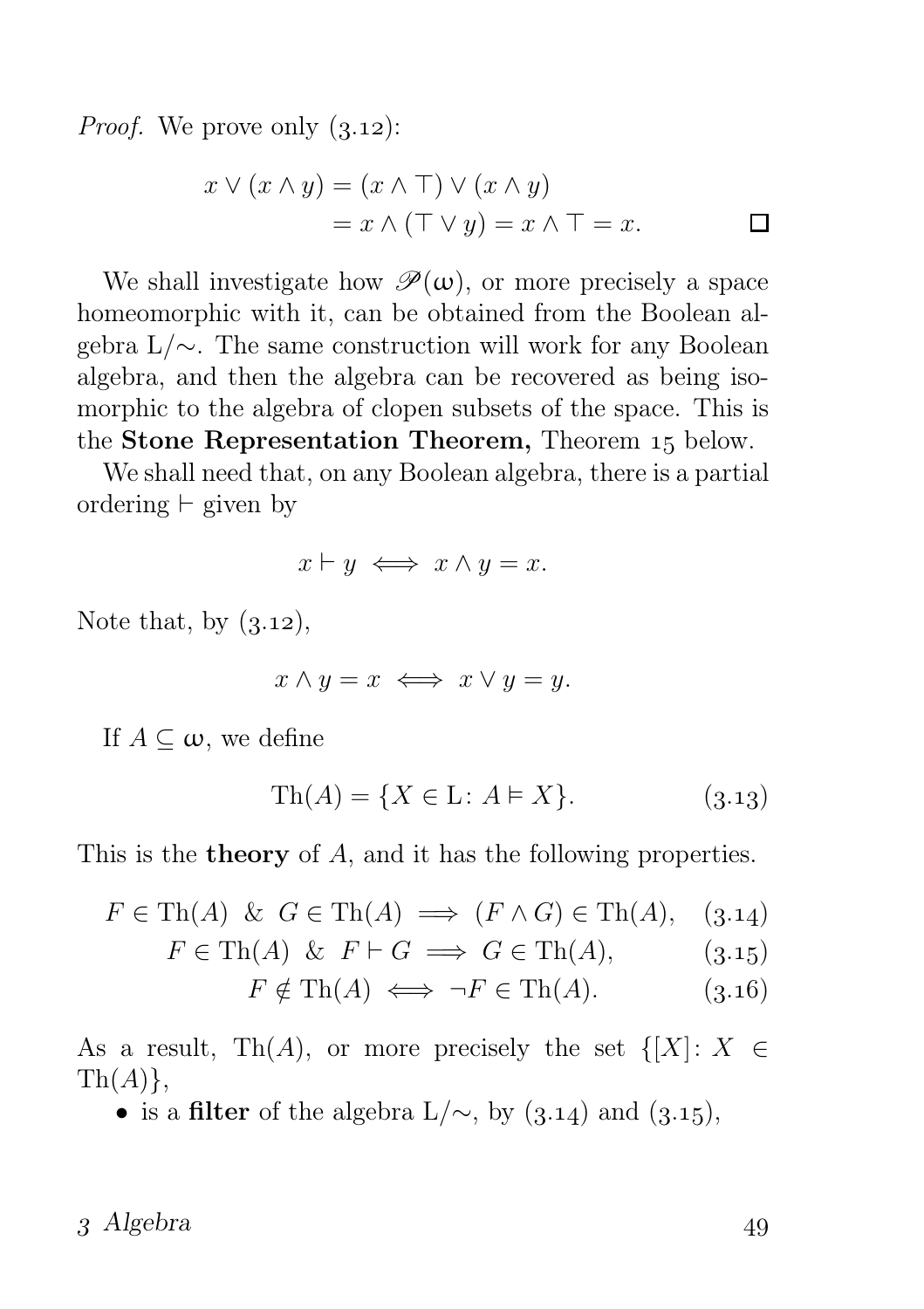• by these and  $(3.16)$ , is an **ultrafilter.** 

Note that we can replace  $(3.14)$  and  $(3.15)$  with the single equivalence

$$
F \in \text{Th}(A) \& G \in \text{Th}(A) \iff (F \wedge G) \in \text{Th}(A).
$$

We may blur the distinction between formulas in L and their equivalence classes in  $L/\sim$ , thus identifying the sets Th(A) and  $\{[X]: X \in \text{Th}(A)\}\$ . An ultrafilter is a maximal filter, if the whole algebra is not counted as a filter; any larger filter than  $\mathrm{Th}(A)$  would contain some F not in  $\mathrm{Th}(A)$ ; but then  $\mathrm{Th}(A)$ contains  $\neg F$ , so the larger filter contains  $F \wedge \neg F$ , which is equivalent to  $\bot$ , and  $\bot \vdash G$  for all G in L.

The converse also holds:

**6 Lemma.** Every ultrafilter of  $L/\sim$  is the theory of some element of  $\mathscr{P}(\omega)$ .

*Proof.* Given an ultrafilter  $\Phi$  of L/ $\sim$ , we may let

$$
A = \{k \in \omega \colon P_k \in \Phi\}.
$$

By induction in L,  $\Phi = \text{Th}(A)$ , that is, for all F in L,

 $F \in \Phi \iff A \models F.$  (3.17)

In detail:

- 1. (3.17) holds by (3.1a) when F is atomic.
- 2. If  $(3.17)$  holds when F is G, then

$$
\neg G \in \Phi \iff G \notin \Phi \qquad \qquad [\text{by (3.16)}]
$$
  
\n
$$
\iff A \nvDash G \qquad \qquad [\text{by hypothesis}]
$$
  
\n
$$
\iff A \vDash \neg G. \qquad \qquad [\text{by (3.1b)}]
$$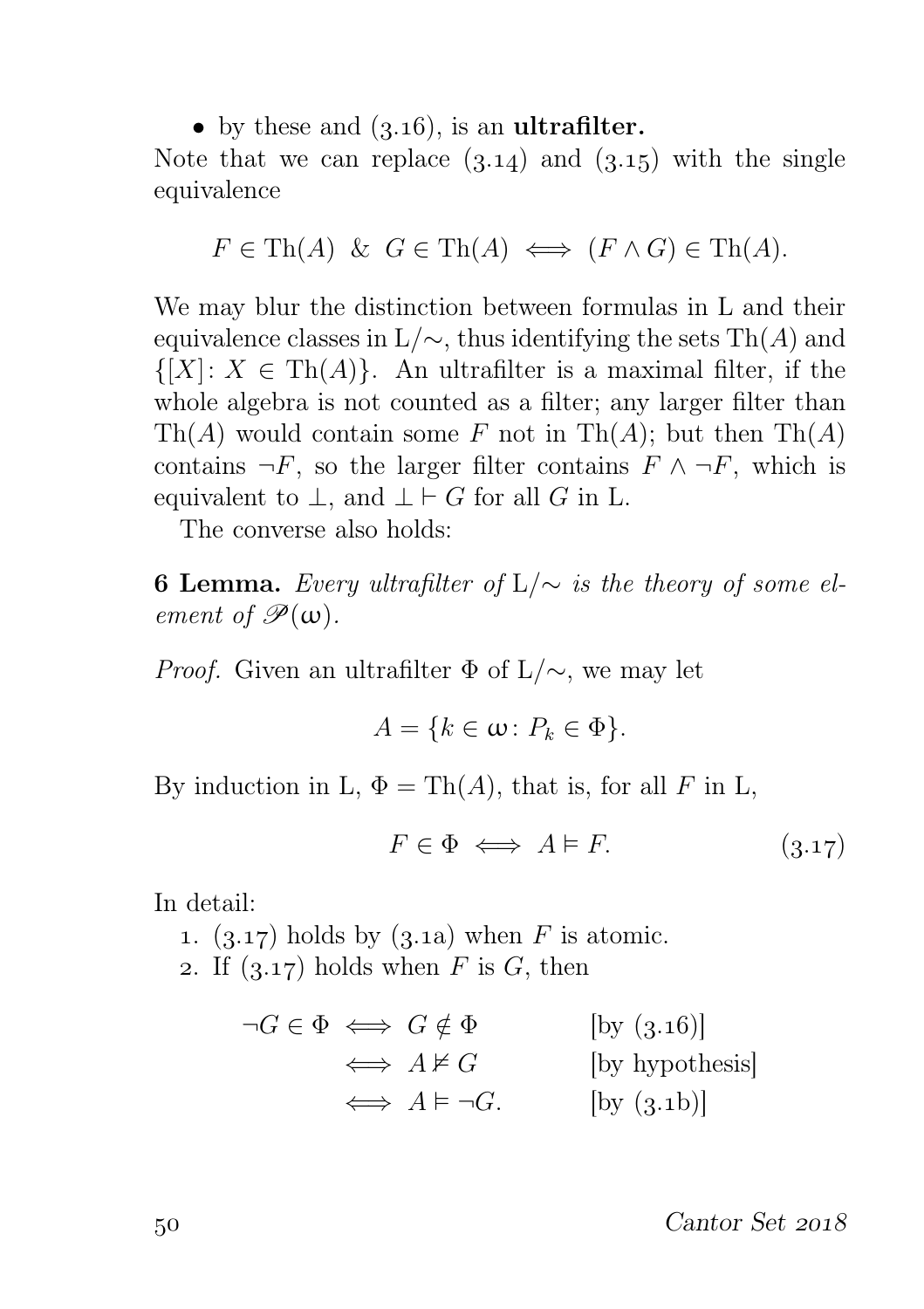3. If  $(3.17)$  holds when F is either of G and H, then

$$
(G \land H) \in \Phi \iff G \in \Phi \& H \in \Phi \text{ [by (3.14) and (3.15)]}
$$

$$
\iff A \models G \& A \models H \text{ [by hypothesis]}
$$

$$
\iff A \models (G \land H). \text{ [by (3.1c)]}
$$

This completes the induction.

## . Stone spaces

For any Boolean algebra B, we shall denote the set of ultrafilters of  $B$  by

 $S(B)$ ;

this is the **Stone space** of  $B$ , because it will have a topology. In our case, we have a bijection  $X \mapsto \text{Th}(X)$  from  $\mathscr{P}(\omega)$  to  $S(L/\sim)$ , and this will be a homeomorphism.

We have been working with the relation  $\models$  from  $\mathscr{P}(\omega)$  to L. We have used it to define, by  $(3.2)$ , a map  $X \mapsto Mod(X)$  from L to  $\mathscr{P}(\mathscr{P}(\omega))$ . This map has the properties given by  $(3.5)$ and (3.6), so that, when we define the relation  $\sim$  of logical equivalence as in (3.11), the map  $X \mapsto Mod(X)$  induces a Boolean-algebra embedding of L/∼ in  $\mathscr{P}(\mathscr{P}(\omega))$ . By Lemma , the embedding is an isomorphism with the algebra of clopen subsets of  $\mathscr{P}(\omega)$ .

We have also defined by  $(3.13)$  a "dual" map,  $Y \mapsto \text{Th}(Y)$ , from  $\mathscr{P}(\omega)$  to  $\mathscr{P}(L/\sim)$ . By Lemma 6, the map is a bijection onto S(L/∼), the set of ultrafilters of L/∼.

As by  $(3.3)$  we define Mod(Γ) when  $\Gamma \subseteq L$ , so we can define

$$
\mathrm{Th}(\mathscr{A}) = \bigcap_{Y \in \mathscr{A}} \mathrm{Th}(Y)
$$

 $\Box$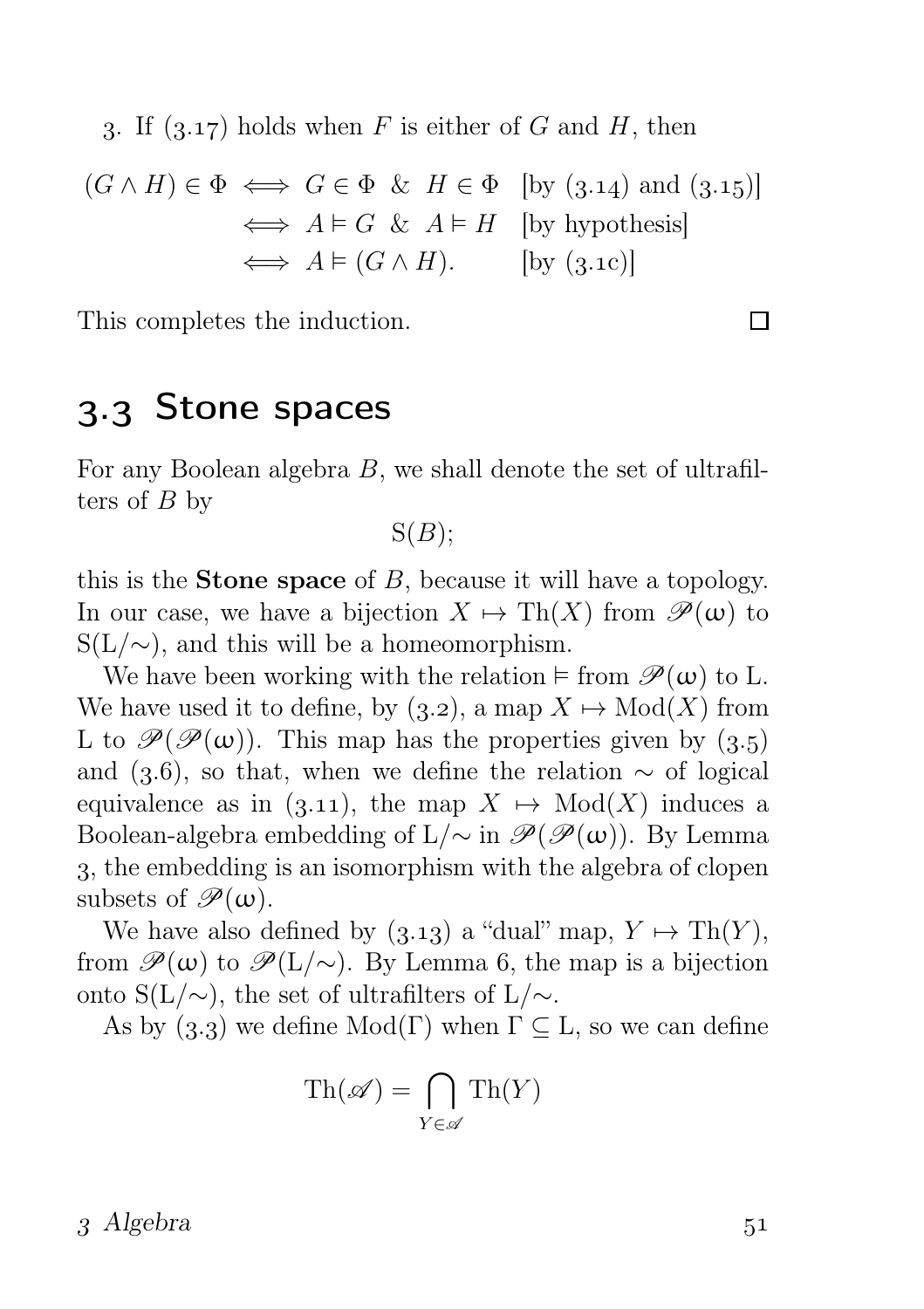when  $\mathscr{A} \subseteq \mathscr{P}(\omega)$ . Then

$$
\Gamma \subseteq \Delta \implies \text{Mod}(\Gamma) \supseteq \text{Mod}(\Delta),
$$
  

$$
\mathscr{A} \subseteq \mathscr{B} \implies \text{Th}(\mathscr{A}) \supseteq \text{Th}(\mathscr{B}).
$$

Simply on this basis,

$$
Mod \circ Th \circ Mod = Mod,
$$
  

$$
Th \circ Mod \circ Th = Th,
$$

so that there is a one-to-one correspondence, called a Galois correspondence, between the sets  $Mod(Γ)$  and the sets Th( $\mathscr{A}$ ). In the original Galois theory, the correspondence is between subfields of a field  $K$  and subgroups of the group of automorphisms of  $K$ ; one obtains this by using, in place of our  $\vDash$ , the relation R from the field to the automorphism group given by

 $x R \sigma \iff x^{\sigma} = x.$ 

In our case, the sets Th( $\mathscr A$ ) are filters of L/∼, while the sets  $Mod(\Gamma)$  can be called **elementary classes** (though all this means is that they are the classes of models of sets of formulas).

15 Stone Representation Theorem. Every Boolean algebra embeds in an algebra  $\mathscr{P}(\Omega)$  for some set  $\Omega$ . Indeed, when the algebra is B, it embeds in  $\mathcal{P}(S(B))$  under the map  $x \mapsto [x]$ , where

$$
[a] = \{ U \in S(B) \colon a \in U \};
$$

and then the subsets  $[a]$  of  $S(B)$  are the clopen sets in a compact topology on  $S(B)$ .

Proof. In what we have done, if we replace L with an arbitrary Boolean algebra B, then we can also replace  $\mathscr{P}(\omega)$  with  $S(B)$ ,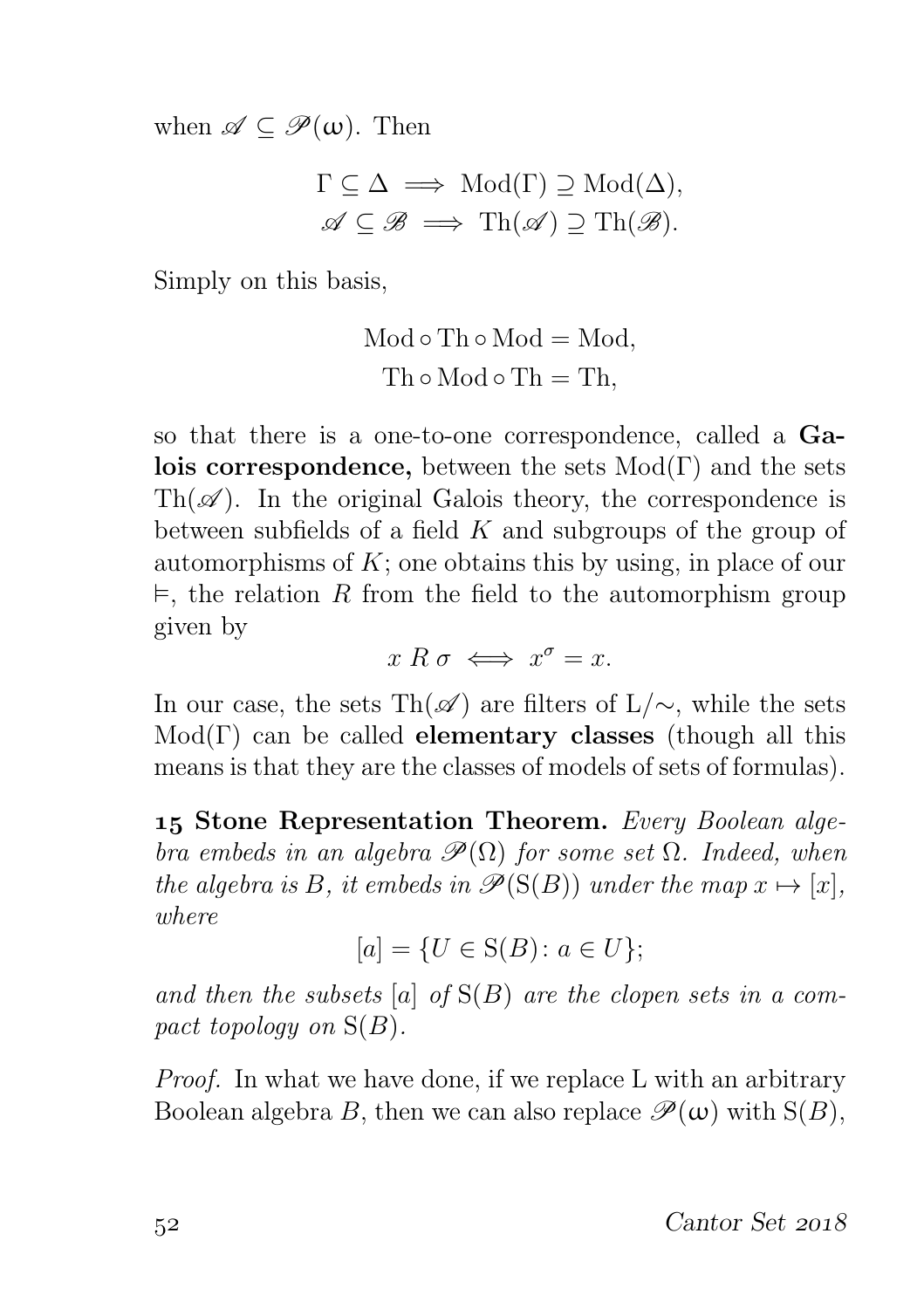and  $\models$  with  $∈$ . When we define the map  $x \mapsto [x]$  from B to  $\mathscr{P}(S(B))$  as indicated, then

$$
[a] \cap [b] = [a \wedge b],
$$

$$
[a]^{c} = [\neg a],
$$

so the map is a homomorphism of Boolean algebras. It is an embedding, by the Axiom of Choice, or rather by the weaker axiom called the Prime Ideal Theorem (which is that every proper ideal of a ring is included in a prime ideal; the Axiom of Choice gives that every proper ideal is included in a maximal ideal; maximal ideals are always prime, but in Boolean rings, prime ideals are also maximal).

Since the image of B in  $\mathscr{P}(S(B))$  is closed under finite unions, it is a basis for a topology of closed sets on  $S(B)$ . Thus the closed sets in this topology are the sets

$$
\bigcap_{x\in I}[x],
$$

where  $I \subseteq B$ . The topology is compact, because if  $\bigcap_{x \in I_0}[x]$  is never empty when  $I_0$  is a finite subset of  $I$ , then  $I$  is included in a proper filter, and therefore (by the Prime Ideal Theorem) an ultrafilter U; but this just means  $U \in \bigcap_{x \in I}[x]$ . П

The topology in the theorem is the Stone topology on  $S(B)$ .

A first-order logic, such as the logic of set theory, defines formulas as in propositional logic, except that the atomic formulas are not propositional variables, but (in the case of set theory) formulas  $x \in y$ ; also, if  $\varphi$  is a formula, and x is a variable, then so is  $\exists x \varphi$ . One has the notion of a free variable of a formula; if a formula has no free variable, the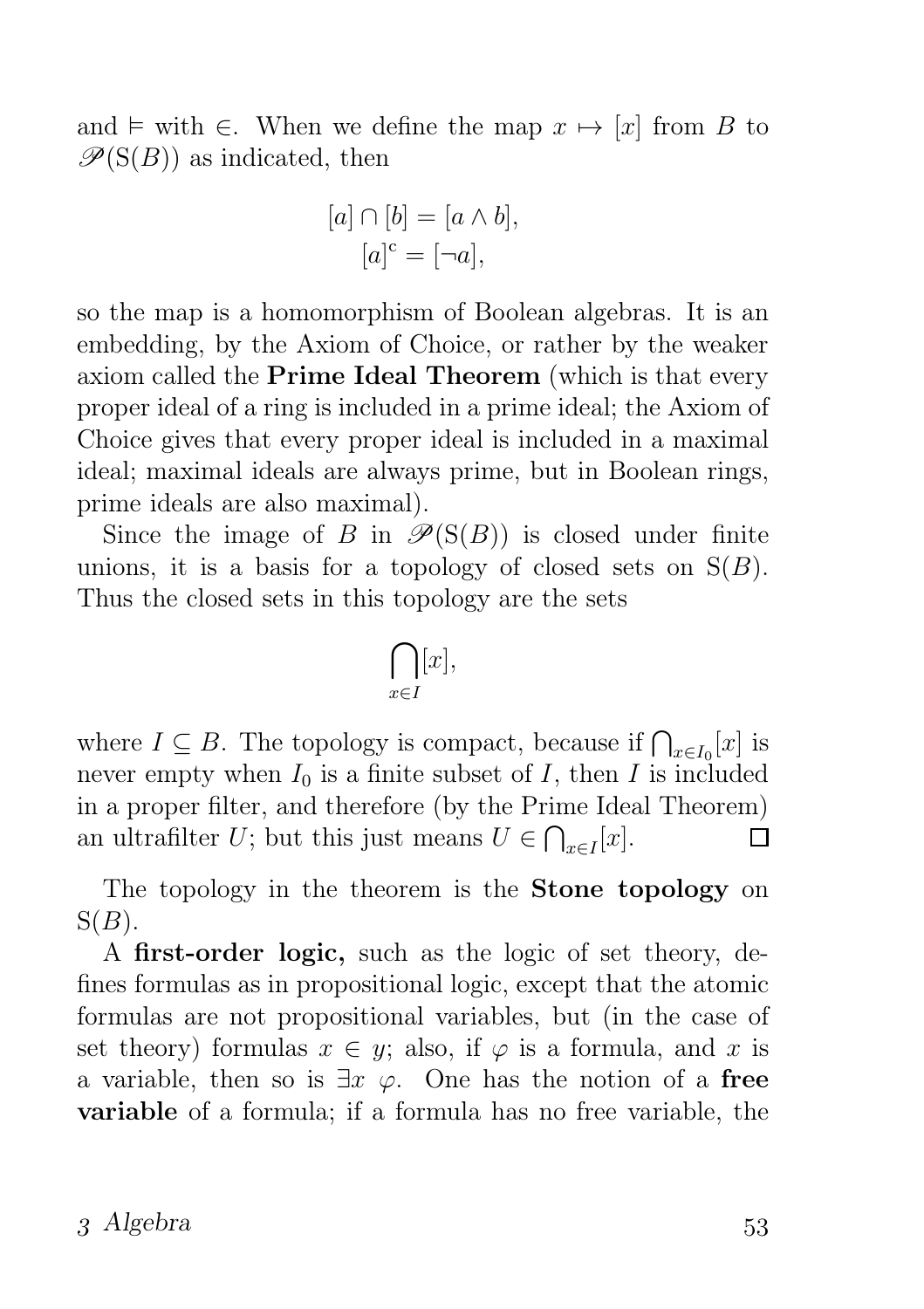| $+$ 0 1         |                     |  | $\begin{array}{c cc}\n\times & 0 & 1 \\ \hline\n0 & 0 & 0 \\ 1 & 0 & 1\n\end{array}$ |  |
|-----------------|---------------------|--|--------------------------------------------------------------------------------------|--|
| $\boxed{0}$ 0 1 |                     |  |                                                                                      |  |
|                 | $1 \quad 1 \quad 0$ |  |                                                                                      |  |

Figure 3.1: Ring operations on 2

formula is a sentence. Every sentence has a class of models, which, considered in themselves, are structures. Defining logical equivalence as before, one obtains a Boolean algebra of sentences, called a Lindenbaum algebra after a student of Tarski, murdered by the Nazis. The Stone space of this algebra is automatically compact. The Compactness Theorem of first-order logic can then be understood as corresponding to Lemma 6: it is that every ultrafilter of the Lindenbaum algebra is in fact the theory of some structure (and it is not so easy to prove).

Finally, in the Stone Representation Theorem, instead of a Boolean algebra, we may start with an arbitrary topological space and extract its algebra of clopen subsets. However, the Stone space of this algebra will not be homeomorphic with the original space unless this is compact and totally disconnected (for any two points, some clopen set contains only one of them).

## . Topological rings

With respect to the operations of addition and multiplication defined unsurprisingly as in Figure  $3.1$ , the set 2 becomes a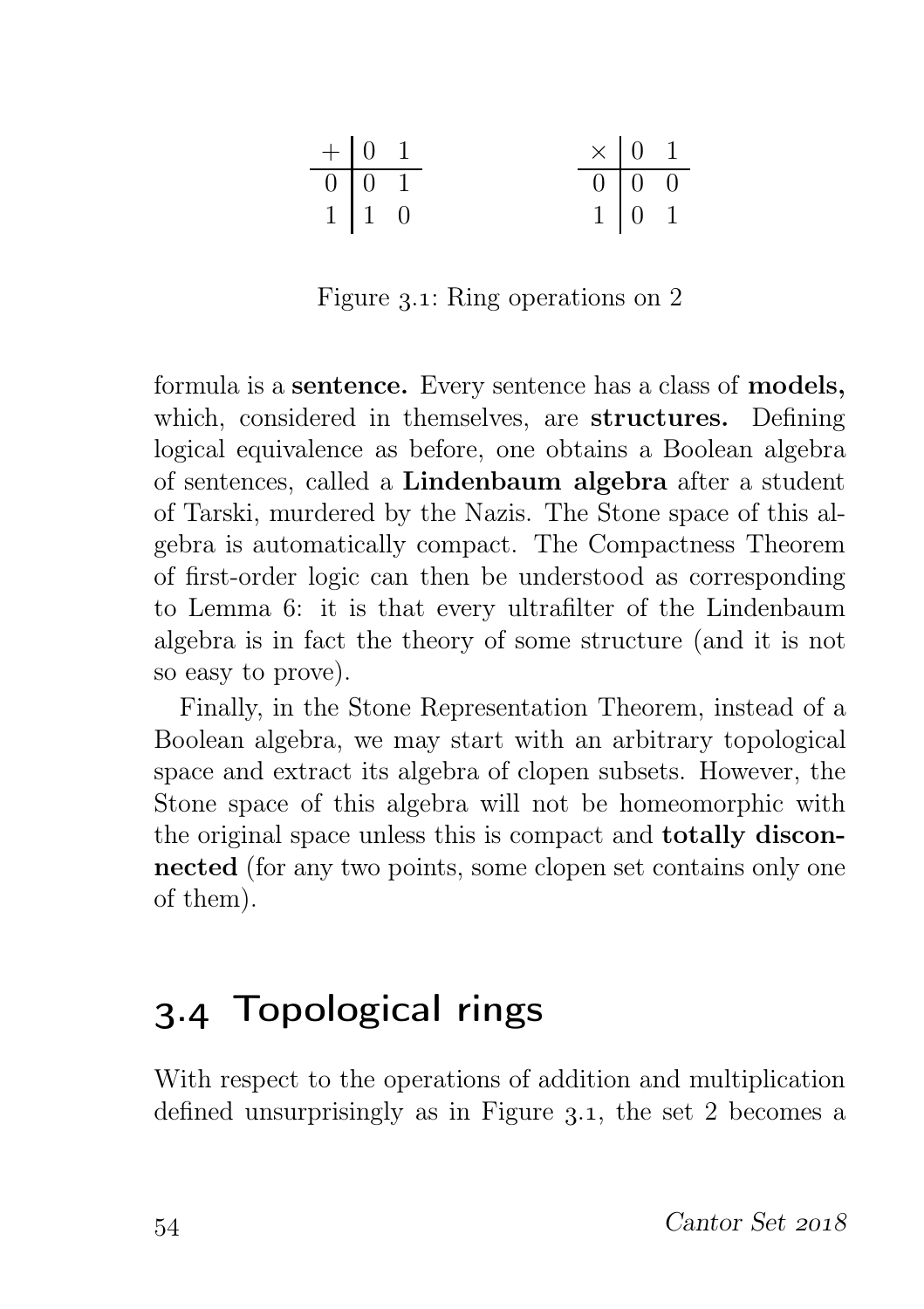(commutative) ring because the following identities hold:

$$
x + y = y + x,
$$
  
\n
$$
xy = yx,
$$
  
\n
$$
x + (y + z) = (x + y) + z,
$$
  
\n
$$
x + 0 = x,
$$
  
\n
$$
x(y + z) = xy + xz,
$$
  
\n
$$
x + x = 0.
$$

For an arbitrary commutative ring, the last identity would be  $x - x = 0$ ; but  $-x = x$  in 2. Also in 2,

$$
x^2 = x,
$$

and therefore 2 is called a Boolean ring. From this and the other identities,  $x + x = 0$  and  $xy = yx$  follow, at least if additive cancellation is assumed, so that

$$
x^{2} + y^{2} = x + y = (x + y)^{2} = x^{2} + xy + yx + y^{2}
$$

and therefore

 $0 = xy + yx,$ 

and hence as a special case

$$
0 = x^2 + x^2 = x + x,
$$

and consequently

$$
xy = xy + yx + yx = yx.
$$

A Boolean ring is a Boolean algebra, and conversely, by the rules

$$
x \wedge y = xy,
$$
  
\n
$$
x \vee y = x + y + xy,
$$
  
\n
$$
\neg x = x + 1,
$$
  
\n
$$
(x \vee y) \wedge (\neg x \vee \neg y) = x + y.
$$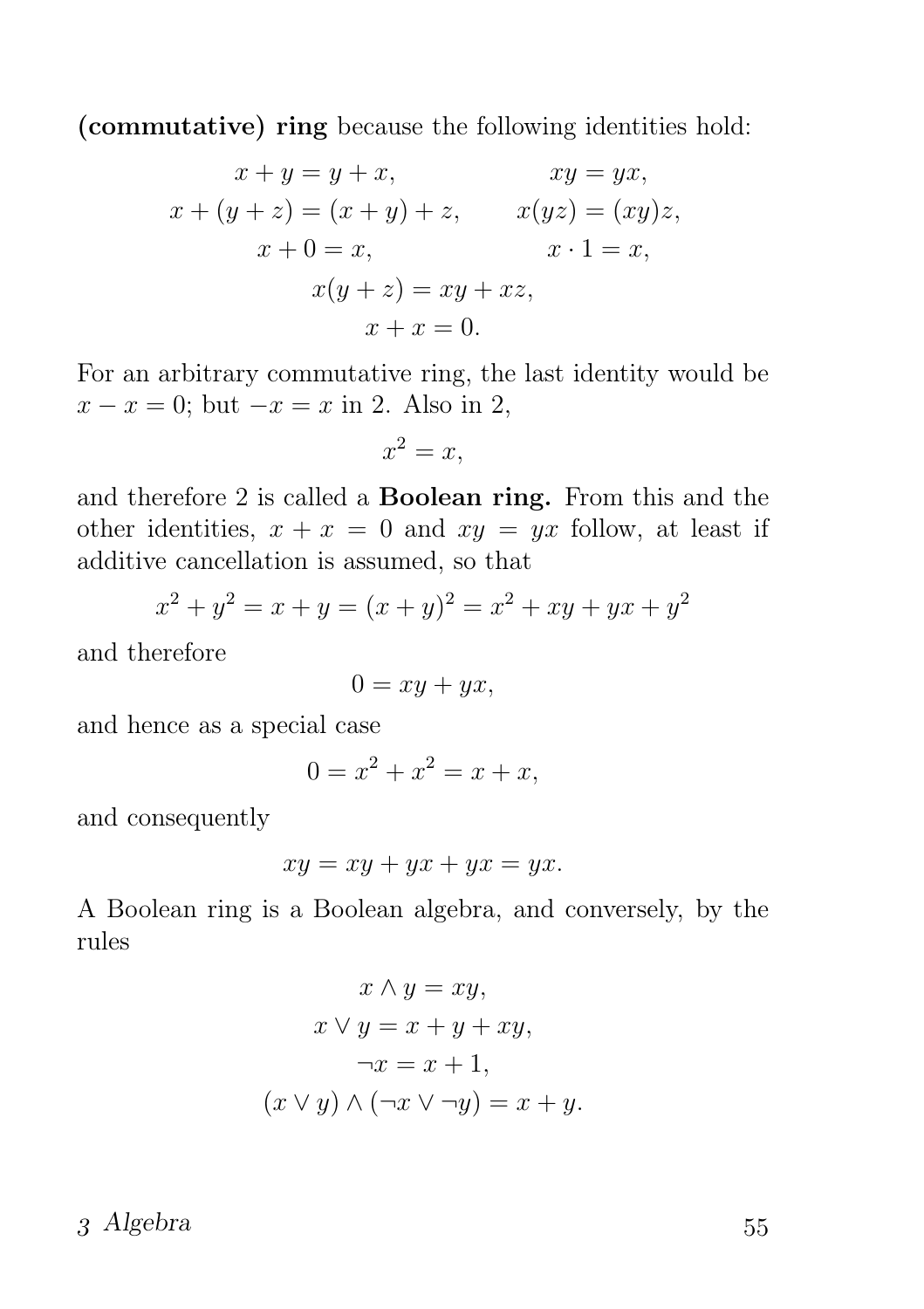Now  $\omega_2$  is a Boolean ring with respect to the pointwise operations given by

$$
(x_k: k \in \omega) * (y_k: k \in \omega) = (x_k * y_k: k \in \omega),
$$

where  $*$  is  $+$  or  $\times$ . By the Stone Representation Theorem, <sup>ω</sup>2 is isomorphic to the Boolean algebra of clopen subsets in the Stone topology on  $S(\omega_2)$ . This space consists of the **principal** ultrafilters

$$
\{\chi_X \colon a \in X\},\
$$

where  $a \in \omega$ , along with the **nonprincipal ultrafilters**, which include the filter

$$
\{\chi_X\colon X^{\mathrm{c}}\in\mathscr{P}_{\omega}(\omega)\},\
$$

where  $\overline{\mathscr{P}_{\omega}(A)}$  consists of the finite subsets of A; but the existence of the nonprincipal ultrafilters depends on the Prime Ideal Theorem mentioned above.

The elements  $\chi_{\{n\}}$  (where  $n \in \omega$ ) are the **atoms** of the Boolean algebra  $\omega$ 2; but when this is given the Tychonoff topology, the Boolean algebra of clopen subsets is atomless.

The Boolean ring  $\omega_2$  is a **topological ring** with respect to the Tychonoff topology, because addition and multiplication are continuous in each factor. Indeed, if  $A \in \mathscr{P}(\omega)$ , and

• if f is  $x \mapsto x + \chi_A$ , then

$$
f^{-1}(E_{n i}) = \begin{cases} E_{n i+1}, & \text{if } n \in A, \\ E_{n i}, & \text{if } n \in A^c; \end{cases}
$$

• if g is  $x \mapsto x \cdot \chi_A$ , then

$$
f^{-1}(E_{n i}) = \begin{cases} E_{n i}, & \text{if } n \in A, \\ \varnothing, & \text{if } n \in A^c \& i = 1; \\ \varnothing, & \text{if } n \in A^c \& i = 0. \end{cases}
$$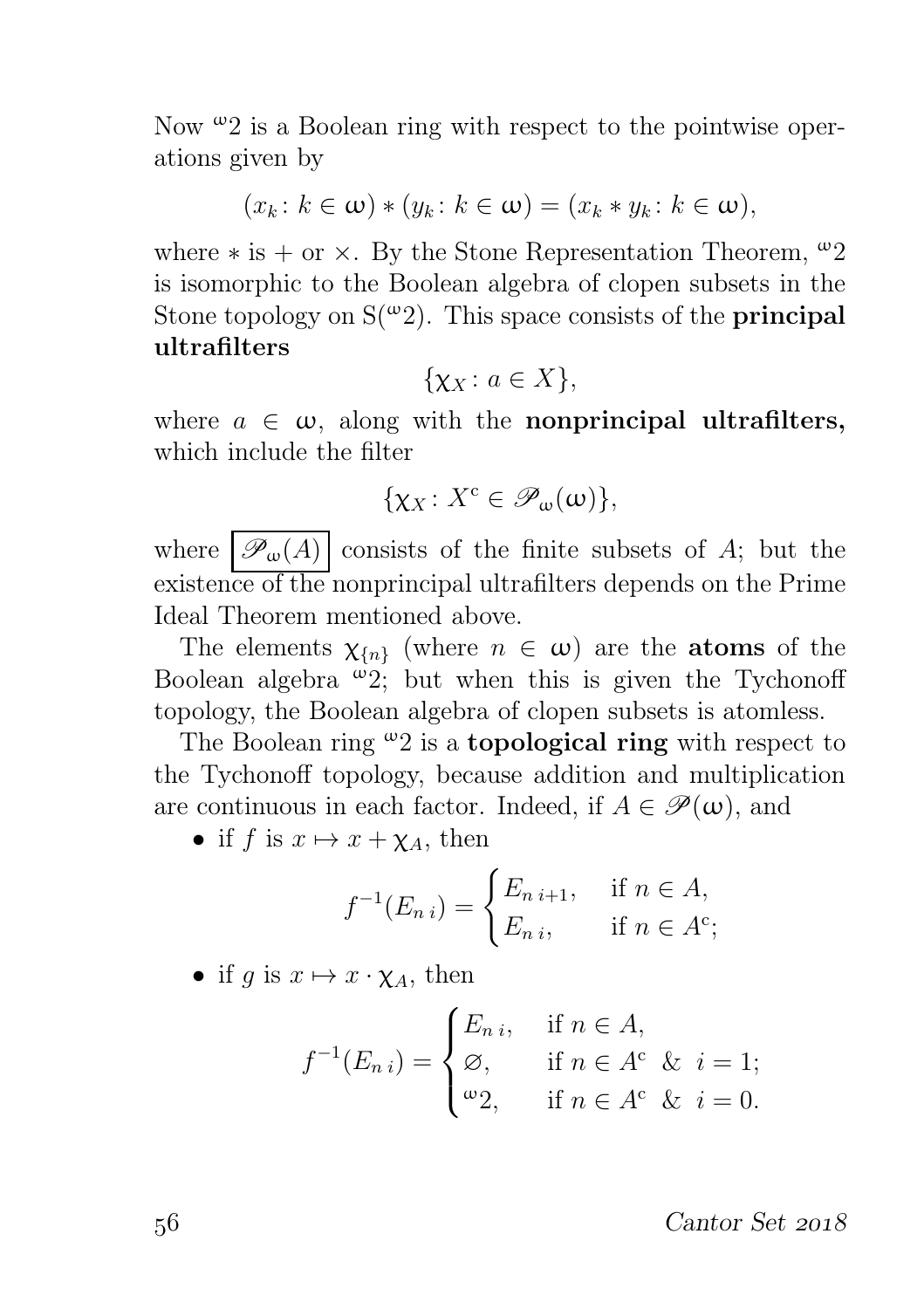There is another ring structure on  $\omega_2$  that makes this a topological ring with respect to the Tychonoff topology. In the new ring structure, whether  $*$  is  $+$  or  $\times$ , we have

$$
(x_k: k \in \omega) * (y_k: k \in \omega) = (z_k: k \in \omega)
$$

if and only if, for all n in  $\omega$ ,

$$
\sum_{k \in n} x_k 2^k * \sum_{k \in n} y_k 2^k \equiv \sum_{k \in n} z_k 2^k \pmod{2^n},
$$

the computations being performed in  $\omega$  as usual. The element  $(x_k : k \in \omega)$  can be denoted by

$$
\sum_{k\in\omega}x_k2^k,
$$

and the new ring itself by  $\left| \mathbb{Z}_{(2)} \right|$ . This is the ring of **dyadic** integers (or 2-adic integers). Since

$$
1 + \sum_{k \in \omega} 2^k = 0
$$

 $\sum_{k\in\omega}a_k2^2$  of  $\mathbb{Z}_{(2)}$ , we define in the ring, negatives do exist. If  $a$  is a nonzero element

$$
|a| = \frac{1}{2^m},
$$

where

$$
m=\min\{n\in\omega\colon a_n\neq 0\}.
$$

Also  $|0| = 0$ . Then the **triangle inequality** holds in the strong form

$$
|x+y| \leqslant \max\{|x|, |y|\},\
$$

#### 3 Algebra 57